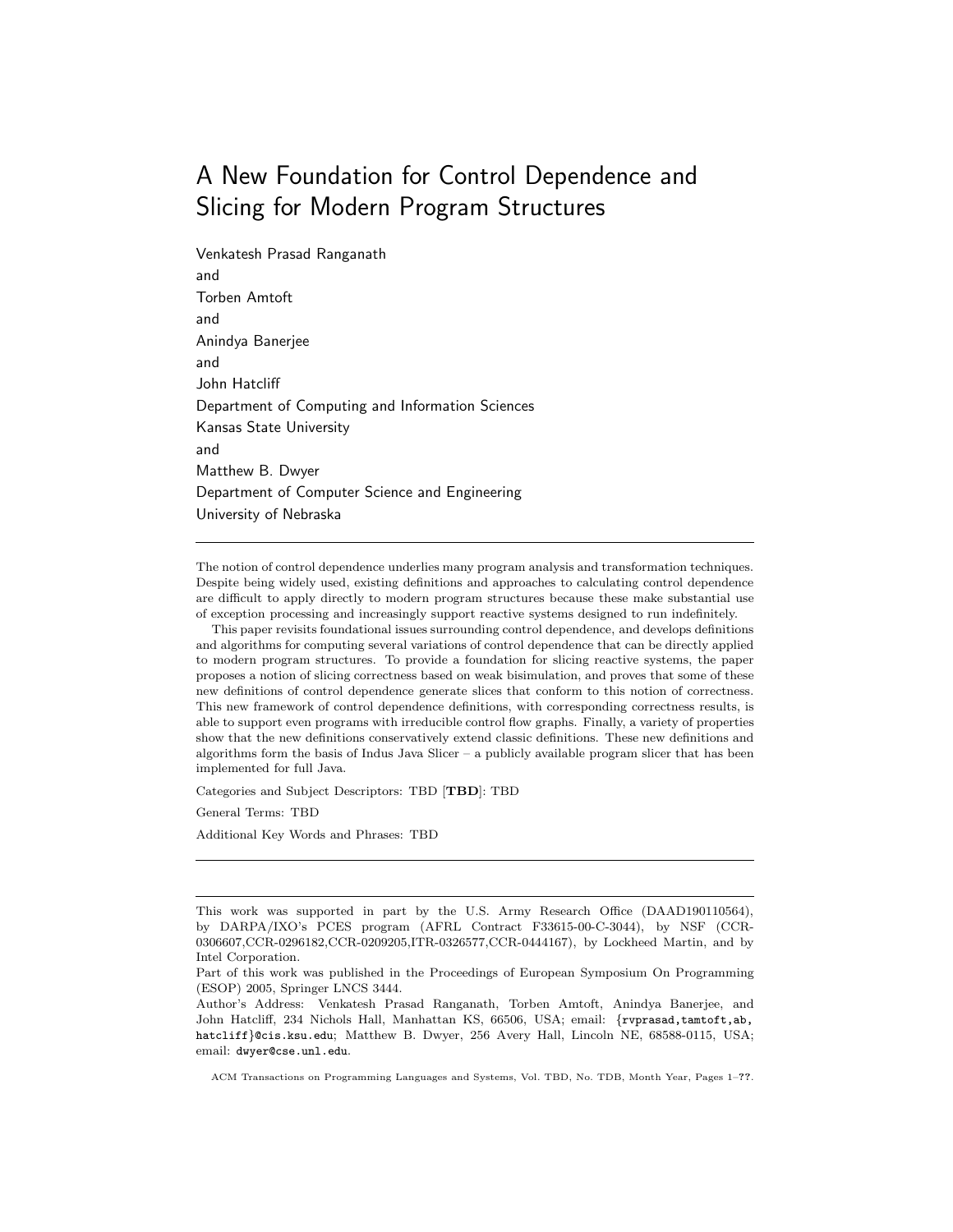## 1. INTRODUCTION

The notion of control-dependence underlies many program analysis and transformation techniques that are used in numerous applications including program slicing applied for program understanding [Podgurski and Clarke 1990], debugging [Francel and Rugaber 1999], partial evaluation [Andersen 1994], compiler optimizations such as global scheduling, loop fusion, and code motion [Ferrante et al. 1987]. Intuitively, a program statement  $n_1$  is control-dependent on a statement  $n_2$ , if  $n_2$ (typically, a conditional statement) controls whether or not  $n_1$  will be executed or bypassed during an execution of the program.

While existing definitions and approaches to calculating control dependence and slicing are widely applied (as cited above) and have been used for well over 20 years, there are several aspects of these definitions and associated notions of correctness that prevent them from being applied cost effectively to modern program structures which rely significantly on exception processing and increasingly support reactive systems that are designed to run indefinitely.

(I.) Classic definitions of control dependence are stated in terms of program control-flow graphs (CFGs) in which the CFG has a unique end node – they do not apply directly to program CFGs with (a) multiple end nodes or with (b) no end node. The first restriction implies that existing definitions cannot be applied directly to programs/methods with multiple exit points – a restriction that would be violated by any method that raises exceptions or includes multiple returns. Similarly, and probably more damaging for practical applications, restriction (b) implies that existing definitions cannot be applied directly to reactive programs or system models with control loops that are designed to run indefinitely.

Restriction (a) is usually addressed by performing a pre-processing step that transforms a CFG with multiple end nodes into a CFG with a single end node by adding a new designated end node to the CFG and inserting arcs from all original exit states to the new end node [Hatcliff et al. 1999; Podgurski and Clarke 1990]. Such a transformation actually has some benefits, like providing a single node that contains the final values of global variables. Restriction (b) can also be addressed in a similar fashion by, e.g., selecting a single node within the CFG to represent the end node. This case is significantly more problematic than the pre-processing for Restriction (a) because the criteria for selecting end nodes that lead to the desired control dependence relation between program nodes is often unclear (as illustrated in Section 3.2). This is particularly true in threads such as event-handlers which have no explicit shut-down methods, but are "shut down" by killing the thread (thus, there is no explicit exit point in the thread's control flow).

(II.) Existing definitions of slicing correctness either apply to programs with terminating execution traces, or they often fail to state whether or not the slicing transformation preserves the termination behavior of the program being sliced. Thus these definitions cannot be applied to reactive programs that are designed to execute indefinitely. Such programs are used in numerous modern applications such as event-processing modules in GUI systems, web services, real-time systems with autonomous components, e.g. data sensors, etc.

Despite the difficulties, it appears that researchers and practitioners do continue to apply slicing transformations to programs that fail to satisfy the restrictions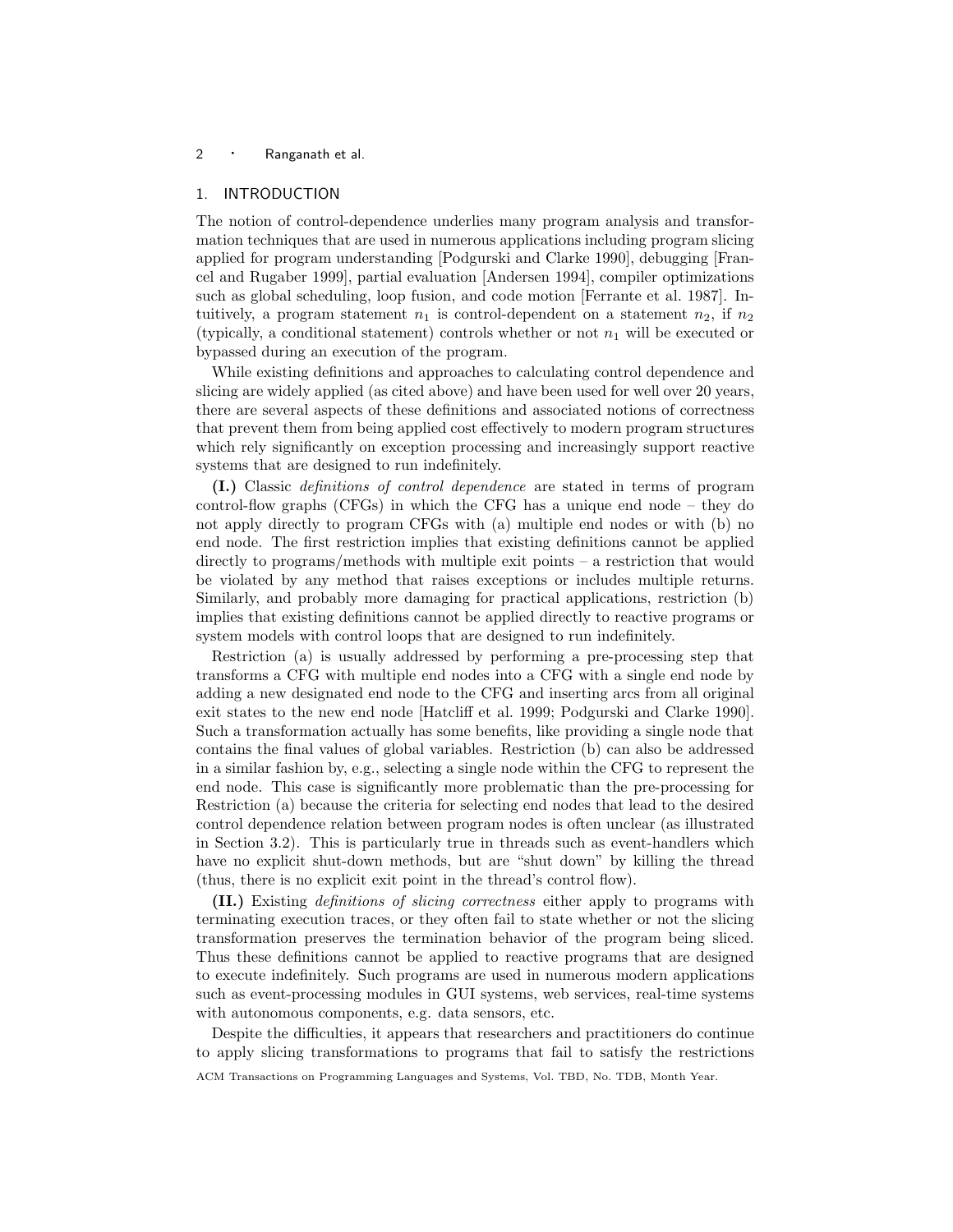above. However, in reality the pre-processing transformations related to issue  $(I)$ introduce extra overhead into the transformation pipeline, clutter up program transformation and visualization facilities, necessitate the use/maintenance of mappings from the transformed CFGs back to the original CFGs, and introduce extraneous structure with ad-hoc justifications that all down-stream tools/transformations must interpret and build on in a consistent manner. Moreover, regarding issue (II) it will be infeasible to continue to ignore issues of termination as slicing is increasingly applied in high-assurance applications such as reducing models for verification [Hatcliff et al. 2000] and for reasoning about security issues where it is crucial that liveness/non-termination properties be preserved.

Working on a larger project on slicing concurrent Java programs, we have found it necessary to revisit basic issues surrounding control dependence and have sought to develop definitions that can be directly applied to modern program structures such as those found in reactive systems. In this paper, we propose and justify the usefulness and correctness of simple definitions of control-based dependence that overcome the problematic aspects of the classic definitions described above. The specific contributions of this paper are as follows.

- —After reviewing and assessing classic definitions of control dependence in Section 2 and 3, we propose new definitions of control dependence that are simple to state and easy to calculate and that apply directly to control-flow graphs that may have no end nodes or non-unique end nodes, thus avoiding troublesome preprocessing CFG transformations. We formalize these definitions and also supplement the formalization by providing equivalent definitions in Computation Tree Logic (CTL) (Section 4).
- —To enable slicing based on these new general definitions to preserve semantics (in particular reduction order) also for CFGs (with or without unique end node) that are irreducible, we propose a new kind of control-based dependence that captures control-flow-imposed ordering relationships between a CFG's nodes (Section 4.4).
- —We clarify the relationship between our new definitions and classic definitions by showing that our new definitions represent a form of "conservative extension" of classic definitions: when our new definitions are applied to CFGs that conform to the restriction of a single end node, our definitions correspond to classic definitions – they do not introduce any additional dependences nor do they omit any dependences (Section 4.5).
- —We prove that certain of the proposed definitions, applied to CFGs, yield slices that are correct according to generalized notions of slicing correctness based on a form of weak bisimulation that is appropriate for programs with infinite execution traces (Section 5.1).
- —We provide polynomial-time algorithms to calculate control and order dependences according to the proposed definitions (Section 6).

Although we have developed our new control dependence definitions in the context of slicing, they are applicable to other domains that require definitions of control dependence.

The notions of control dependence proposed in this paper have been implemented in our Java slicer that is publicly available as part of project Indus [SAnToS Lab-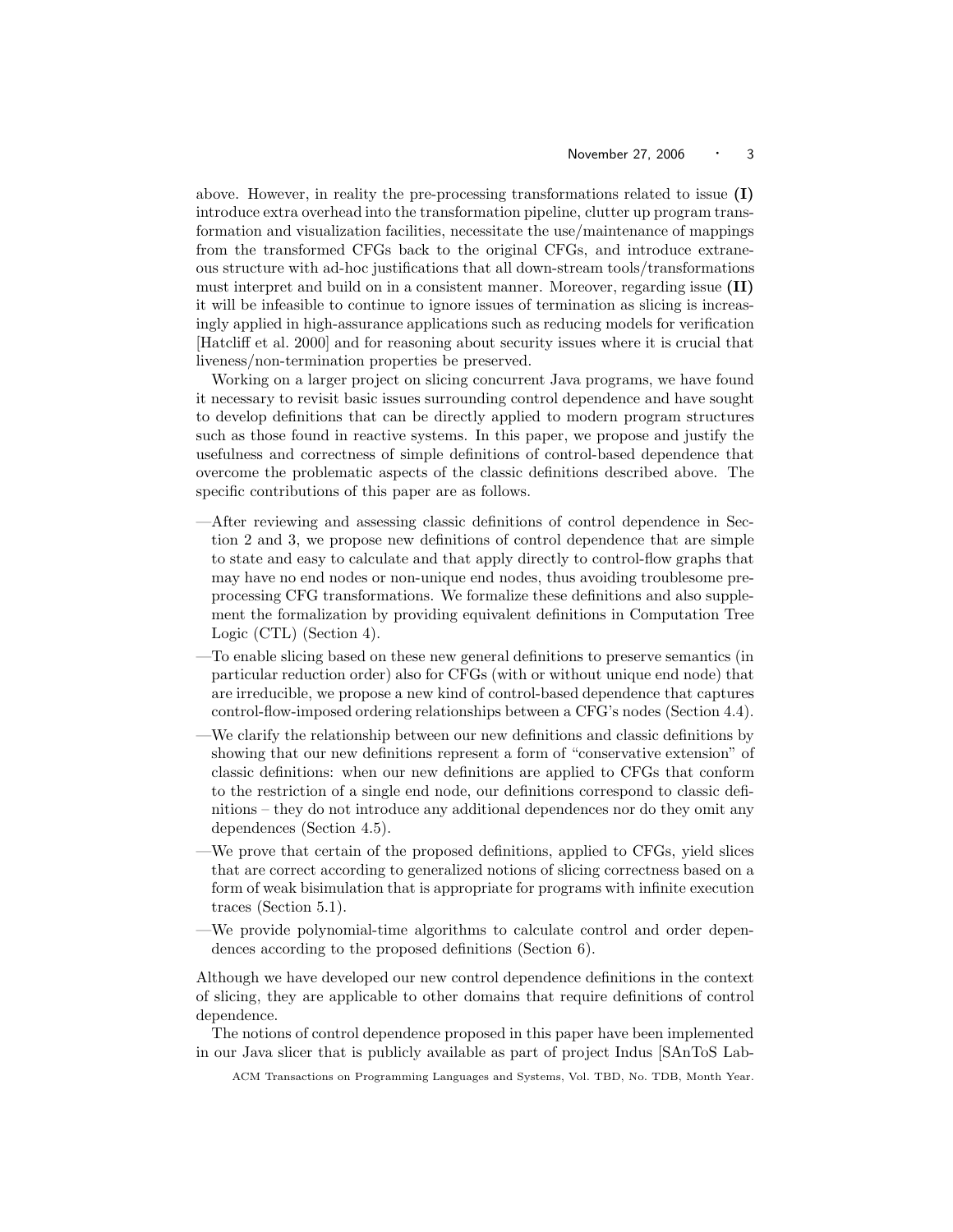oratory ]. Our Java slicer can handle almost<sup>1</sup> all features of Java 1.4. We have successfully applied the slicer to Java applications constituting up to 10,000 lines of code. The slicer is also used by Kaveri[Jayaraman et al. 2004], a plugin that contributes Java program slicing feature to Eclipse platform. Besides the slicer's application as a stand-alone program understanding, debugging, and code transformation tool, it is being used in the next generation of our Bandera[Corbett et al. 2000] tool set for model-checking concurrent Java systems.

In this foundational work, we shall address only *intra*-procedural control dependences, and also assume that all data resides in variables. If some data is in the heap, an alias analysis is needed to find out which uses may depend on which definitions, and Definition 2 would have to be modified accordingly (in particular one would need to distinguish between "must define" and "may define"). For an inter-procedural analysis, we might need to consider CFGs with "call" and "return" edges. Extending the theory presented her so as to formally justify the slicing of programs with objects and method calls, as done by our tools (cf. above), is an exciting topic for future work but outside the scope of this paper.

Extensions to the Conference version. This document extends its ESOP'05 predecessor [Ranganath et al. 2005] with a new notion of control-based dependence, necessary to correctly handle irreducible CFGs with no end nodes. A detailed correctness proof for slicing reducible as well as irreducible CFGs is presented; it relies on the proposed notion of dependences. We also provide algorithms to calculate four forms of control-based dependences along with their proof of correctness.

## 2. STANDARD DEFINITIONS

## 2.1 Control Flow Graphs

When dealing with foundational issues of control dependence, researchers often cast their work in terms of a simple imperative language phrased in terms of control flow graphs. We follow that practice here and base our presentation on a definition of control-flow graph adapted from Ball and Horwitz [Ball and Horwitz 1993].

DEFINITION 1 CONTROL FLOW GRAPHS. A control-flow graph  $G = (N, E, n_0)$  is a labeled directed graph in which

- $-N$  is a set of nodes that represent statements in a program;
- $-N$  is partitioned into two subsets  $N^S$  and  $N^P$ , where  $N^S$  are statement nodes with each  $n_s \in N^S$  having at most one successor, and where  $N^P$  are predicate nodes with each  $n_p \in N^P$  having two distinct successors;
- $-N^E \subseteq N^S$  denotes the nodes in  $N^S$  that have no successors, i.e., the end nodes of  $G;$
- $-E$  is a set of labeled edges that represent the control flow between graph nodes; and
- —the start node  $n_0$  has no incoming edges, and all nodes in N are reachable from  $n_0$ .

<sup>1</sup>With the exception of handling reflection, native methods, and dynamic class loading.

ACM Transactions on Programming Languages and Systems, Vol. TBD, No. TDB, Month Year.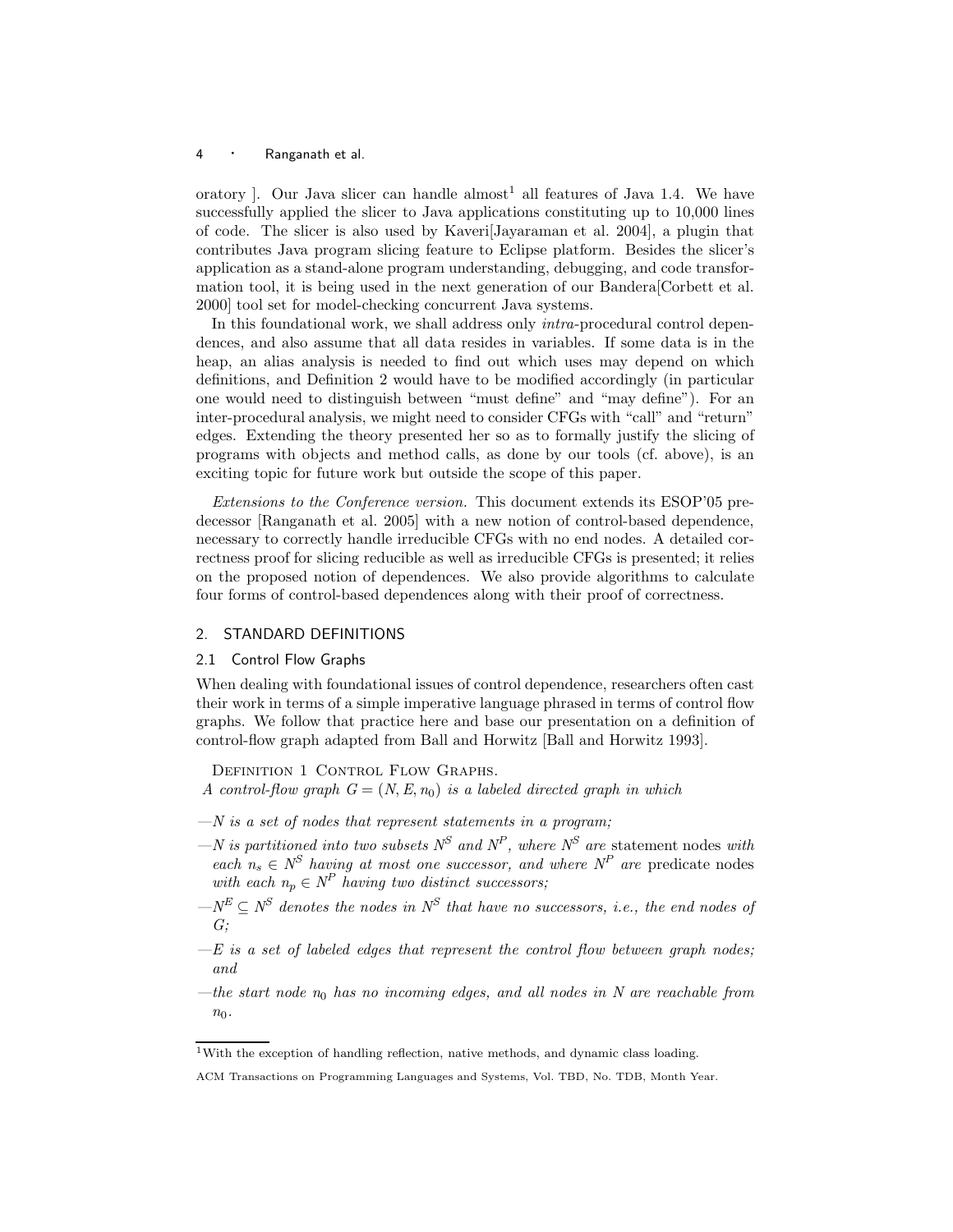If  $N^E$  contains exactly one element, and this element is reachable from all other nodes of G, we say that G satisfies the unique end node property.

As stated earlier, existing presentations of slicing require that each CFG G satisfies the unique end node property. We shall present alternative definitions that do not rely on that property, but which are equivalent to existing definitions for CFGs that do have a unique end node.

It is easy to see how to translate a procedure (method) body into a CFG. To relate a CFG with the program that it represents, we use the function code to map a  $CFG$  node  $n$  to the code for the program statement that corresponds to that node. The function def maps each node to the set of variables defined (*i.e.*, assigned to) at that node (always a singleton or empty set), and ref maps each node to the set of variables referenced at that node. Specifically, an assignment statement  $x := E$ is represented as a node  $n_s \in N^S$  with  $code(n_s) = (x := E)$  and  $def(n_s) = \{x\}$  and  $ref(n_s) = fv(E)$  (the free variables of E); a goto statement (or a break statement) is represented as a node  $n_s \in N^S$  with  $def(n_s) = ref(n_s) = \emptyset$ ; a branching statement is represented as a node  $n_p \in N^P$  with  $def(n_s) = \emptyset$  but  $ref(n_s) \neq \emptyset$ .

A CFG path  $\pi$  from  $n_i$  to  $n_k$  is a sequence of nodes  $n_i, n_{i+1}, \ldots, n_k$  such that for every consecutive pair of nodes  $(n_j, n_{j+1})$  in the path there is an edge from  $n_j$ to  $n_{j+1}$ . A path between nodes  $n_i$  and  $n_k$  can also be denoted as  $[n_i..n_k]$ . When the meaning is clear from the context, we will use  $\pi$  to denote the set of nodes contained in  $\pi$  and we write  $n \in \pi$  when n occurs in the sequence  $\pi$ . Path  $\pi$  is non-trivial if it contains at least two nodes. A path is maximal if it is infinite or if it terminates in an end node.

The following definitions describe relationships between graph nodes, and are expressed using the distinguished start node or (if such exists) the distinguished end node [Muchnick 1997]. Node *n dominates* node *m* in G (written  $dom(n, m)$ ) if every path from the start node s to m passes through n (note that this makes the dominates relation reflexive). For a CFG G with unique end node  $n_e$ , node n post-dominates node m in G (written post-dom $(n, m)$ ) if every path from node m to  $n_e$  passes through n. Node n strictly post-dominates node m in G if post-dom $(n, m)$ and  $n \neq m$ . Node n is the *immediate post-dominator* of node m if  $n \neq m$  and n is the first post-dominator on every path from m to the end node  $n_e$ ; it is easy to see that all nodes but the end node have a (necessarily unique) immediate postdominator. Node *n* strongly post-dominates node m in G if n post-dominates m and there is an integer  $k \geq 1$  such that every path from node m of length  $\geq k$ passes through n [Podgurski and Clarke 1990]. The difference between strong postdomination and the simple definition of post-domination above is that even though node n occurs on every path from m to  $n_e$  (and thus n post-dominates m), it may be the case that n does not strongly post-dominate  $m$  due to a loop in the CFG between  $m$  and  $n$  that admits an infinite path beginning at  $m$  and not containing n. Hence, strong post-domination is sensitive to the possibility of non-termination along paths from  $m$  to  $n$ .

A CFG G of the form  $(N, E, n_0)$  is *reducible* if E can be partitioned into disjoint sets  $E_f$  (the *forward* edge set) and  $E_b$  (the *back* edge set) such that  $(N, E_f)$  forms a DAG in which each node can be reached from the start node  $n_0$  and for all edges  $e \in E_b$ , the target of e dominates the source of e. All "well-structured" programs,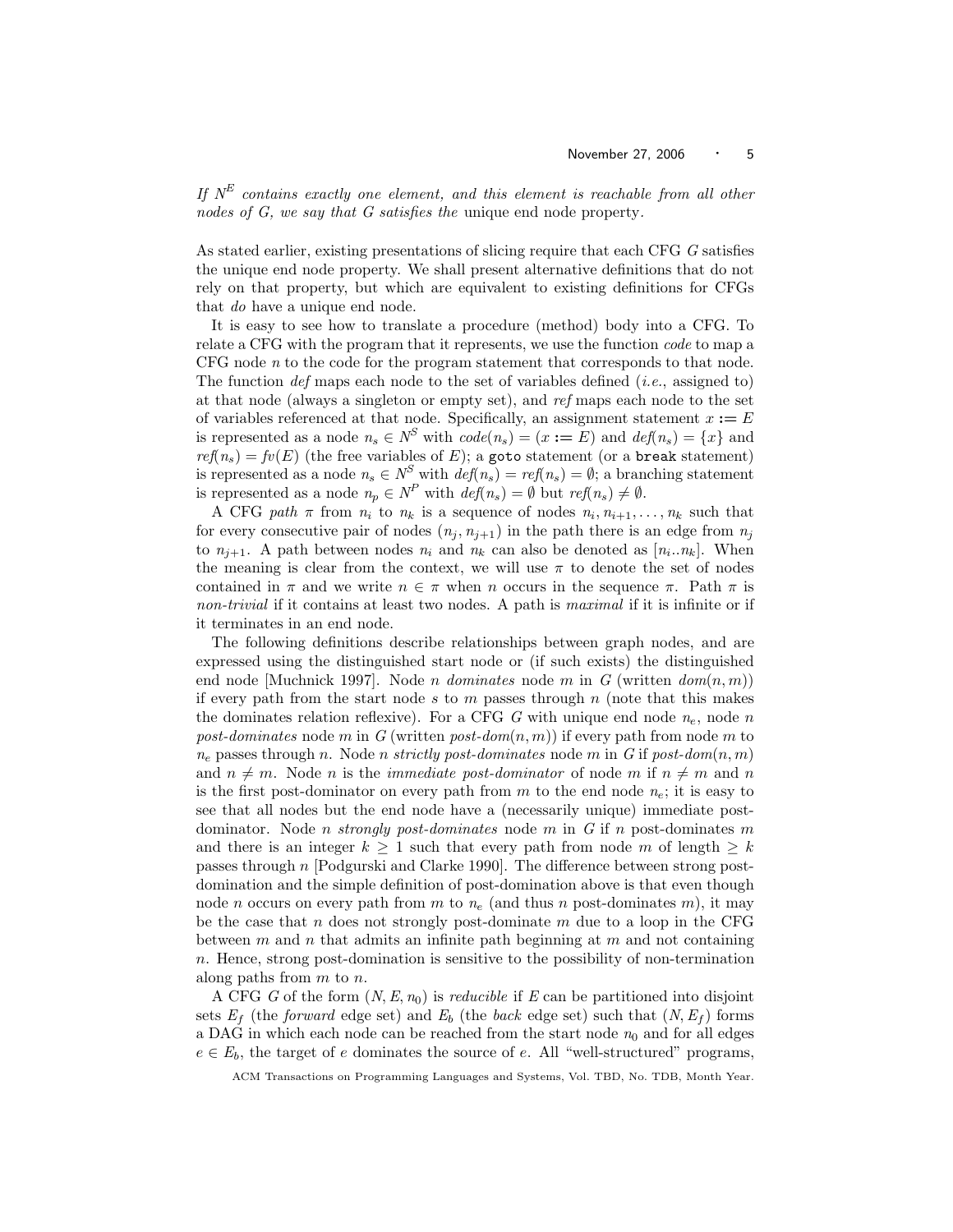including Java programs, give rise to reducible control-flow graphs. A CFG that is not reducible is referred to as an irreducible CFG. The Java virtual machine bytecode language allows for the construction of programs whose corresponding control flow graphs are irreducible. In this paper, we shall present definitions and correctness results that apply to both reducible and irreducible control flow graphs.

## 2.2 Program Execution

The execution semantics of program CFGs is phrased in terms of transitions on program states  $(n, \sigma)$  where n is a CFG node and  $\sigma$  is a store mapping the corresponding program's variables to values. A series of transitions gives an execution trace through p's statement-level control flow graph. It is important to note that when execution is in state  $(n_i, \sigma_i)$ , the code at node  $n_i$  has not yet been executed. Intuitively, the code at  $n_i$  is executed on the transition from  $(n_i, \sigma_i)$  to successor state  $(n_{i+1}, \sigma_{i+1})$ . Execution begins at the start node  $(n_0, \sigma_o)$ , and the execution of each node possibly updates the store and transfers control to an appropriate successor node. Execution of a node  $n_e \in \mathbb{N}^E$  produces a final state (halt,  $\sigma$ ) where the control point is indicated by a special label  $halt - this$  indicates a normal termination of program execution. The presentation of slicing in Section 5 involves arbitrary finite and infinite non-empty sequences of states written  $\Pi = s_1, s_2, \ldots$ 

## 2.3 Notions of Dependence and Slicing

A program slice consists of the parts of a program  $p$  that (potentially) affect the variable values that are referenced at some program points of interest [Tip 1995]. Traditionally, the "program points of interest" are called the slicing criterion. A slicing criterion C for a program p is a non-empty set of nodes  $\{n_1, \ldots, n_k\}$  where each  $n_i$  is a node in  $p$ 's CFG.

The definitions below are the classic ones of the two basic notions of dependence that appear in slicing of sequential programs: data dependence and control dependence [Tip 1995].

Data dependence captures the notion that a variable reference is dependent upon any variable definition that "reaches" the reference.

DEFINITION 2 DATA DEPENDENCE. Node  $n$  is data-dependent on  $m$  in program p (written  $m \stackrel{dd}{\rightarrow} n$  – the arrow pointing in the direction of data flow) if there is a variable v such that

- (1)  $v \in \text{def}(m) \cap \text{ref}(n)$ , and
- (2) there exists a non-trivial path  $\pi$  in p's CFG from m to n such that for every node  $m' \in \pi - \{m, n\}$ ,  $v \notin def(m')$ .

Control dependence information identifies the conditionals that may affect execution of a node in the slice. Intuitively, node  $n$  is control-dependent on a predicate node m if m directly determines whether n is executed or "bypassed".

DEFINITION 3 STANDARD CONTROL DEPENDENCE. Node n is control-dependent on m in program p (written  $m \stackrel{cd}{\rightarrow} n$ ) if

(1) there exists a non-trivial path  $\pi$  from m to n in p's CFG such that every node  $m' \in \pi - \{m, n\}$  is post-dominated by n, and

ACM Transactions on Programming Languages and Systems, Vol. TBD, No. TDB, Month Year.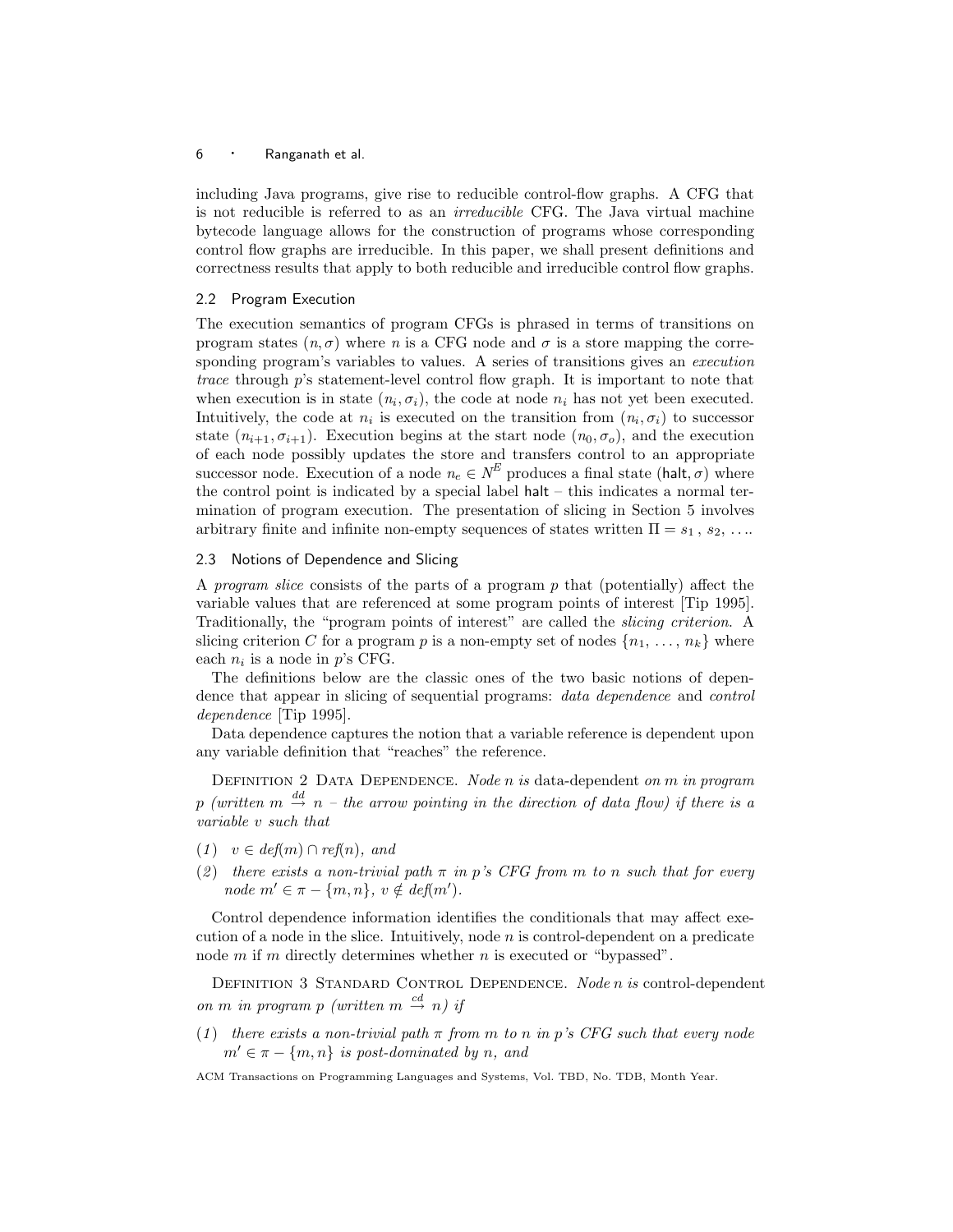#### $(2)$  m is not strictly post-dominated by n.

For a node  $n$  to be control-dependent on predicate  $m$ , there must be two paths that connect m with the unique end node  $n_e$  such that one contains n and the other does not. There are a number of slightly different notions of control-dependence appearing in the literature, and we will consider several of these variants and relations between them in the rest of the paper. Here we simply note that the above definition is standard and widely used (e.g., see [Muchnick 1997]).

We write  $m \stackrel{d}{\rightarrow} n$  when either  $m \stackrel{dd}{\rightarrow} n$  or  $m \stackrel{cd}{\rightarrow} n$ . The algorithm for constructing a program slice proceeds by finding the set of CFG nodes  $S_C$  (called the *slice set*) from which the nodes in C are reachable via  $\stackrel{d}{\rightarrow}$ .

DEFINITION 4 SLICE SET. Let  $C$  be a slicing criterion for program p. Then the slice set  $S_C$  of p with respect to C is defined as follows:

$$
S_C = \{ m \mid \exists n \cdot n \in C \text{ and } m \stackrel{d}{\rightarrow} n \}.
$$

The notion of slicing described above is referred to as "backward static slicing" because the algorithm starts at the criterion nodes and looks backward through the program's control-flow graph to find other program statements that influence the execution at the criterion nodes. In this paper we consider only backward slices, but our definitions of control dependence can be applied when computing forward slices as well.

In many cases in the slicing literature, the desired correspondence between the source program and the slice is not formalized because the emphasis is often on applications rather than foundations, and this also leads to subtle differences between presentations. When a notion of "correct slice" is given, it is often stated using the notion of projection [Weiser 1984]. Informally, given an arbitrary trace Π of p and an analogous trace  $\Pi_s$  of  $p_s$ , one will say that  $p_s$  is a correct slice of  $p$  if projecting out the nodes in criterion  $C$  (and the variables referenced at those nodes) for both  $\Pi$  and  $\Pi_s$  yields identical state sequences. We will consider slicing correctness requirements in greater detail in Section 5.1.

## 3. ASSESSMENT OF EXISTING DEFINITIONS

#### 3.1 Variations in Existing Control Dependence Definitions

Although the definition of control dependence that we stated in Section 2 is widely used, there are a number of (sometimes subtle) variations appearing in the literature. One dimension of variation is whether the particular definition captures only direct control dependence, or also admits *indirect* control dependences. For example, consider the CFG in Figure 1 (a): using the definition of control dependence in Definition 3, we can conclude that  $a \stackrel{cd}{\rightarrow} f$  and  $f \stackrel{cd}{\rightarrow} g$ , but  $a \stackrel{cd}{\rightarrow} g$  does not hold because  $g$  does not post-dominate  $f$ . The fact that  $a$  and  $g$  are indirectly related (a does play a role in determining if g is executed or bypassed) is not captured in the definition of control dependence itself but in the transitive closure used in the slice set construction (Definition 4). However, as we will illustrate later, some definitions of control dependence [Podgurski and Clarke 1990] incorporate this notion of transitivity directly into the definition of control dependence.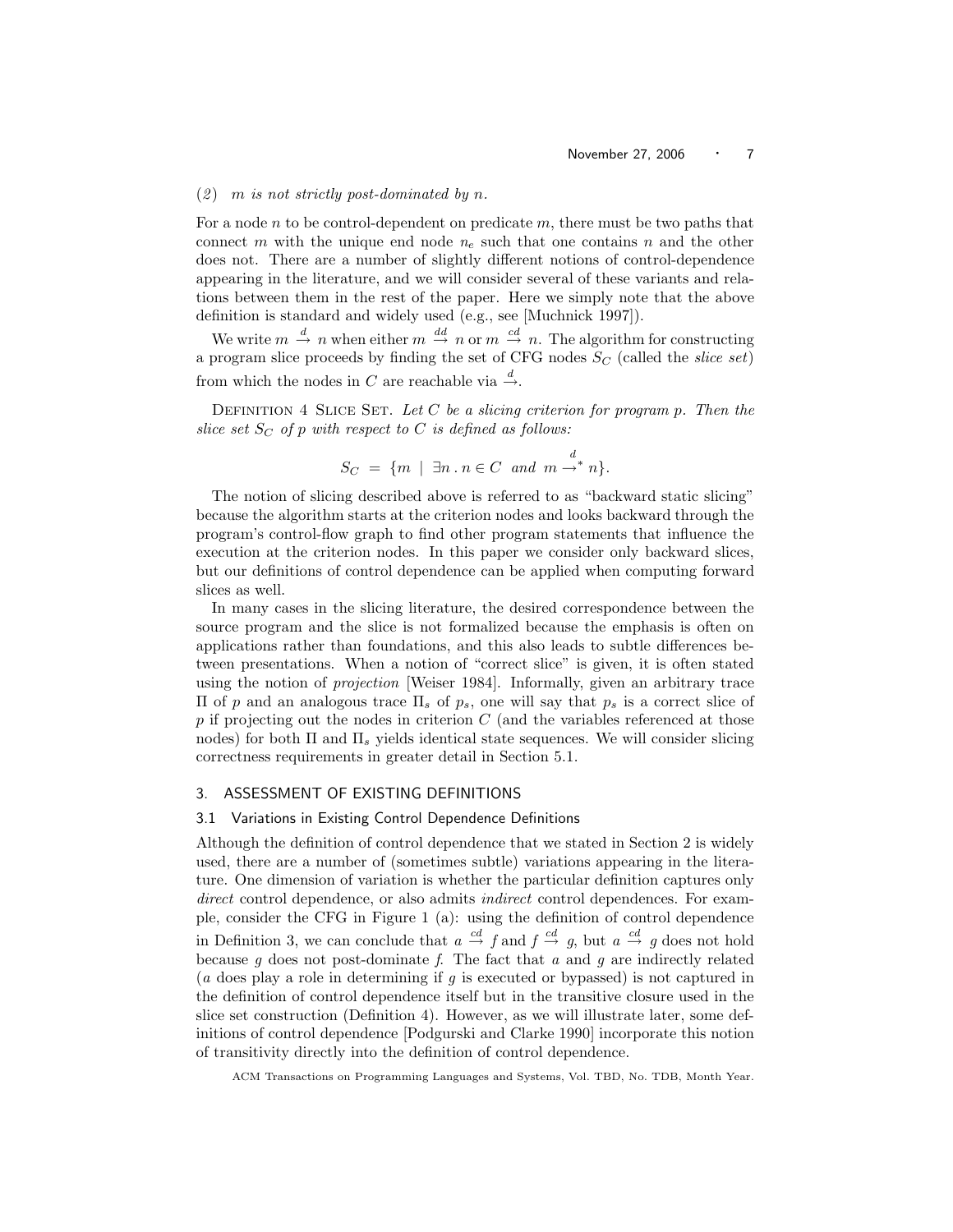Another dimension of variation is whether the particular definition is sensitive to non-termination or not. Consider again Figure 1 (a) where node c represents a post-test that controls a loop – which may be infinite (one cannot tell by simply looking at the CFG). According to Definition 3,  $a \stackrel{cd}{\rightarrow} d$  holds but  $c \stackrel{cd}{\rightarrow} d$  does not hold (because d post-dominates c) even though c may determine whether d executes or never gets to execute (due to an infinite loop that postpones d forever). Thus, Definition 3 is non-termination insensitive.

We now further illustrate these dimensions by recalling definitions of strong and weak control dependence given by Podgurski and Clarke [Podgurski and Clarke 1990] and used in numerous efforts, including the study of control dependence by Bilardi and Pingali [Bilardi and Pingali 1996].

DEFINITION 5 (PODGURSKI-CLARKE STRONG CONTROL DEPENDENCE).  $n_2$  is strongly control dependent on  $n_1$   $(n_1 \stackrel{scd}{\rightarrow} n_2)$  if there is a path<sup>2</sup> from  $n_1$  to  $n_2$  that does not contain the immediate post dominator of  $n_1$ .

The notion of strong control dependence is almost identical to control dependence in Definition 3 except that strong control dependence is indirect whereas control dependence in Definition 3 is direct. For example, in Figure 1 (a), in contrast to Definition 3, we have  $a \stackrel{scd}{\rightarrow} g$  because there is a path afg which does not contain e, the immediate post-dominator of  $a$ . However, given the difference between these variants based on directness, it is not surprising that when used in the context of Definition 4 (which computes the transitive closure of dependences), the two definitions give rise to the same slices<sup>3</sup>.

DEFINITION 6 (PODGURSKI-CLARKE WEAK CONTROL DEPENDENCE).  $n_2$  is weakly control dependent on  $n_1$  ( $n_1 \stackrel{wcd}{\rightarrow} n_2$ ) if  $n_2$  strongly post dominates  $n'_1$ , a successor of  $n_1$ , but does not strongly post dominate  $n''_1$ , another successor of  $n_1$ .

The notion of weak control dependence captures dependences between nodes induced by non-termination, hence, it is non-termination sensitive. Note that for Figure 1 (a),  $c \stackrel{wcd}{\rightarrow} d$  because d is a successor of c and strongly post dominates itself,

<sup>&</sup>lt;sup>2</sup>We could specify that this path should be non-trivial, as otherwise it will hold for all  $n_1$  that  $n_1 \stackrel{scd}{\rightarrow} n_1$ , but since such spurious dependencies do not contribute to the slice set, we shall not bother about that.

<sup>&</sup>lt;sup>3</sup> To see this, first assume that  $m \stackrel{cd}{\rightarrow} n$  with  $m \neq n$ . That is, n does not post-dominate m, and there exists a path  $\pi$  from m to n such that n post-dominates all nodes in  $\pi$  except for m. We shall prove that  $\pi$  is a witness that  $m \stackrel{scd}{\rightarrow} n$  does hold, and do this by contradiction; we thus assume that  $\pi$  contains a node u which is the immediate postdominator of m. Since  $u \neq m$ , it holds that n post-dominates u. As postdomination is transitive, n post-dominates  $m$ , yielding the desired contradiction.

Conversely, assume that  $m \stackrel{scd}{\rightarrow} n$  with  $m \neq n$ . That is, with u the immediate postdominator of m, there exists a path  $\pi$  from m to n that does not contain u. We shall prove that  $m \stackrel{cd}{\rightarrow} n$ does hold, and do so by induction on the length of  $\pi$ . Since n does not post-dominate m (as otherwise  $\pi$  would contain u) but does post-dominate itself, there exists  $n_1 \in \pi$  such that n does not post-dominate  $n_1$ , but n post-dominates all nodes after  $n_1$  in  $\pi$ . This shows that  $n_1 \stackrel{cd}{\rightarrow} n$ . If  $m = n_1$ , we are done. Otherwise, since clearly  $m \stackrel{scd}{\rightarrow} n_1$ , the induction hypothesis yields the claim.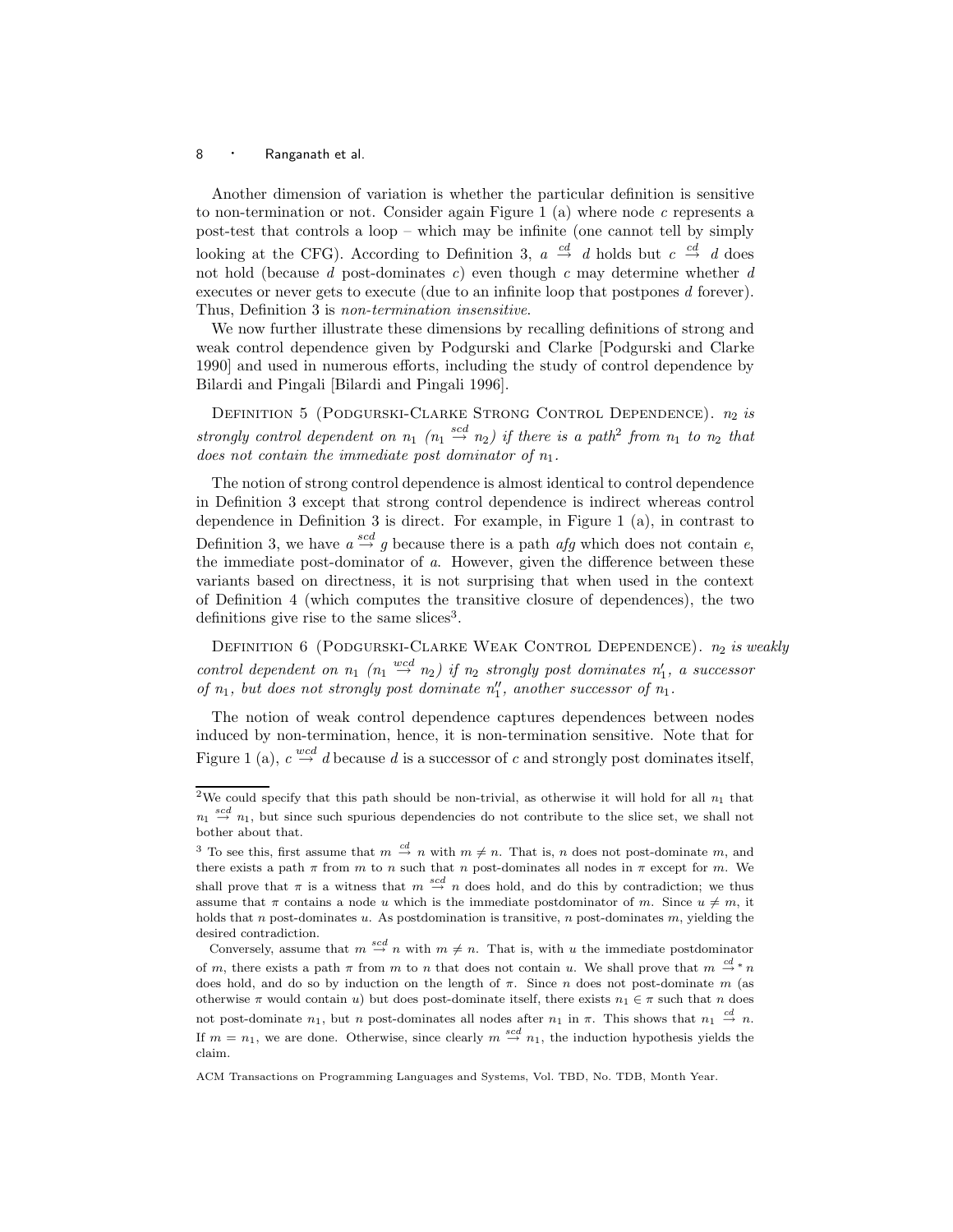

Fig. 1. (a) is a simple CFG. (b) illustrates how a CFG that does not have a unique exit node reachable from all nodes can be augmented to have unique exit node reachable from all nodes. (c) is a CFG with multiple control sinks of different sorts.

and  $d$  does not strongly post-dominate  $b$ : the presence of the loop controlled by  $c$ guarantees that there does not exist a  $k$  such that every path from node  $b$  of length  $\geq k$  passes through d. Also, in contrast to the notion of strong control dependence, the notion of weak control dependence is direct–for instance, in Figure 1 (a), we do not have  $a \stackrel{wcd}{\rightarrow} g$ . Hence,  $n_1 \stackrel{scd}{\rightarrow} n_2$  does not imply  $n_1 \stackrel{wcd}{\rightarrow} n_2$ , but  $n_1 \stackrel{scd}{\rightarrow} n_2$  does  $\text{imply}^4$   $n_1 \stackrel{wcd^*}{\rightarrow}$  $n_2$ .

In assessing the above variants of control dependence in the context of program slicing, it is important to note that slicing based on strong control dependence (Definition 5, or equivalently, Definition 3) can transform a non-terminating program into a terminating one (i.e., non-termination is not preserved in the slice). In Figure  $1$  (a), assume that the loop controlled by c is an infinite loop. Using the slice criterion  $C = \{d\}$ , slicing using strong control dependence would generate a slice that includes a but not b and c (we assume no data dependence between  $d$  and  $b$ or c). Thus, in the sliced program, one would be able to observe an execution of d, but such an observation is not possible in the original program because execution diverges before d is reached. This shows that there is a profound difference between strong and weak control dependence. In contrast, the difference between direct and indirect statements of control dependence seems to amount to a largely technical stylistic decision in how the definitions are stated. Table I shows the control dependences that arise in the CFG of Figure 1 (a) for various notions of control dependence that we are considering in this work.

Very few efforts consider the non-termination sensitive notion of weak control dependence above. We conjecture that there are at least two reasons for this. First, although it bears the qualifier "weak", weak control dependence produces a larger transitive closure and will thus include more nodes in the slice<sup>5</sup>. Second, many

<sup>&</sup>lt;sup>4</sup>As can actually be shown by combining results presented later in this paper:  $\frac{scd}{\rightarrow}$  implies (Footnote 3)  $\stackrel{cd}{\rightarrow}^*$  implies (Theorem 1)  $\stackrel{nticd}{\rightarrow}^*$  implies (Theorem 4)  $\stackrel{ntscd}{\rightarrow}^*$  implies (Theorem 3)  $\stackrel{wcd}{\rightarrow}^*$ . <sup>5</sup>In Figure 1 (a), the transitive closure of strong and weak control dependence starting from d are  ${a}$  and  ${a, c}$ , respectively.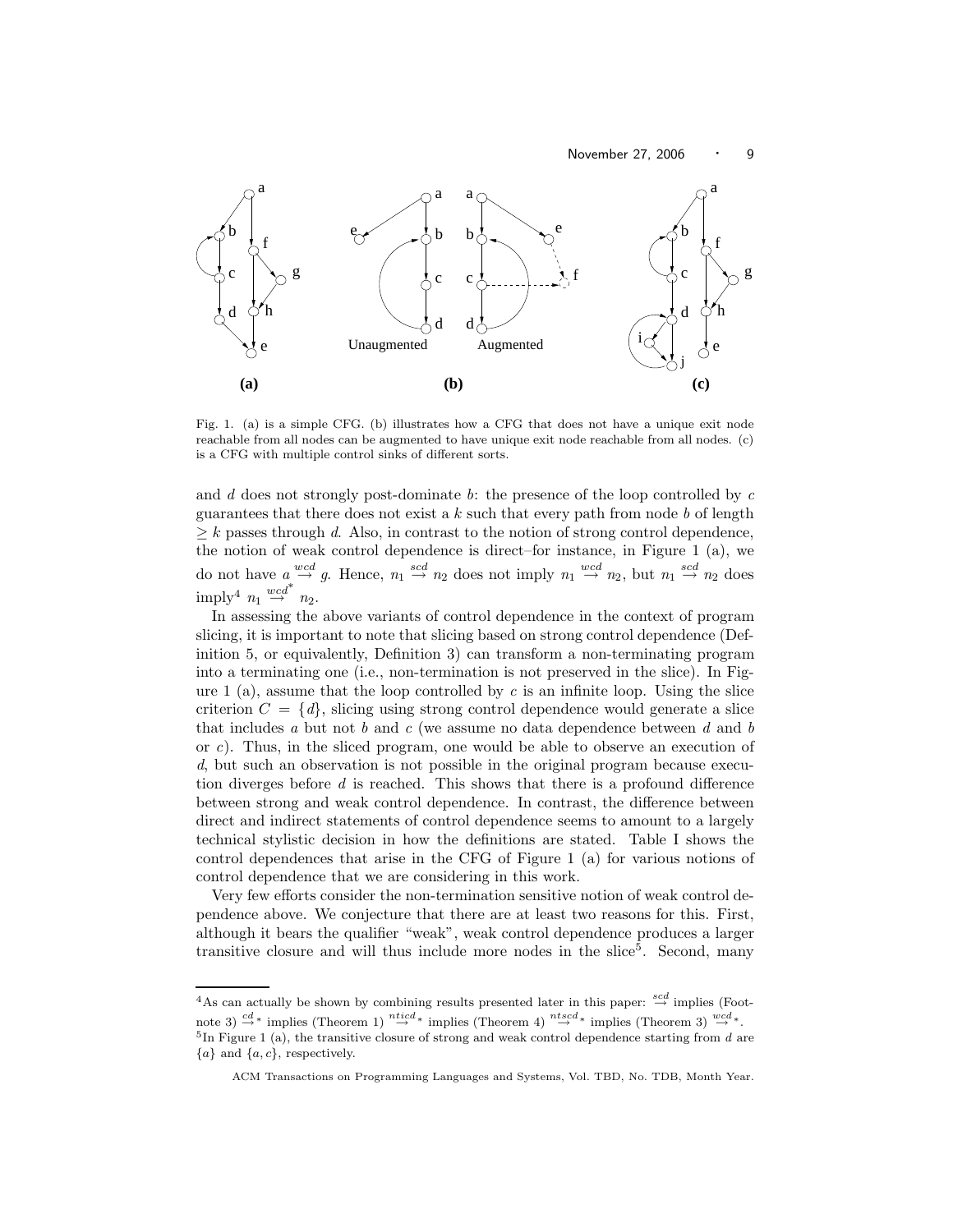| <b>Nodes</b>     | сa   | scd                                                                                | wcd        | ntscd      | $n$ ticd |
|------------------|------|------------------------------------------------------------------------------------|------------|------------|----------|
| $\boldsymbol{a}$ |      | $b, c, d, f, h   b, c, d, f, g, h   b, c, f, h, e   b, c, f, h, e   b, c, d, f, h$ |            |            |          |
|                  | b. c | b, c                                                                               | b, c, d, e | b, c, d, e | b. c     |
|                  |      |                                                                                    |            |            |          |

Table I. Various control dependences existing in the graph in Figure 1 (a). Control dependences denoted by  $\stackrel{ntscd}{\rightarrow}$  and  $\stackrel{nticd}{\rightarrow}$  will be introduced in the following pages.

applications of slicing focus on debugging and program visualization and understanding, and in these applications having slices that preserve non-termination is less important than having smaller slices. However, slicing is increasingly used in security applications and as a model-reduction technique for software model checking. In these applications, it is quite important to consider variants of control dependence that preserve non-termination properties, since failure to do so could allow inferences to be made that compromise security policies, for instance invalidate checks of liveness properties [Hatcliff et al. 2000]. Our definitions of control dependence and slicing, to be presented later in this paper, are motivated by careful consideration of non-terminating program behaviors.

## 3.2 Unique End node restriction on CFG

All definitions of control dependences that we are aware of require that CFGs satisfy the unique end node requirement – but many software systems fail to satisfy this property. Existing works simply require that CFGs have this property, or they suggest that CFGs can be augmented to achieve this property, e.g., using the following steps: (1) insert a new node  $e$  into the CFG, (2) add an edge from each exit node (other than e) to e, (3) pick an arbitrary node n in each non-terminating loop and add an edge from  $n \times e$ . In our experience, such augmentations complicate the system being analyzed in several ways. Non-destructive augmentation performed by cloning the CFG and augmenting the clone would cost time and space. Destructive augmentation performed by directly augmenting the CFG may clash with the requirements of other clients of the CFG, thus necessitating the reversal of the augmentation before subsequent clients use the CFG. Otherwise, graph algorithms and analysis algorithms should be made to operate on the actual CFG embedded in the augmented CFG.

Many systems have threads where the main control loop has no exit – the loop is "exited" by simply killing the thread. For example, in the Xt library, most applications create widgets, register callbacks, and call XtAppMainLoop() to enter an infinite loop that manages the dispatching of events to the widgets in the application. In PalmOS, applications are designed such that they start upon receiving a start code, execute a loop, and terminate upon receiving a stop code. However, the application may choose to ignore the stop code during execution. Hence, the application may not terminate except when explicitly killed. In such cases, a node in the loop must be picked as the loop exit node for the purpose of augmenting the CFG of the application. But this can disrupt the control dependence calculations. In Figure 1 (b), we would intuitively expect  $e,b,c$ , and  $d$  to be control dependent on a in the unaugmented CFG. However,  $a \stackrel{wcd}{\rightarrow} \{e, b, c, f\}$  and  $c \stackrel{wcd}{\rightarrow} \{b, c, d, f\}$  in the augmented CFG. It is trivial to prune dependences involving  $f$ . However, now there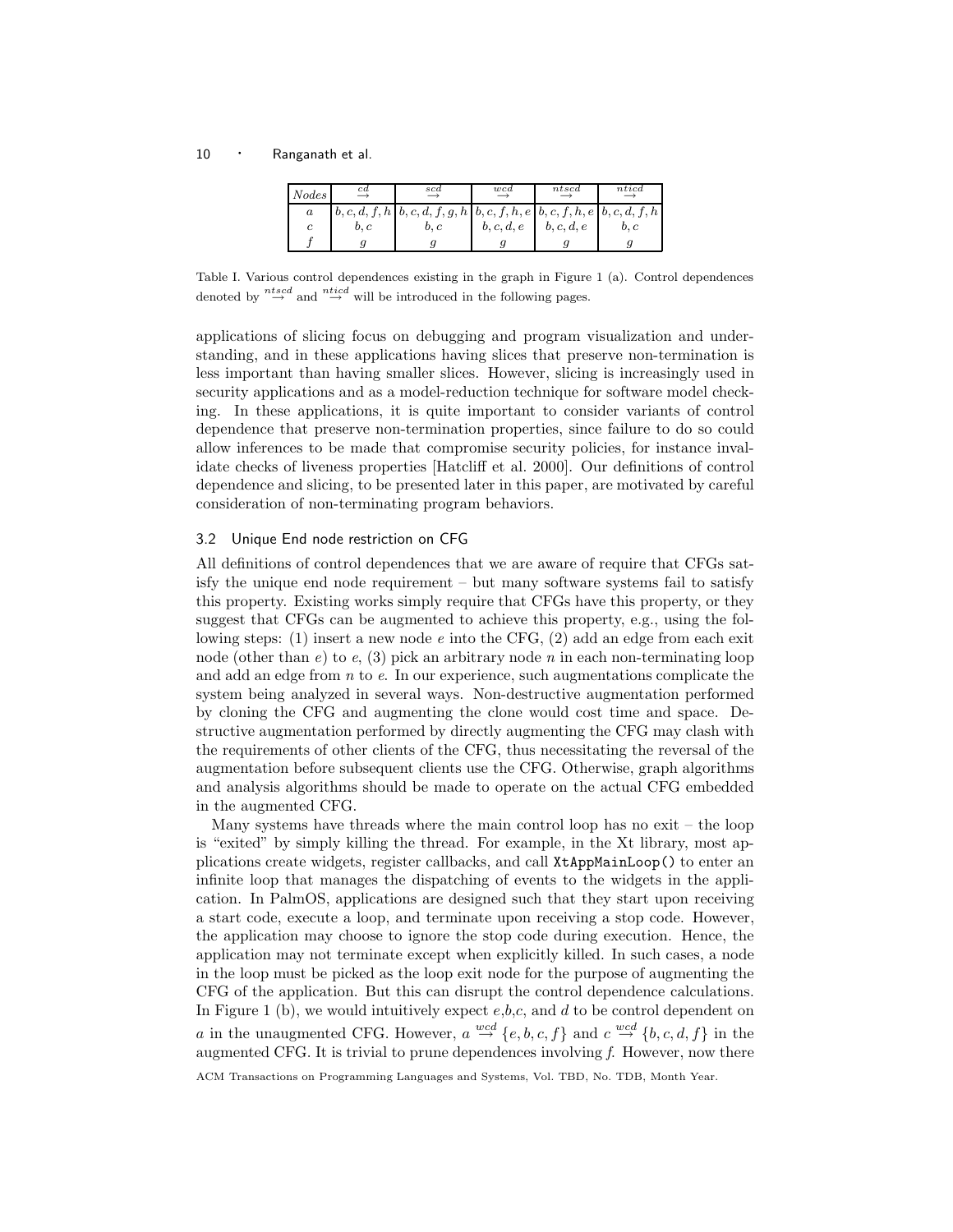are new dependences  $c \stackrel{wcd}{\rightarrow} \{b, c, d\}$  which did not exist in the unaugmented CFG. From the given example, one may be tempted to believe that a solution would be to delete any dependence on  $c$ , but this would fail if there exists a node  $q$  that is a successor of c and a predecessor of d. Also,  $a \stackrel{wcd}{\rightarrow} d$  exists in the unaugmented CFG but not in the augmented CFG, and it is not obvious how to recover this dependence.

We address these issues head-on by considering alternate definitions of controldependence that do not impose the unique end-node restriction.

## 4. NEW DEPENDENCE DEFINITIONS

In previous definitions, a control dependence relationship where  $n_i$  is dependent on  $n_i$  is specified by considering paths from  $n_i$  and  $n_j$  to a unique CFG end node – essentially,  $n_i$  and the end node delimit the path segments that are considered. Since we aim for definitions that apply when CFGs do not have an end node or have more than one end node, we aim to instead specify that  $n_i$  is control dependent on  $n_i$  by focusing on paths between  $n_i$  and  $n_j$ . Specifically, we focus on path segments that are delimited by  $n_i$  at both ends – intuitively corresponding to the situation in a reactive program where instead of reaching an end node, a program's behavior begins to repeat itself by returning again to  $n_i$ . At a high level, the intuition behind control dependence remains the same as in, e.g., Definition 3 – executing one branch of  $n_i$  always leads to  $n_j$ , whereas executing another branch of  $n_i$  can cause  $n_j$  to be by passed. The additional constraints that are added (e.g.,  $n_i$  always occurs before any occurrence of  $n_i$ ) limits the region in which  $n_i$  is seen or bypassed to segments leading up to the next occurrence of  $n_i$  – ensuring that  $n_i$  is indeed *controlling*  $n_j$ .

Road map. We shall propose (Definition 7) a general notion of control dependence which is sensitive to non-termination, called  $\stackrel{ntscd}{\rightarrow}$ ; it turns out that  $\stackrel{ntscd}{\rightarrow}$  can be given an equivalent (Lemma 2) but simpler formulation (Definition 16). This new notion is (Theorem 3) a conservative extension of weak control dependence (cf. Definition 6) in that they agree on CFGs with the unique end node property.

Similarly, we propose (Definition 10) a general notion of control dependence which is insensitive to non-termination, called  $\stackrel{ntied}{\rightarrow}$ . As expected,  $\stackrel{ntied}{\rightarrow}$  produces (Theorem 4) a slice set which in general is a subset of what is produced by  $\stackrel{ntscd}{\rightarrow}$ . This new notion is (Theorem 1) a conservative extension of standard control dependence (cf. Definition 3) in that they agree on CFGs with the unique end node property.

In Theorem 6 we state the correctness of slicing; the formulation is based on bisimulation and therefore in particular requires slicing to preserve termination. For that to be the case, we must demand the slice set to be closed not just under  $\stackrel{ntied}{\rightarrow}$  (as well as under  $\stackrel{dd}{\rightarrow}$ ) but even under  $\stackrel{ntsed}{\rightarrow}$ . And for irreducible graphs we must in addition demand the slice set to be closed under "decisive order dependence" (Definition 12), a requirement which is void (Lemma 3) for reducible CFGs.

If the slice set is only closed under  $\stackrel{ntied}{\rightarrow}$ , but not under  $\stackrel{ntsed}{\rightarrow}$ , then loops may be sliced away so that the sliced program terminates more often than the original program. In that case, we can aim for no more than "partial correctness", as will be established in a forthcoming paper by some of the authors.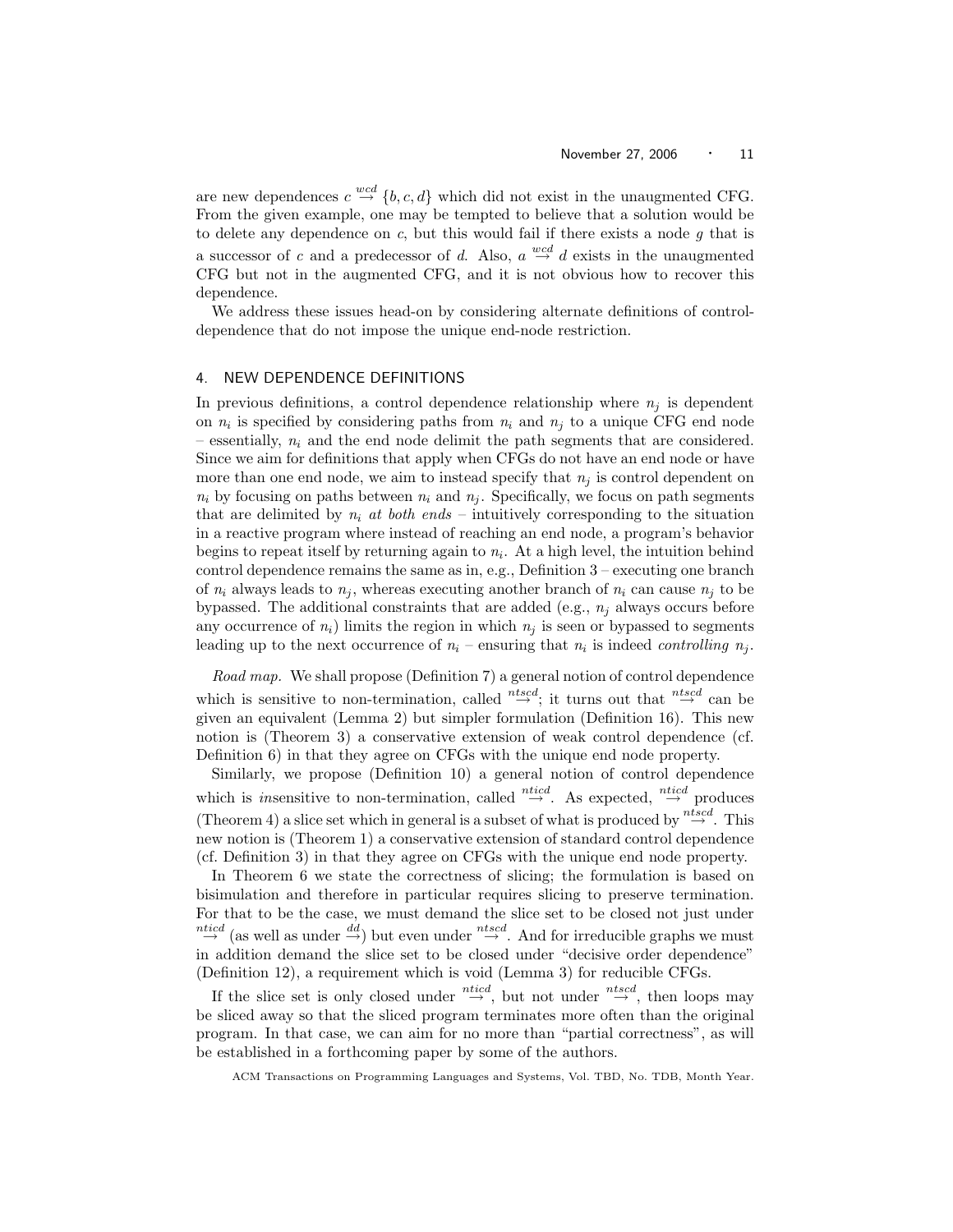A few other definitions are proposed so as to encourage further work to determine their relevance: a variant of  $\stackrel{ntscd}{\rightarrow}$ , called "decisive control dependence" (Definition 11); several variants of order dependence, called "strong" (Definition 13), "weak" (Definition 14), and "data-sensitive" (Definition 15).

#### 4.1 Non-termination Sensitive Control Dependence

The definition below considers maximal paths (which includes infinite paths) and thus is sensitive to non-termination.

DEFINITION 7  $n_i \stackrel{ntscd}{\rightarrow} n_j$ . In a CFG,  $n_j$  is (directly) non-termination sensitive control dependent on node  $n_i$  iff  $n_i$  has at least two successors,  $n_k$  and  $n_l$ , such that

- (1) for all maximal paths  $\pi$  from  $n_k$ ,  $n_j$  always occurs in  $\pi$  and either  $n_i = n_j$  or  $n_i$  strictly  $(n_i \neq n_i)$  precedes any occurrence of  $n_i$  in  $\pi$ ;
- (2) there exists a maximal path  $\pi_0$  from  $n_l$  on which either  $n_j$  does not occur, or  $n_i$  strictly precedes any occurrence of  $n_j$  in  $\pi_0$ .

REMARK 1. When we, as above, write " $n_j$  strictly precedes any occurrence of  $n_i$ in  $\pi$ " we mean that (a)  $n_i$  occurs in  $\pi$ ; and either (b1)  $n_i$  does not occur in  $\pi$ , or (b2) the first occurrence of  $n_j$  in  $\pi$  is earlier than the first occurrence of  $n_i$  in  $\pi$ .

We supplement<sup>6</sup> a traditional presentation of dependence definitions with definitions given as formulae in computation tree logic (CTL) [Clarke et al. 1999]. CTL is a logic for describing the structure of sets of paths in a graph, making it a natural language for expressing control dependences. Informally, CTL includes two path quantifiers, E and A, which indicate if a path from a given node with a given structure exists, or if all paths from that node have the given structure. The structure of a path is defined using one of five modal operators (we refer to a node satisfying the CTL formula  $\phi$  as a  $\phi$ -node):  $X\phi$  states that the successor node is a  $\phi$ -node,  $F\phi$ states the existence of a  $\phi$ -node in the path,  $\mathsf{G}\phi$  states that a path consists entirely of  $\phi$ -nodes,  $\phi \cup \psi$  states the existence of a  $\psi$ -node and that the subpath leading up to that node consists of  $\phi$ -nodes; finally, the  $\phi \mathsf{W} \psi$  operator is a variation on U that relaxes the requirement that a  $\psi$ -node exists (if not, all nodes in the path must be  $\phi$ -nodes). In a CTL formula, path quantifiers and modal operators occur in pairs, e.g.,  ${\sf AF}\phi$  says that on all paths from a node, a  $\phi$  node occurs. A formal definition of CTL can be found in [Clarke et al. 1999].

The following CTL formula captures the definition of control dependence above.

$$
n_i \stackrel{ntscd}{\rightarrow} n_j = (G, n_i) \models \mathsf{EX}(\mathsf{A}[\neg n_i \mathsf{U} n_j]) \land \mathsf{EX}(\mathsf{E}[\neg n_j \mathsf{W}(\neg n_j \land n_i)]).
$$

Here,  $(G, n_i)$  = expresses the fact that the CTL formula is checked against the graph  $G$  at node  $n_i$ . The two conjuncts are essentially a direct transliteration of the natural language above.

<sup>&</sup>lt;sup>6</sup>The development in this paper is based on traditional path reasoning (even the proof of Theorem 2 which states the equivalence between two CTL formulae). The reason for rephrasing our definitions into CTL is to encourage the exploration of a model checking approach to computing control dependences.

ACM Transactions on Programming Languages and Systems, Vol. TBD, No. TDB, Month Year.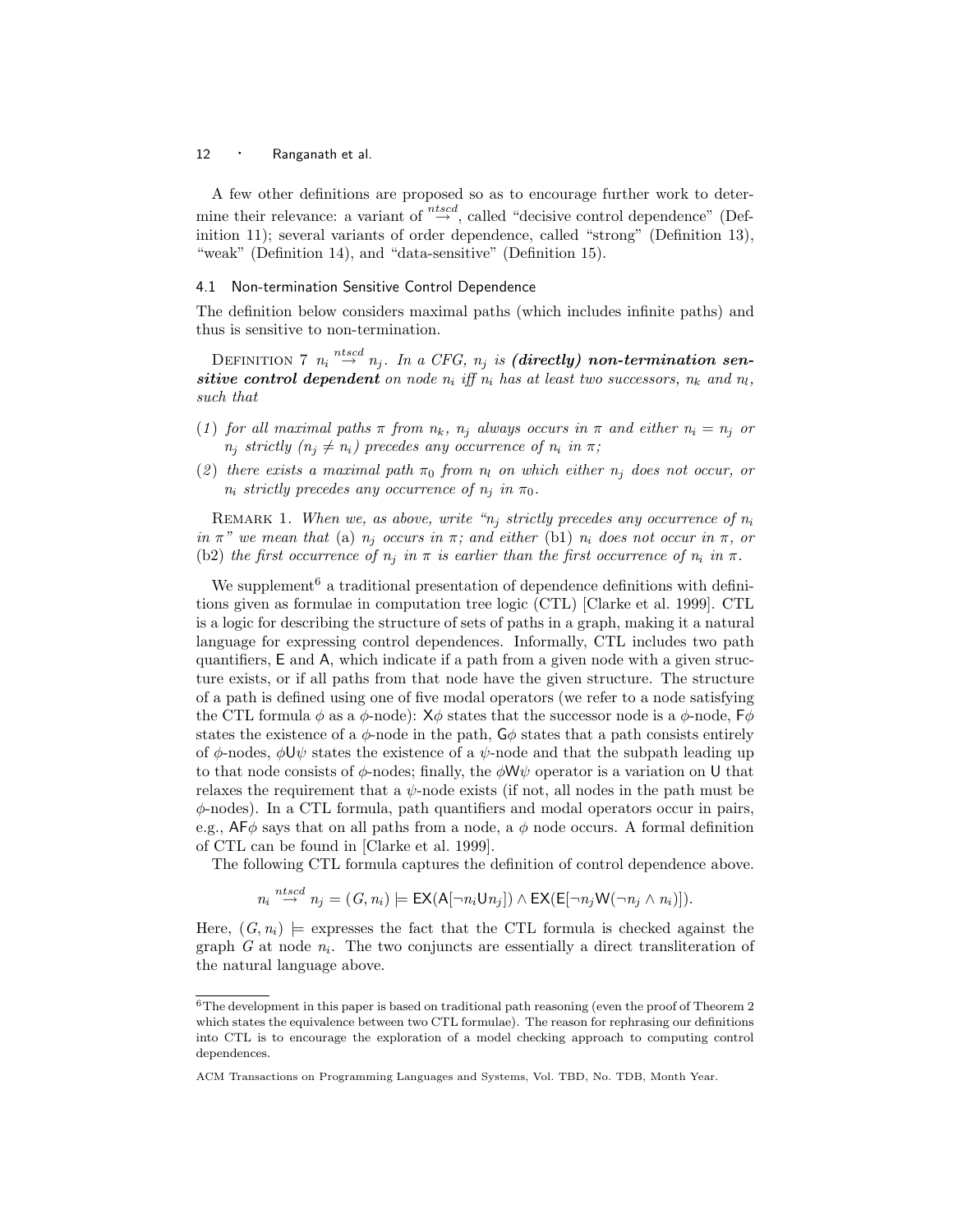We have formulated the definition above to apply to *execution traces* instead of  $CFG$  paths. In this setting, one needs to bound relevant segments by  $n_i$ , as discussed above. However, when working on CFG paths, the conditions in Definition 7 can actually be simplified to read as follows: (1) for all maximal paths from  $n_k$ ,  $n_j$ always occurs, and (2) there exists a maximal path from  $n_l$  on which  $n_j$  does not occur. The corresponding CTL formula would be

$$
n_i \stackrel{ntscd}{\rightarrow} n_j = (G, n_i) \models \mathsf{EX}(\mathsf{AF}(n_j) \land \mathsf{EX}(\mathsf{EG}(\neg n_j)).
$$

See Section 4.5 (Lemma 2 and Theorem 2) for the proof that Definition 7 and its simplification are equivalent on CFGs.

*Examples.* To see that Definition 7 is non-termination sensitive, note that  $c \stackrel{ntscd}{\rightarrow}$  $d$  in Figure 1 (a) since there exists a maximal path (an infinite loop between  $b$  and  $c)$  where  $d$  never occurs. Moreover, the definition corresponds to our intuition in Section 3.2 in that, in Figure 1 (b unaugmented),  $a \stackrel{ntscd}{\rightarrow} e$  because there is an infinite loop through  $b, c, d$  that does not contain e, and  $a \stackrel{ntscd}{\rightarrow} \{b, c, d\}$  because there is maximal path ending in  $e$  that does not contain  $b, c, \text{ or } d$ .

In Figure 1 (c), we have  $a \stackrel{ntscd}{\rightarrow} b$  as the first execution of b depends on the choice made at a. Likewise,  $a \stackrel{ntscd}{\rightarrow} c$  and  $a \stackrel{ntscd}{\rightarrow} f$  and  $a \stackrel{ntscd}{\rightarrow} h$  and  $a \stackrel{ntscd}{\rightarrow} e$  and  $f \stackrel{ntscd}{\rightarrow} g$ . On the other hand,  $f \not\stackrel{stscd}{\rightarrow} h$  since independent of the choice made at f, the control will always reach h. We have  $c \stackrel{ntscd}{\rightarrow} b$  and  $c \stackrel{ntscd}{\rightarrow} c$  and also  $c \stackrel{ntscd}{\rightarrow} d$ , since if  $b \to c \to b$  is an infinite loop, control will never reach d. Note that  $d \stackrel{ntscd}{\to} i$  because there is an infinite path from  $j$  (cycle on  $jdj$ ) on which i does not occur (though it is also possible that that the control will bypass  $i$  in an iteration while it reaches  $i$ in a subsequent iteration, depending on the choice made at  $d$ ).

#### 4.2 Non-termination Insensitive Control Dependence

We now turn to constructing a non-termination insensitive version of control dependence. The above non-termination sensitive definition considered all paths leading out of a conditional. Now, we need to limit the reasoning to finite paths that reach a terminal region of the graph. To handle this in the context of CFGs that do not have the unique end-node property, we generalize the concept of end node to  $control sink - a set of nodes such that each node in the set is reachable from every$ other node in the set and there is no path leading out of the set. More precisely:

DEFINITION 8 CONTROL SINK. A control sink  $\kappa$  is a set of CFG nodes that form a strongly connected component such that for each  $n \in \kappa$  each successor of n is also in κ.

Observe that each end node forms a control sink, and each loop without any exit edges in the graph forms a control sink. For example,  $\{e\}$  and  $\{b, c, d\}$  are control sinks in Figure 1 (b unaugmented), and  $\{e\}$  and  $\{d, i, j\}$  are control sinks in Figure 1 (c).

DEFINITION 9 SINK-BOUNDED PATH. The set of sink-bounded paths from  $n_k$ (denoted SinkPaths(n<sub>k</sub>)) contains all maximal paths  $\pi$  from  $n_k$  with the property that there exists a control sink  $\kappa$  such that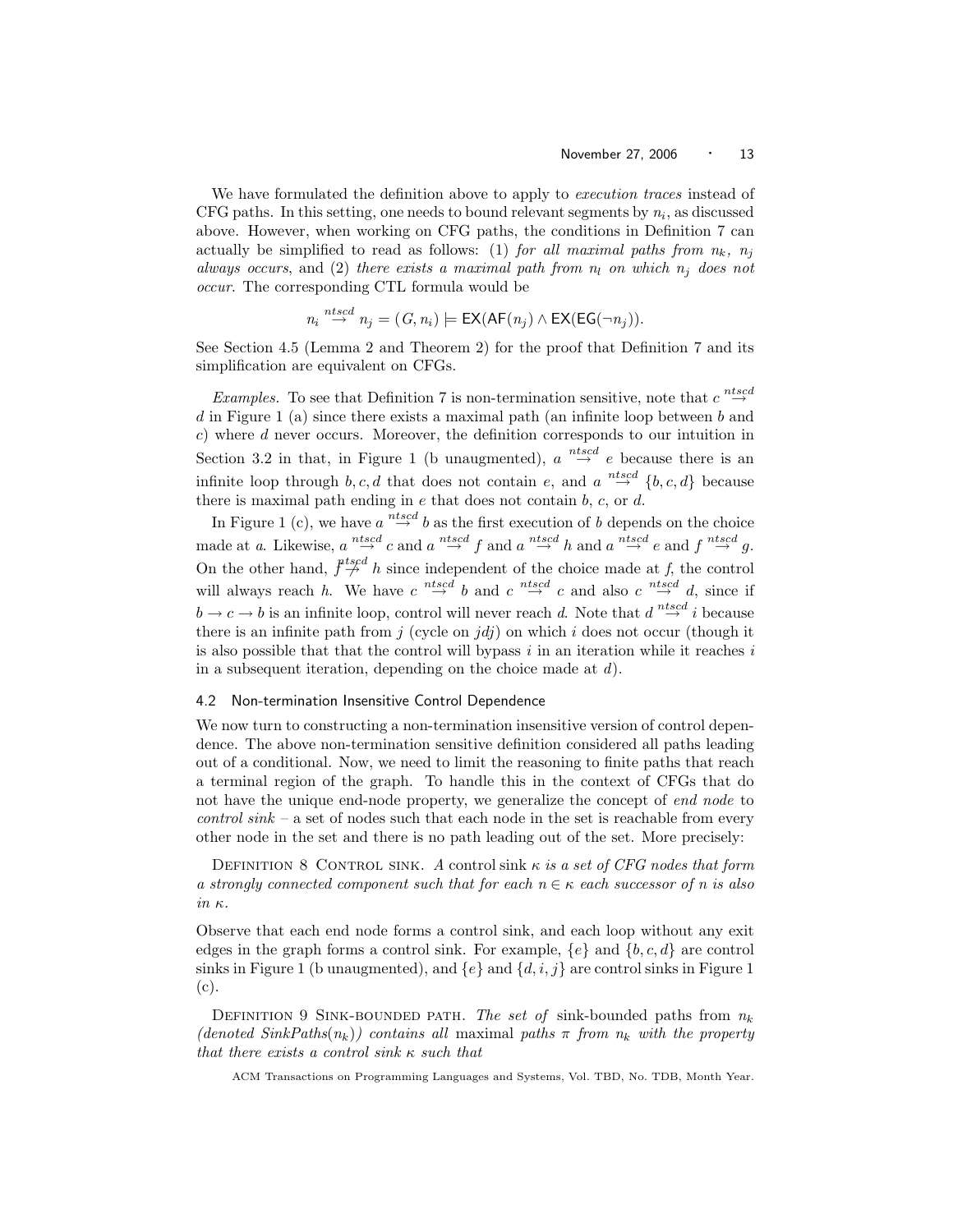$-\pi$  contains a node n<sub>s</sub> from  $\kappa$  (hence, all nodes following n<sub>s</sub> in  $\pi$  will also belong to  $\kappa$ );

 $-if \pi$  is infinite, then all nodes in  $\kappa$  will occur in  $\pi$  infinitely often.

We shall discuss the latter requirement later in this section. Note that for a CFG with unique end node  $n_e$ , a path is sink-bounded iff it ends in  $n_e$ ; also note that if  $\pi_1$  is a suffix of  $\pi_2$ , then  $\pi_1$  is sink-bounded iff  $\pi_2$  is sink-bounded. Given a control flow graph, the minor formed by contracting the strongly connected components of the control flow graph will be a DAG with the control sinks being contracted into leaf nodes. This shows:

Lemma 1. All finite paths can be extended into sink-bounded paths.

Existing definitions [Ball and Horwitz 1993; Podgurski and Clarke 1990; Bilardi and Pingali 1996] of non-termination insensitive control dependence rely on reasoning about paths from the conditional to the end node. We generalize this to reason about paths from a conditional to control sinks.

DEFINITION 10  $n_i \stackrel{ntied}{\rightarrow} n_j$ . In a CFG,  $n_j$  is (directly) non-termination insensitive control dependent on  $n_i$  iff  $n_i$  has at least two successors,  $n_k$  and  $n_l$ , such that

- (1) for all paths  $\pi \in \text{SinkPaths}(n_k)$ ,  $n_i \in \pi$ ;
- (2) there exists a path  $\pi \in \text{SinkPaths}(n_l)$  such that  $n_j \notin \pi$ .

This definition is expressed in CTL as

$$
n_i \stackrel{ntied}{\rightarrow} n_j = (G, n_i) \models \text{EX}(\hat{\text{AF}}(n_j)) \land \text{EX}(\hat{\text{EG}}(\neg n_j))
$$

where  $\hat{A}$  and  $\hat{E}$  represent quantification over sink-bounded paths only; note the similarity to the simplified formula for  $\stackrel{ntscd}{\rightarrow}$  mentioned earlier.

Examples. To see that this definition is non-termination insensitive, note that  $c^{ntied}_{\uparrow}$  d in Figure 1 (a) since there does not exist a path from b to a control sink  $({e}$  is the only control sink) that does not contain d. Again, in Figure 1 (b) unaugmented)  $a \stackrel{ntied}{\rightarrow} e$  because there is a path from b to the control sink  $\{b, c, d\}$ and neither the path nor the sink contain e, and  $a \stackrel{ntied}{\rightarrow} \{b, c, d\}$  because there is a path ending in control sink  ${e}$  that does not contain b, c, or d.

| Nodes    | ntscd      | $n$ ticd                                   |
|----------|------------|--------------------------------------------|
| $\alpha$ |            | $b, c, f, h, e   b, c, d, i, j, f, h, e  $ |
| C        | b, c, d, j | b, c                                       |
| d.       |            |                                            |
|          |            |                                            |

Table II. Various control dependences (based on new definitions) existing in the graph in Figure 1 (c).

The dependencies of Figure 1 (c) are listed in Table II. Most of the nontermination sensitive control dependences also hold in the non-termination insensitive ACM Transactions on Programming Languages and Systems, Vol. TBD, No. TDB, Month Year.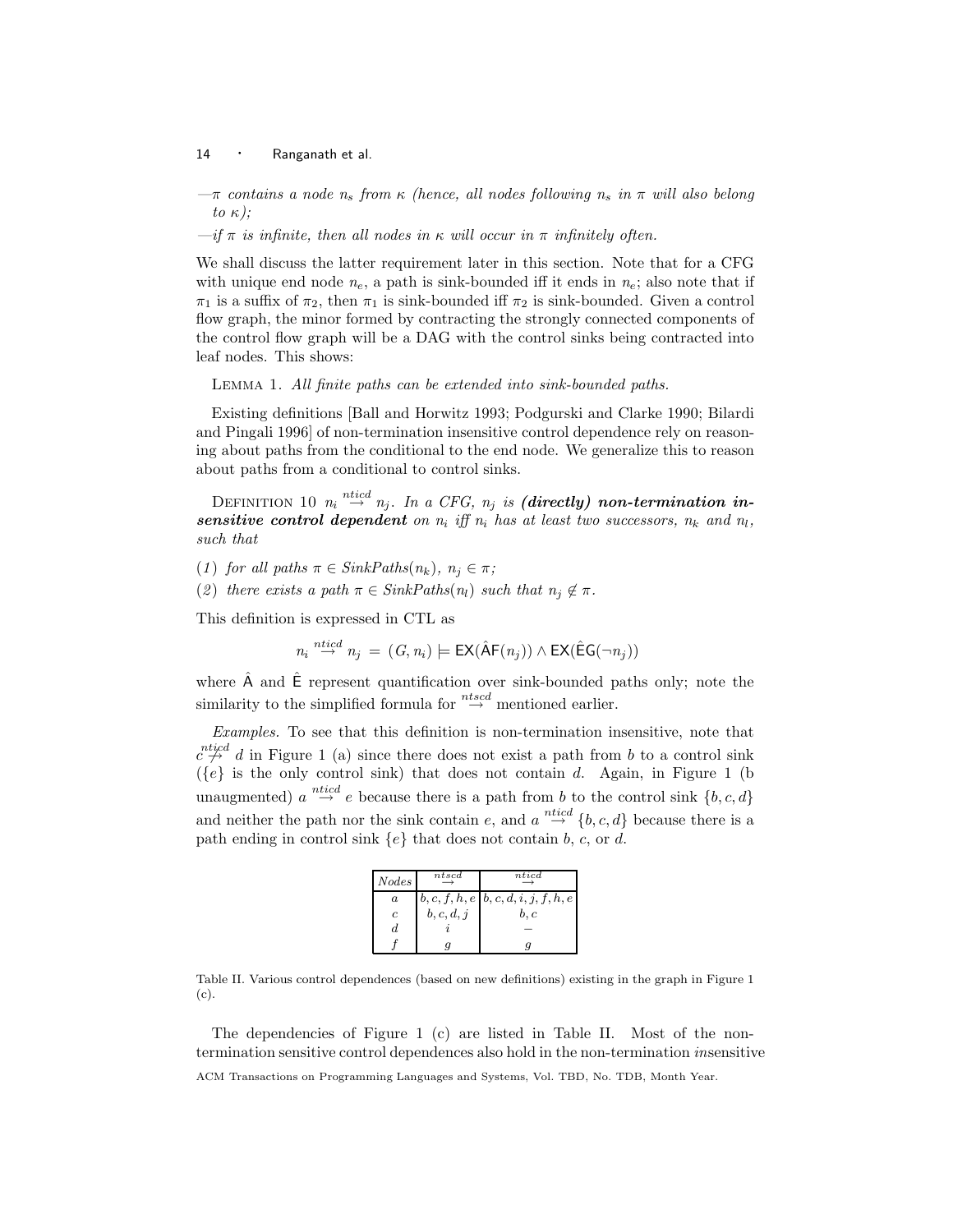

Fig. 2. More control flow graphs.

case, except for three, explained below. First observe that in a non-termination insensitive setting, loops are assumed to be terminating, provided the loop has an exit node. Therefore we have  $c \stackrel{nticd}{\nrightarrow} d$  since the loop  $b \to c \to b$  is assumed terminating as it has an exit edge  $c \to d$ . Also, we have  $c \not\stackrel{nticd}{\to} j$  as j belongs to the control sink that terminates all sink-bounded paths from c.

Finally, we have  $d \nrightarrow{fit} i$  even though  $\{d, i, j\}$  is a control sink and there is a maximal path from d that avoids i (by choosing j over i each time), but this path is not sink-bounded, thanks to the last requirement in Definition 9 which requires i to occur infinitely often. This "fairness" requirement has as a consequence that even though there may be control structures inside of a control sink, they will not give rise to any control dependences. In applications where one desires to detect such dependences, one may apply the definition to control sinks in isolation with back edges removed, or use order dependence (described below in Definition 14).

Alternatively, we might drop the fairness requirement. That would make no difference for a CFG with unique end node. For a CFG without unique end node, the relation  $n_i \stackrel{ntied}{\rightarrow} n_j$  might change, but it would still satisfy the properties listed later in this paper (e.g., Theorem 4). We leave it to further experiments, in particular when conducted in a concurrent context, to decide the respective merits of the two definitions.

## 4.3 Decisive Dependence

In languages like Java, exception-based control flow paths give rise to control flow graphs with shapes similar to that in Figure 2 (a). In this CFG,  $b \stackrel{cd}{\to} c, b \stackrel{cd}{\to} d$ , and  $c \stackrel{cd}{\rightarrow} d$ . In case of  $b \stackrel{cd}{\rightarrow} d$ , it is possible for the control to reach d even if the control flows along  $b \to c$ . Hence, b does not *decisively* decide if control can bypass d. However, in case of  $c \stackrel{cd}{\rightarrow} d$ , c does *decisively* decide if control can bypass d.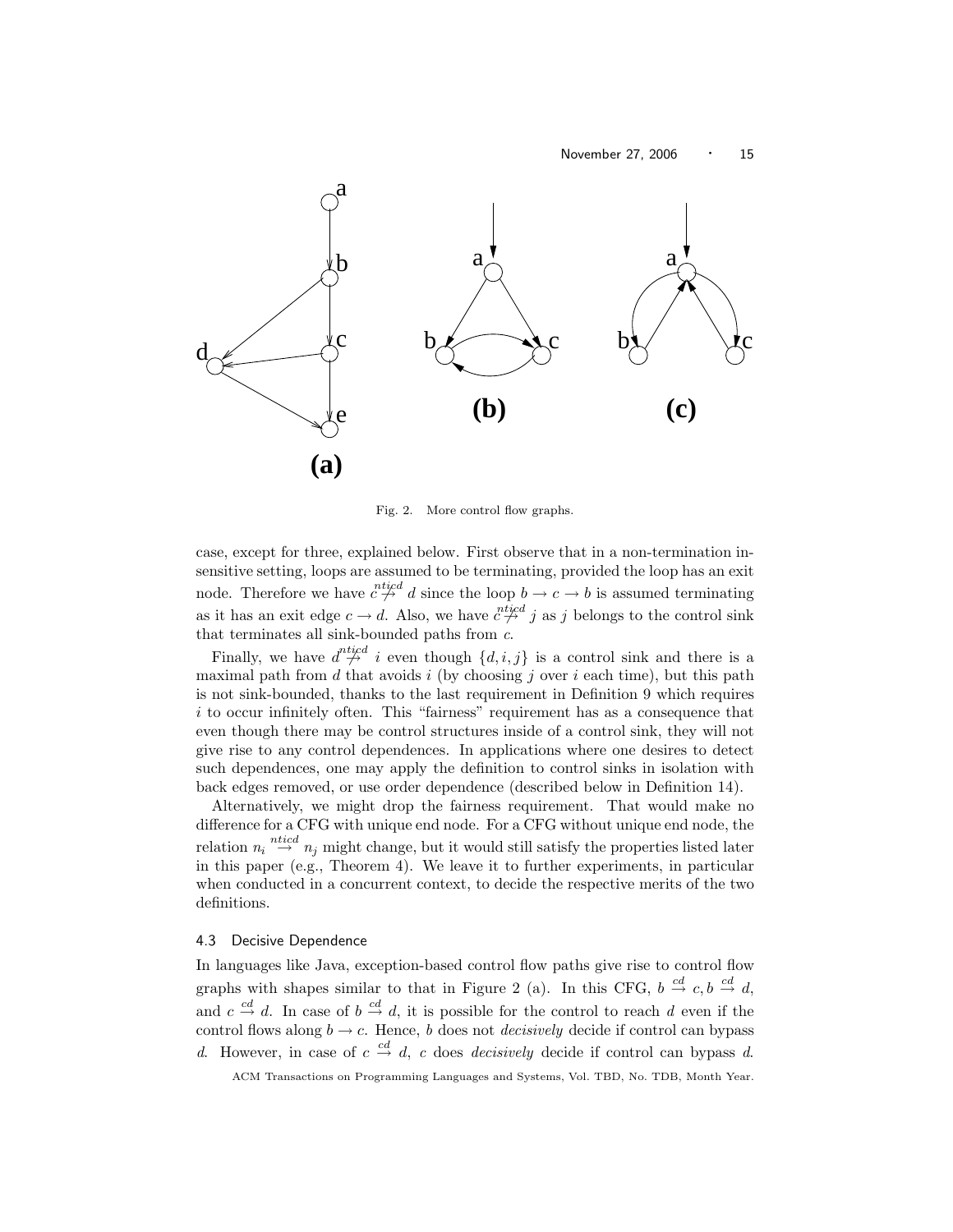The decisiveness stems from the fact that the choice at the control point  $(c)$  that prevents the control from reaching the given program point  $(d)$  is final. Hence, the decisive control dependence relation can be defined as follows.

DEFINITION 11  $n_i \stackrel{dcd}{\rightarrow} n_j$ . In a CFG,  $n_j$  is (directly) decisively control de**pendent** on node  $n_i$  iff  $n_i$  has at least two successors,  $n_k$  and  $n_l$ , such that

- (1) for all maximal paths from  $n_k$ ,  $n_j$  always occurs and either  $n_j = n_i$  or  $n_j$ strictly precedes  $n_i$ ;
- (2) for all maximal paths from  $n_l$ ,  $n_j$  does not occur, or  $n_j$  is strictly preceded by  $n_i$ .

For Figure 2 (a), we do indeed have  $c \stackrel{dcd}{\rightarrow} d$  and  $b \stackrel{dcd}{\rightarrow} d$ .

Although the above definition and Definition 7 are almost identical, they differ in the quantification in the second clause. Hence, the above definition implies Definition 7.

Decisive control dependence is useful to answer the question - "Which is the control point beyond which the control cannot reach the given program point?" This information is useful when trying to understand procedures with multiple exit points that are embedded in nested control structure.

#### 4.4 Order Dependence

Programs written in unstructured languages such as JVM bytecodes can give rise to irreducible CFGs for which previous definitions prove to be insufficient to capture dependences. For example, in Figure 2 (b),  $b$  and  $c$  cannot be related to  $a$  by any of the above dependences as, given the shape of the CFG, the control will reach  $b$ and c once it enters the control sink  $\{b, c\}$ . However, a does influence if b or c will be executed first when the control does enter the control sink  ${b, c}$ . In other words, the order in which b and c are executed within the control sink is determined by a. To capture ordering relationships between nodes such as  $a, b$ , and c in irreducible regions of a CFG, we propose a new notion of dependence called order dependence.

DEFINITION 12  $n_1 \stackrel{dod}{\rightarrow} n_2 \leftrightharpoons n_3$ . Let  $n_1$ ,  $n_2$ ,  $n_3$  be distinct nodes.  $n_2$  and  $n_3$  are decisively order-dependent on  $n_1$ , written  $n_1 \stackrel{dod}{\rightarrow} n_2 \leftrightharpoons n_3$ , if

- (1) all maximal paths from  $n_1$  contain both  $n_2$  and  $n_3$ , and
- (2)  $n_1$  has a successor from which all maximal paths<sup>7</sup> contain  $n_2$  before any occurrence of  $n_3$ , and
- (3)  $n_1$  has a successor from which all maximal paths contain  $n_3$  before any occurrence of  $n_2$ .

We shall use decisive order dependence in our exposition about slicing and associated correctness proofs.

Observe that the above definition is decisive as it requires that  $n_1$  be the final control point to decide the execution order between  $n_2$  and  $n_3$ . By relaxing this requirement, we can arrive at a relatively weaker relation, which we shall refer to as strong order dependence. As given in the following definition, the universal

<sup>&</sup>lt;sup>7</sup>which will contain both  $n_2$  and  $n_3$ , thanks to clause (1).

ACM Transactions on Programming Languages and Systems, Vol. TBD, No. TDB, Month Year.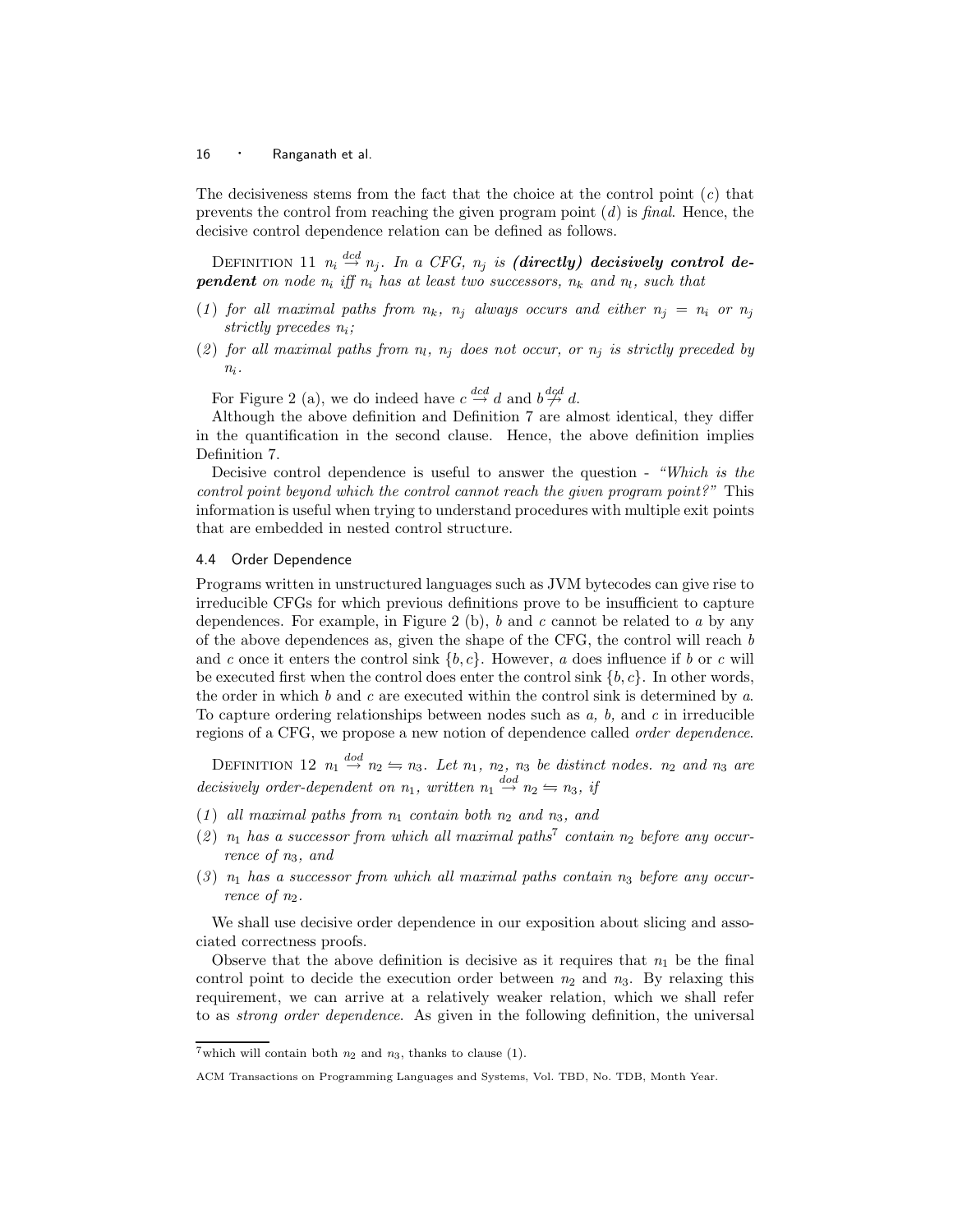quantification on the maximal paths is required for one of  $n_2$  and  $n_3$ , successor nodes of  $n_1$ .

DEFINITION 13  $n_1 \stackrel{sod}{\rightarrow} n_2 \leftrightharpoons n_3$ . Let  $n_1$ ,  $n_2$ ,  $n_3$  be distinct nodes.  $n_2$  and  $n_3$  are strongly order-dependent on  $n_1$ , written  $n_1 \stackrel{sod}{\rightarrow} n_2 \leftrightharpoons n_3$ , if

- (1) all maximal paths from  $n_1$  contain both  $n_2$  and  $n_3$ ,
- (2) there exists a maximal path from  $n_1$  where  $n_2$  occurs before any occurrence of  $n<sub>3</sub>$
- (3) there exists a maximal path from  $n_1$  where  $n_3$  occurs before any occurrence of  $n<sub>2</sub>$ ,
- $(4)$   $n_1$  has a successor  $n_4$ , such that either
	- (a) all maximal paths from  $n_4$  contain  $n_2$  before any occurrence of  $n_3$ , or
	- (b) all maximal paths from  $n_4$  contain  $n_3$  before any occurrence of  $n_2$ .

Strong order dependence definition can be further generalized to capture control dependence, hence, be applicable to reducible regions of the CFG. The generalization is achieved by removing clause (1) from Definition 13 as done in the following definition.

DEFINITION 14  $n_1 \stackrel{wod}{\rightarrow} n_2 \leftrightharpoons n_k$ . In a CFG, nodes  $n_2$  and  $n_3$   $(n_2 \neq n_3)$  are weakly order dependent on  $n_1$  iff

- —there exists a maximal path from  $n_1$  where  $n_2$  strictly precedes any occurrence of  $n_3$
- —there exists a maximal path from  $n_1$  where  $n_3$  strictly precedes any occurrence of  $n_2$ , and
- $-n_1$  has a successor  $n_l$  such that either
	- $\sim$ on all maximal paths from  $n_l$ ,  $n_2$  strictly precedes any occurrence of  $n_3$ , or
	- —on all maximal paths from  $n_l$ ,  $n_3$  strictly precedes any occurrence of  $n_2$ .

Although order dependence captures the ordering on nodes imposed by control flow, it is overly conservative in cases where such an ordering is required only to preserve the data values observed during execution. In other words, if there is no variable that is used(defined) in b and defined(used) in c, then the data values observed during execution of b and c are independent of the order in which b and c are executed. In such cases, the execution order imposed by a on b and c is uninteresting if the order is observed only by the changes to variables used in b and c and not by the order of program points encountered during execution. This datasensitive order relation is captured by *data-sensitive order dependence*, a stronger form of order dependence.

DEFINITION 15  $n_1 \stackrel{dsod}{\rightarrow} n_2 \leftrightharpoons n_3$ . In a CFG, nodes  $n_2$  and  $n_3$  ( $n_2 \neq n_3$ ) are  $data-sensitive order dependent on n<sub>1</sub> iff$ 

- $(1)$   $n_1 \stackrel{sod}{\rightarrow} n_2 \leftrightharpoons n_3;$
- (2) either  $n_2 \stackrel{dd}{\rightarrow} n_3$  or  $n_3 \stackrel{dd}{\rightarrow} n_2$ .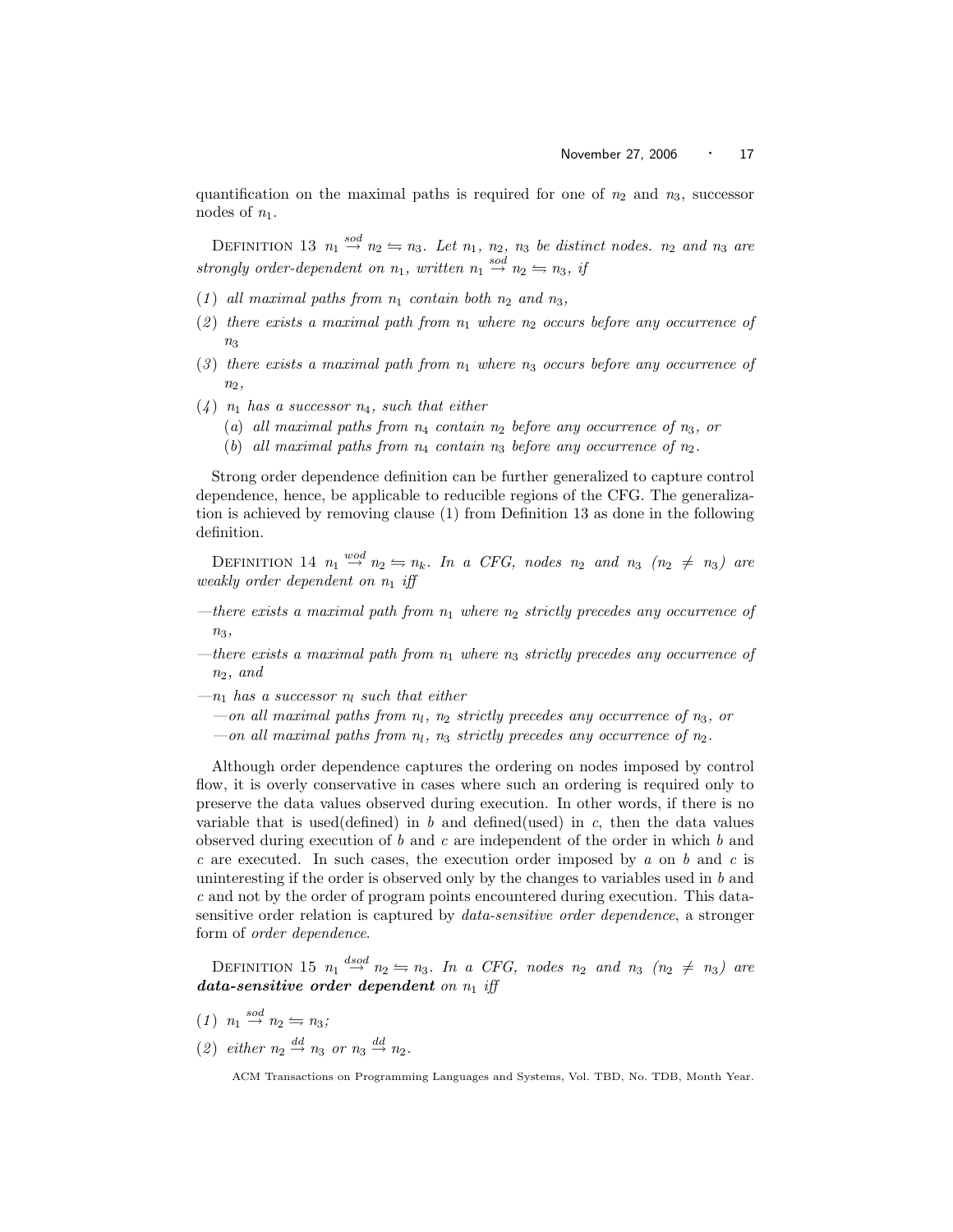

Fig. 3. Control flow graphs specific to order dependence.

*Examples.* In Figure 2 (b), b and c are decisively order dependent on a ( $a \stackrel{dod}{\rightarrow}$  $b \leftrightharpoons c$ , and also strongly  $(a \stackrel{sod}{\rightarrow} b \leftrightharpoons c)$  and weakly  $(a \stackrel{wod}{\rightarrow} b \leftrightharpoons c)$  order dependent on a. Hence,  $b \stackrel{dd}{\rightarrow} c$  or  $c \stackrel{dd}{\rightarrow} b$  implies  $a \stackrel{dsod}{\rightarrow} b \stackrel{d}{\rightarrow} c$ . In Figure 1 (c), i and j are weakly order dependent on  $d$   $(d \stackrel{wod}{\rightarrow} i \stackrel{\sim}{\rightarrow} j)$ , but not strongly or decisively order dependent on  $d$  as there exists a maximal path from  $d$  not containing  $i$ . In Figure 3 (a), c and d are strongly and weakly order dependent on both  $b$  and  $a$ . However, c and d are decisively order dependence only on b. In Figure 3 (b), c and d are weakly order dependent on b as well as on b', but neither strongly nor decisively order dependent on any of b, b', and  $a -$  the reason for this is the absence of edges  $c \rightarrow d$  and  $d \rightarrow c$ .

Given the definition of various forms of order dependences, and the fact<sup>8</sup> that every cycle in a reducible CFG has one node that dominates other nodes of the cycle, it is tempting to conclude that there can be no order dependences of any form between  $n_i, n_j$ , and  $n_k$  provided they are distinct and occur in a reducible CFG. This is true (as proved in Lemma 3) in case of decisive and strong variants of order dependence. However, this is not true in case of weak order dependence. As an example, observe that  $b$  and  $c$  are weakly (but not strongly) order dependent on a  $(a \stackrel{wod}{\rightarrow} b \stackrel{\sim}{\rightarrow} c)$  in the reducible graph in Figure 2 (c) We *conjecture* that, in a reducible CFG,  $a \stackrel{wod}{\rightarrow} b \leftrightharpoons c \implies a \stackrel{ntscd}{\rightarrow} b \vee a \stackrel{ntscd}{\rightarrow} c.$ 

## 4.5 Properties of the Dependence Relations

Conservative extension. We begin by showing that the new definitions of control dependence conservatively extend classic definitions: when we consider our definitions in the original setting with CFGs having unique end nodes, the definitions coincide with the classic definitions (as already suggested by the examples in Table I).

THEOREM 1 COINCIDENCE PROPERTIES, I. For all CFGs with the unique end node property, and for all nodes  $n_i, n_j \in N$ ,  $n_i \stackrel{cd}{\rightarrow} n_j$  if and only if  $n_i \stackrel{nticd}{\rightarrow} n_j$ .

<sup>8</sup>Definition (f) in the abstract of [Hecht and Ullman 1974]

ACM Transactions on Programming Languages and Systems, Vol. TBD, No. TDB, Month Year.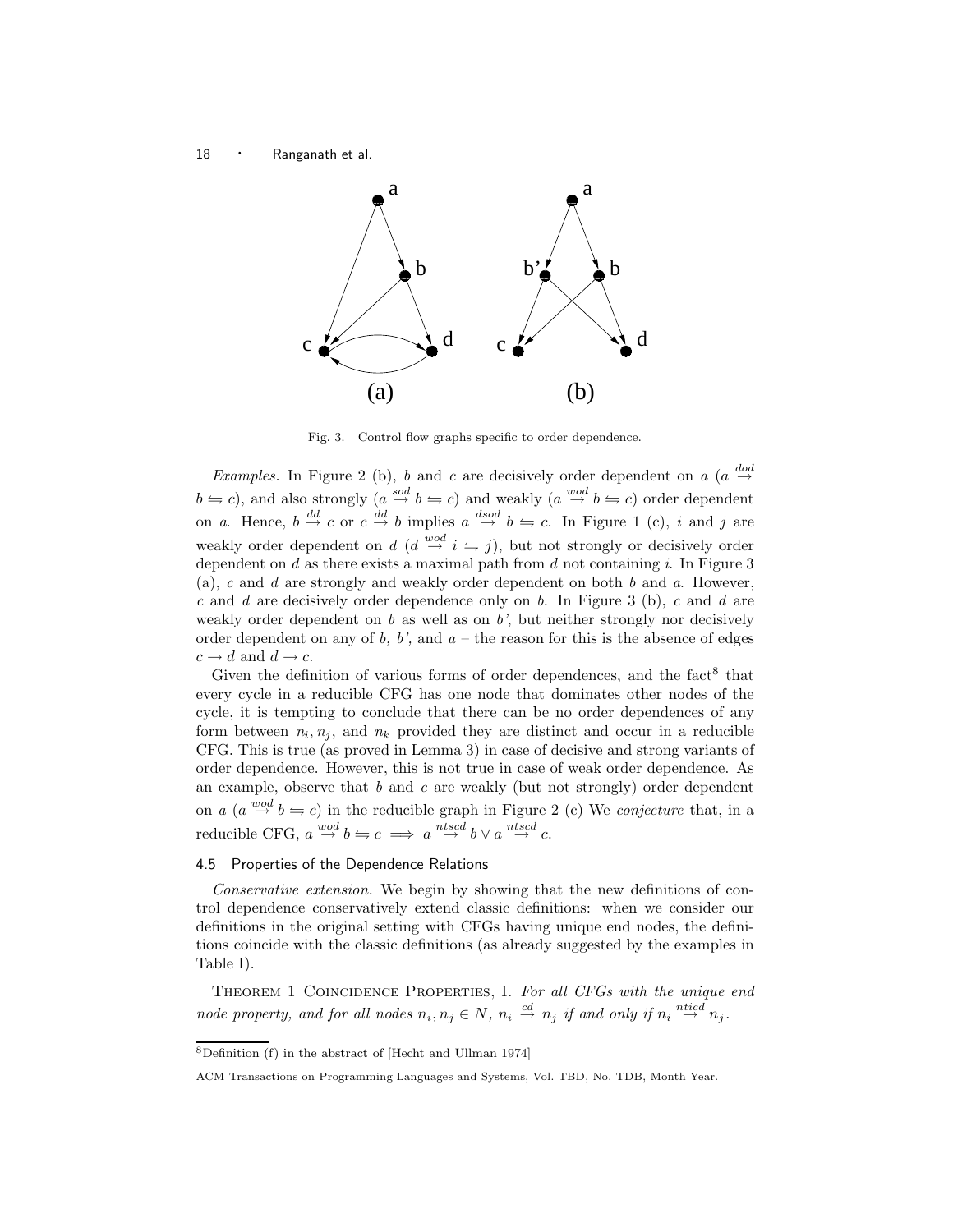PROOF. First notice that for any n and m, m post-dominates n if and only if every sink-bounded path from  $n$  contains  $m$ .

We shall first prove "only if": so let  $n_i \stackrel{cd}{\rightarrow} n_j$ . There thus exists a non-trivial path  $\pi$  from  $n_i$  to  $n_j$  such that every node in  $\pi$  except  $n_i$  is post-dominated by  $n_j$ . Let  $\pi$  take the form  $n_i, n_k, \ldots, n_j$ ; we can assume that if  $n_j \neq n_i$  then  $n_k \neq n_i$ . Here  $n_k$  may equal  $n_j$ , but in any case it will hold that  $n_k$  is post-dominated by  $n_i$ .

Also, we know from  $n_i \stackrel{cd}{\rightarrow} n_j$  that  $n_i$  is not strictly post-dominated by  $n_j$ . Therefore either  $n_i = n_j$ , or  $n_i$  is not post-dominated by  $n_j$ . In either case, since the end node is reachable from all nodes, we infer that  $n_i$  has a successor  $n_l$  which is not post-dominated by  $n_i$ .

We have thus found  $n_k$  and  $n_l$ , successors of  $n_i$ , such that all sink-bounded paths from  $n_k$  contain  $n_j$ , and such that there exists a sink-bounded path from  $n_l$  not containing  $n_j$ . This shows  $n_i \stackrel{ntied}{\rightarrow} n_j$ .

Next we prove "if": so let  $n_i \stackrel{ntied}{\rightarrow} n_j$ . Thus  $n_i$  has (at least) two successors,  $n_k$  and  $n_l$ , such that (i) all sink-bounded paths from  $n_k$  contain  $n_j$ ; and (ii) there exists a sink-bounded path from  $n_l$  not containing  $n_j$ . From (ii) we infer that either  $n_i = n_j$  or  $n_i$  is not post-dominated by  $n_j$ ; in either case,  $n_i$  is not strictly post-dominated by  $n_i$ .

Since the end node  $n_e$  is reachable from all nodes, we know from (i) that there exists a path from  $n_k$  to  $n_j$ ; let  $\pi$  be a shortest such path. In order to show that  $n_i \stackrel{cd}{\rightarrow} n_j$ , it suffices to show that all nodes in  $\pi$  are post-dominated by  $n_j$ . But this clearly follows from (i).  $\Box$ 

Before we prove the coincidence property between weak control dependence and the non-termination sensitive control dependence, we prove the equivalence between the original and the simplified definition of non-termination sensitive control dependence. For readability, we restate the simplified definition of non-termination sensitive control dependence.

DEFINITION 16. In a CFG,  $n_i$  is non-termination sensitive control dependent on  $n_i$  iff

(a).  $n_i$  has at least two successors  $n_k$  and  $n_l$ ;

(b). on all maximal paths from  $n_k$ ,  $n_j$  occurs;

(c). there exists a maximal path from  $n_l$  on which  $n_j$  does not occur.

Lemma 2. For a CFG, Definition 16 is equivalent to the original definition of non-termination sensitive control dependence (Definition 7).

PROOF. First, we restate the definition of directly non-termination sensitive control dependence (Definition 7); we have  $n_i \stackrel{ntscd}{\rightarrow} n_j$  iff:

ntscd(i).  $n_i$  has at least two successors,  $n_k$  and  $n_l$ .

ntscd(ii). For all maximal paths from  $n_k$ ,  $n_j$  always occurs and either it equals  $n_i$  or it occurs before any occurrence of  $n_i$ .

ntscd(iii). There exists a maximal path from  $n_l$  on which either  $n_i$  does not occur, or  $n_j$  is strictly preceded by  $n_i$ .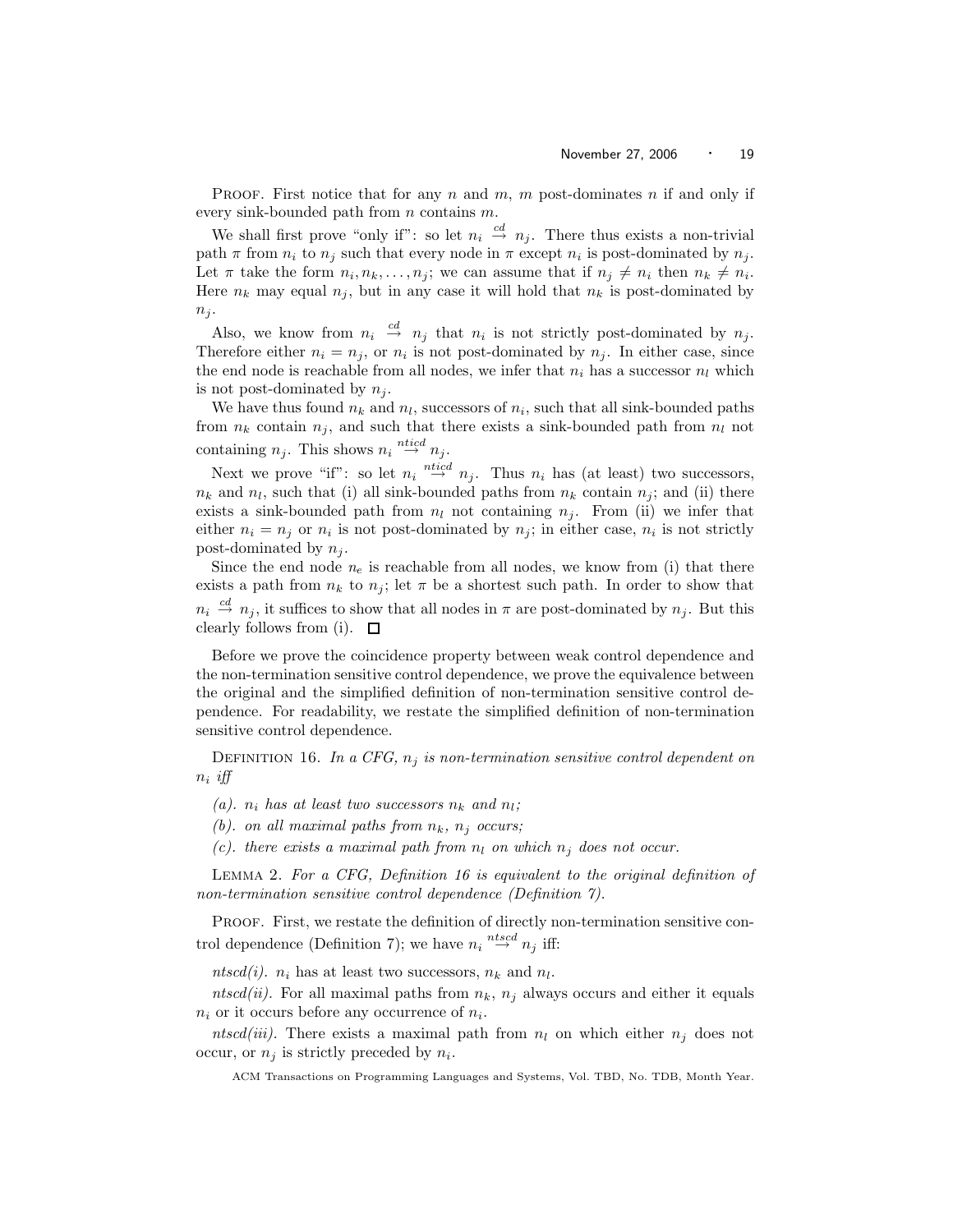Since  $\text{ntscd}(ii)$  implies (b), and (c) implies  $\text{ntscd}(iii)$ , we are left with showing two implications:

- —First, we show that (b) implies **ntscd**(ii): Let  $\pi$  be a maximal path from  $n_k$ . By (b),  $n_i$  occurs there. Now assume, towards a contradiction, that in  $\pi$ ,  $n_i$  occurs strictly before any occurrence of  $n_j$ . Since there is an edge from  $n_i$  to  $n_k$ , this means that the graph has a cycle containing  $n_k$  but not containing  $n_i$ . But then we can find a maximal path from  $n_k$  where  $n_j$  does not occur, contradicting (b).
- —Next, we show **ntscd(iii)** implies (c): Let  $\pi$  be a maximal path from  $n_l$  on which  $n_i$  occurs strictly before the first (if any) occurrence of  $n_j$ . If  $\pi$  does not contain  $n_i$ , we are done. So assume that  $\pi$  does contain  $n_i$ , but that  $n_i$  occurs strictly before. But since there is an edge from  $n_i$  to  $n_l$ , this means that the graph has a cycle containing  $n_l$  but not containing  $n_j$ . Then we can find a maximal path from  $n_l$  where  $n_j$  does not occur, as desired.

This concludes the proof of Lemma 2. Note that we have not assumed the "unique end node" property.  $\square$ 

As could be expected, we have a similar result relating the corresponding CTL formulae:

Theorem 2 Simplified NTSCD CTL Equivalence. The expression of NTSCD as a CTL formula over CFG paths  $(\phi_{CFG})$ :

$$
n_i \stackrel{ntscd}{\to} n_j = (G, n_i) \models EX(AF(n_j) \land EX(EG(\neg n_j)).
$$

is equivalent to the CTL formula over execution traces  $(\phi_{trace})$ :

$$
n_i \stackrel{ntscd}{\rightarrow} n_j = (G, n_i) \models EX(A[\neg n_i Un_j]) \land EX(E[\neg n_j W(\neg n_j \land n_i)]).
$$

Proof. We shall use regular expressions over CFG node names to describe the structure of CFG paths. In this context, negation,  $\neg n_i$ , is used to denote the absence of a particular control point,  $n_i$ .

It suffices to prove that the pairs of sub-formulae under the EX operators in the two formulae are equivalent.

We prove that  $\phi_{\text{CFG}}$  implies  $\phi_{\text{trace}}$  in two steps:

(1) EG( $\neg n_i$ ) implies E $\neg n_i$ W( $\neg n_i \wedge n_i$ ):

The definition of EW requires its left operand to be true until the right operand holds. Thus if the left operand holds throughout the trace, by the definition of  $\mathsf{EG}(\neg n_j)$ , then  $\neg n_j$  must hold until  $\neg n_j \wedge n_i$ .

(2)  $AF(n_i)$  implies  $A[\neg n_i \cup n_j]$ :

The AU operator requires that a  $n_i$  state is reached, which holds by the definition of  $AF(n<sub>j</sub>)$ , and that all prefixes of traces ending in  $n<sub>j</sub>$  must be free of  $n<sub>i</sub>$ states.

Every path from a CFG node  $n_i$  either has a prefix that is cyclic in  $n_i$ ,  $n_i(-n_i)^*n_i$ , or is a path that is acyclic in  $n_i$ ,  $n_i(-n_i)^*$ . All proper suffixes of paths that are acyclic in  $n_i$  are free of  $n_i$  by definition. If there exists a path with a prefix that is cyclic in  $n_i$ , then there must exist a CFG path of the form  $(n_i(-n_i)^*n_i)^*$ . If  $AF(n_i)$  holds on such a path then it must be the case that  $n_i$  appears in the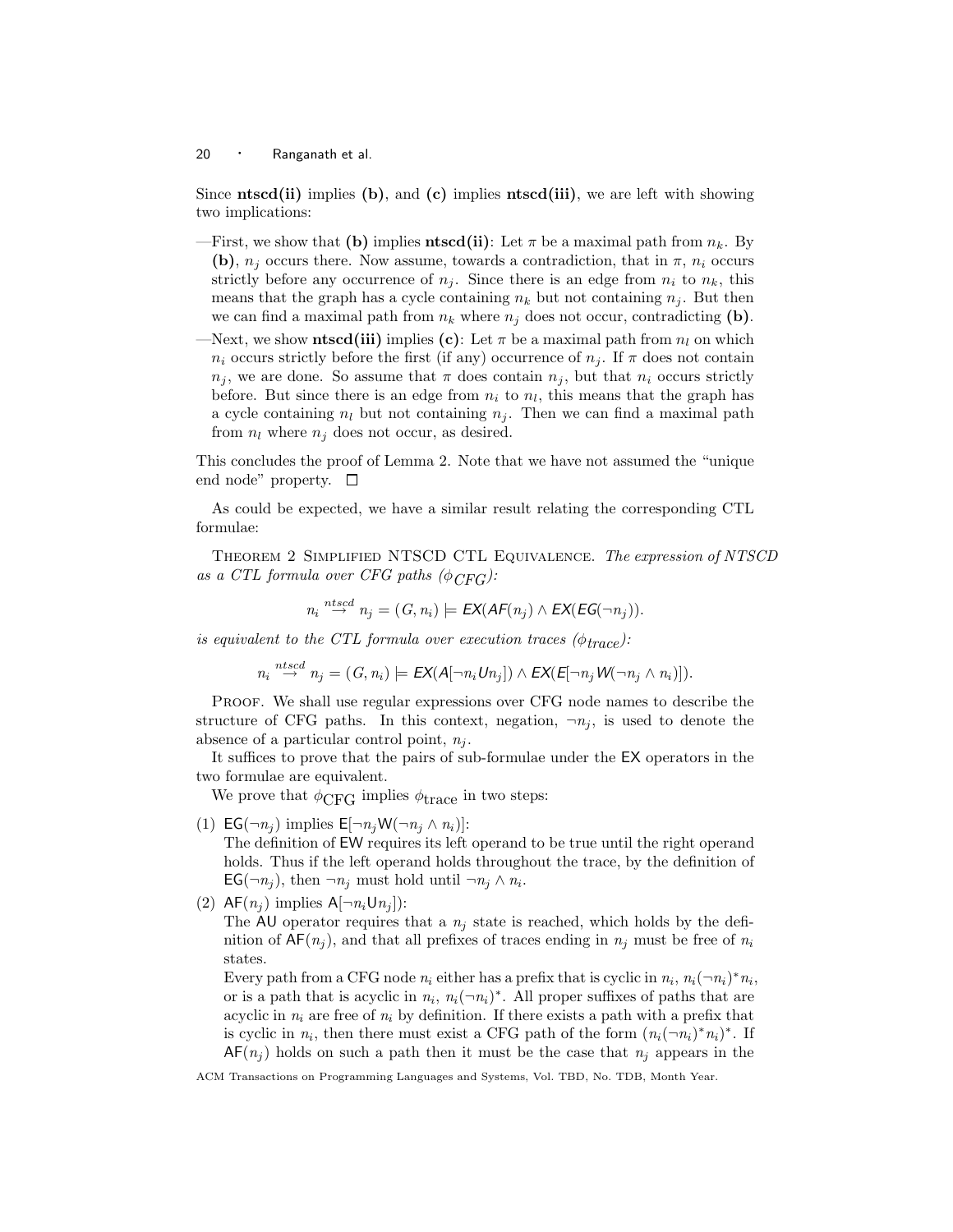body of the cycle,  $(\neg n_i)^*$ . Thus, all paths that satisfy  $AF(n_j)$  and begin with a prefix that is cyclic in  $n_i$  must begin with a prefix of the form  $n_i(-n_i)^* n_j$ . Thus  $\phi_{\text{CFG}}$  implies  $\phi_{\text{trace}}$ .

We prove that  $\phi_{\text{trace}}$  implies  $\phi_{\text{CFG}}$  in two steps:

(1)  $A[\neg n_i \cup n_j]$  implies  $AF(n_i)$ :

The AU operator requires that eventually its right operand  $n_i$  becomes true which is the definition of  $AF(n_i)$ .

(2)  $E[\neg n_i \mathsf{W}(\neg n_i \wedge n_i)]$  implies  $EG(\neg n_i)$ :

If the right operand of the EW never becomes true in a trace then  $\neg n_i$  must hold throughout the trace which is equivalent to enforcing  $\mathsf{EG}(\neg n_i)$ .

The EW operator, however, only requires  $\neg n_i$  to hold up along the trace to the point where  $n_i$  holds. For the implication to hold we must show that that  $\neg n_i$ will persist through the rest of the path.

Consider a CFG path from  $n_i$  that is free of  $n_j$  up to the first occurrence of  $n_i$ ; this satisfies the above EW. This path has a prefix of the form  $n_i(-n_j)^* n_i$ and by iterating that prefix we can construct a path  $(n_i(-n_j)^*n_i)^*$  that satisfies  $EG(\neg n_i)$ .

Thus  $\phi_{\text{trace}}$  implies  $\phi_{\text{CFG}}$ .

 $\Box$ 

THEOREM 3 COINCIDENCE PROPERTIES, II. For all CFGs with the unique end node property, and for all nodes  $n_i, n_j \in N$ ,  $n_i \stackrel{wcd}{\rightarrow} n_j$  if and only if  $n_i \stackrel{ntscd}{\rightarrow} n_j$ .

PROOF. By Lemma 2, we can prove the equivalence by showing that Podgurski-Clarke's weak control dependence from Definition 6 is equivalent to Definition 16.

For readability, we restate Podgurski-Clarke's definition of weak control dependence; we have  $n_i \stackrel{wcd}{\rightarrow} n_j$  iff:

pcwcd(i).  $n_i$  has at least two successors,  $n_k$  and  $n_l$ .

*pcwcd(ii).*  $n_j$  strongly post-dominates  $n_k$ .

pcwcd(iii).  $n_j$  does not strongly post-dominate  $n_l$ .

There are four steps.

(1) pcwcd(ii) implies (b): Let  $\pi$  be a maximal path from  $n_k$ . We must show that  $n_i$  occurs in  $\pi$ . There are two possibilities:

 $\pi$  is finite: The last node of  $\pi$  must be an end node. Since  $n_i$  post-dominates  $n_k$ , this shows that  $n_i$  occurs in  $\pi$ .

 $\pi$  is infinite: We know that there exists q such that all paths from  $n_k$  longer than q contain  $n_i$ ; in particular,  $\pi$  will contain  $n_i$  since  $\pi$  is infinite, hence longer than q.

(2) (b) implies pcwcd(ii): First let us show that  $n_j$  post-dominates  $n_k$ ; so let  $\pi$ be a path from  $n_k$  to an end node. We must show that  $\pi$  contains  $n_j$ , but this follows from (b) since  $\pi$  is maximal.

Next we must find a q such that all paths from  $n_k$  longer than q contain  $n_j$ ; we claim that we can choose  $q$  to be one more than the number of nodes in the CFG. For let  $\pi$  be a path from  $n_k$  longer than q: it contains a repetition, so if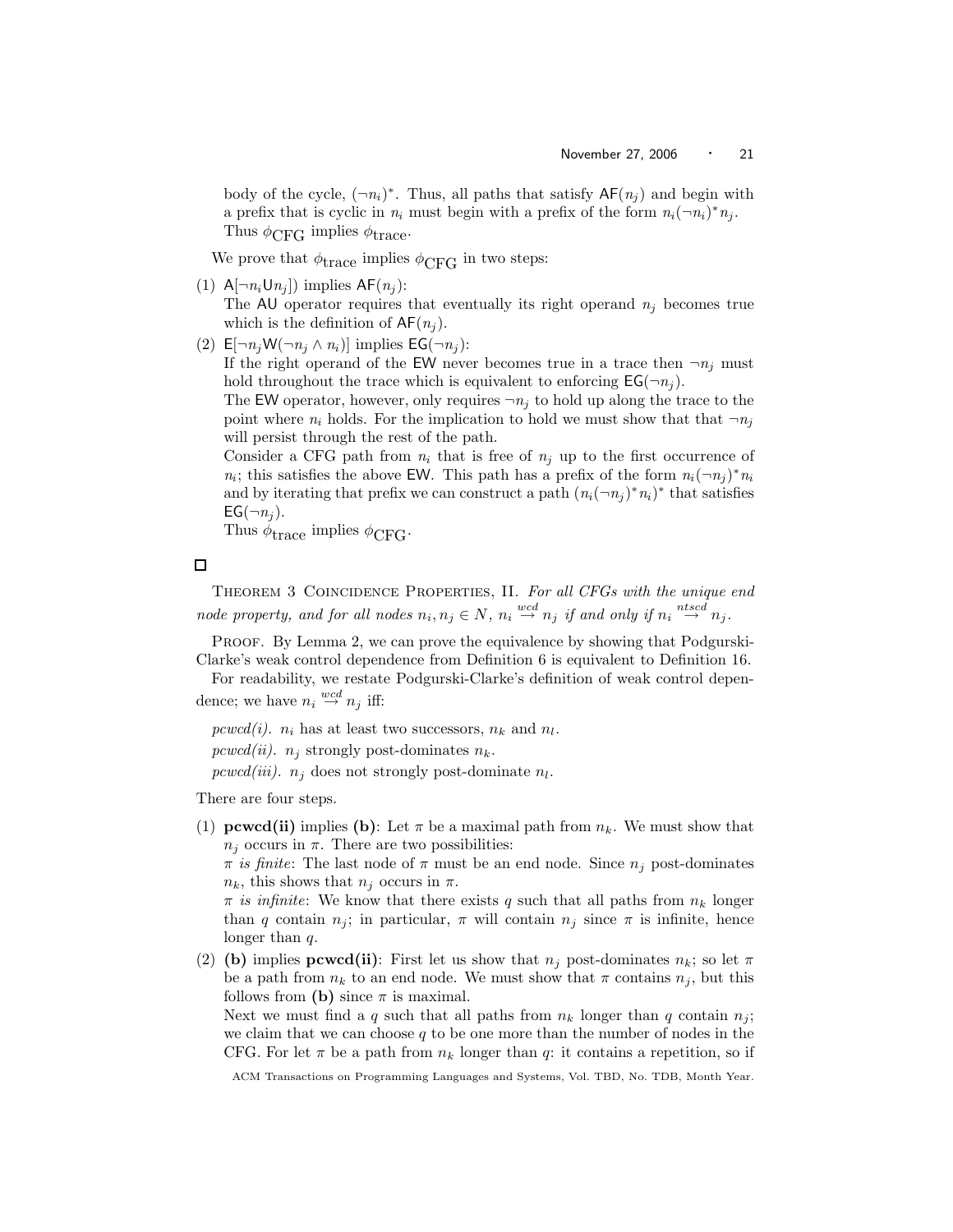$n_i$  does not occur in  $\pi$  we can construct a maximal path from  $n_k$  with  $n_i$  not occurring, yielding a contradiction.

(3)  $\bold{p}$  cwcd(iii) implies (c): Here we have two cases.

 $n_j$  does not post-dominate  $n_l$ : Then there exists a path  $\pi$  from  $n_l$  to an end node such that  $n_j$  does not occur in  $\pi$ . The claim now follows since  $\pi$  is maximal. For all q, there exists a path from  $n_l$  longer than q where  $n_j$  does not occur: With  $q$  the number of nodes in the CFG, we infer that there exists a path from  $n_l$  containing repetitions but not containing  $n_j$ ; this shows that we can construct a maximal (infinite) path from  $n_l$  on which  $n_j$  does not occur.

(4) (c) implies pcwcd(iii): Our assumption is that there exists a maximal path  $\pi$ from  $n_l$  with  $n_j$  not occurring in  $\pi$ . Now there are two cases:  $\pi$  is finite, with the last node being an end node: But then  $n_i$  does not postdominate  $n_l$ , in particular  $n_j$  does not strongly post-dominate  $n_l$ .  $\pi$  is infinite: But then for any q,  $\pi$  will be a path from  $n_l$  of length q not containing  $n_j$ , again showing that  $n_j$  does not strongly post-dominate  $n_l$ .

This concludes the proof of Theorem 3.  $\Box$ 

Non-termination sensitivity relates more nodes. For an arbitrary CFG, direct non-termination insensitive control dependence (Definition 10) implies the transitive closure of direct non-termination sensitive control dependence.

THEOREM 4. For all CFGs (with or without the unique end node property), and for all nodes  $n_i, n_j \in N$ ,  $n_i \stackrel{ntied}{\rightarrow} n_j$  implies  $n_i \stackrel{ntscd^*}{\rightarrow}$  $n_j$ .

Note that this result is supported by the examples in Tables I and II. For example, in Figure 1 (a), a  $\int_{-\infty}^{n} d$  holds but a  $\int_{-\infty}^{n} d$  does not. But a  $\int_{-\infty}^{n} d^2$ d holds as both  $a \stackrel{ntscd}{\rightarrow} c$  and  $c \stackrel{ntscd}{\rightarrow} d$  hold.

**PROOF.** Our assumption is that  $n_i$  has successors  $n_k$ ,  $n_l$  such that (i)  $n_j$  occurs on all sink-bounded paths from  $n_k$  and (ii) there exists a sink-bounded path from  $n_l$  on which  $n_j$  does not occur.

Now consider a sink-bounded path  $\pi$  from  $n_i$  via  $n_k$  (there exists such a path, by Lemma 1). We can write  $\pi = [u_0, u_1, \dots, u_m, \dots]$  where  $m \ge 1, u_0 = n_i, u_1 = n_k$ ,  $u_m = n_j, u_p \neq n_j \text{ for } 1 \leq p < m.$  Observe that for all  $p \in \{1 \dots m\}, n_j \text{ occurs}$ on all sink-bounded paths from  $u_p$  (otherwise (i) would be contradicted). So, if all sink-bounded paths from  $n_l$  would contain  $u_p$ , all sink-bounded paths from  $n_l$ would contain  $n_i$ , contradicting (ii). Thus for all  $p \in \{1...m\}$ , there exists a sink-bounded path from  $n_l$  not containing  $u_p$ .

Now define predicates  $Q_p$  such that  $Q_p(r)$  holds iff  $0 \le r \le p \le m$  and all maximal paths from  $u_r$  contain  $u_p$ . Observe that if  $Q_p(r)$  does not hold but  $Q_p(r+1)$ holds, then  $u_r \stackrel{ntscd}{\rightarrow} u_p$  (cf. Definition 16). Also observe that  $Q_p(p)$  holds for all  $p \leq m$ , but if  $u_p \neq u_0$  then  $Q_p(0)$  does not hold (for if all maximal paths from  $u_0$  contain  $u_p$  then all maximal paths from  $n_l$  contain  $u_p$  so also all sink-bounded paths from  $n_l$  contains  $u_p$ , contradicting the above).

Now we are ready for the construction: if  $u_m = u_0$ , we are done. Otherwise, we can find  $p_1$  such that  $Q_m(p_1)$  does not hold but  $Q_m(p_1 + 1)$  holds, showing that  $u_{p_1} \stackrel{ntsed}{\rightarrow} u_m$ . If  $u_{p_1} = u_0$ , we are done. Otherwise, since  $Q_{p_1}(p_1)$  holds but  $Q_{p_1}(0)$ ACM Transactions on Programming Languages and Systems, Vol. TBD, No. TDB, Month Year.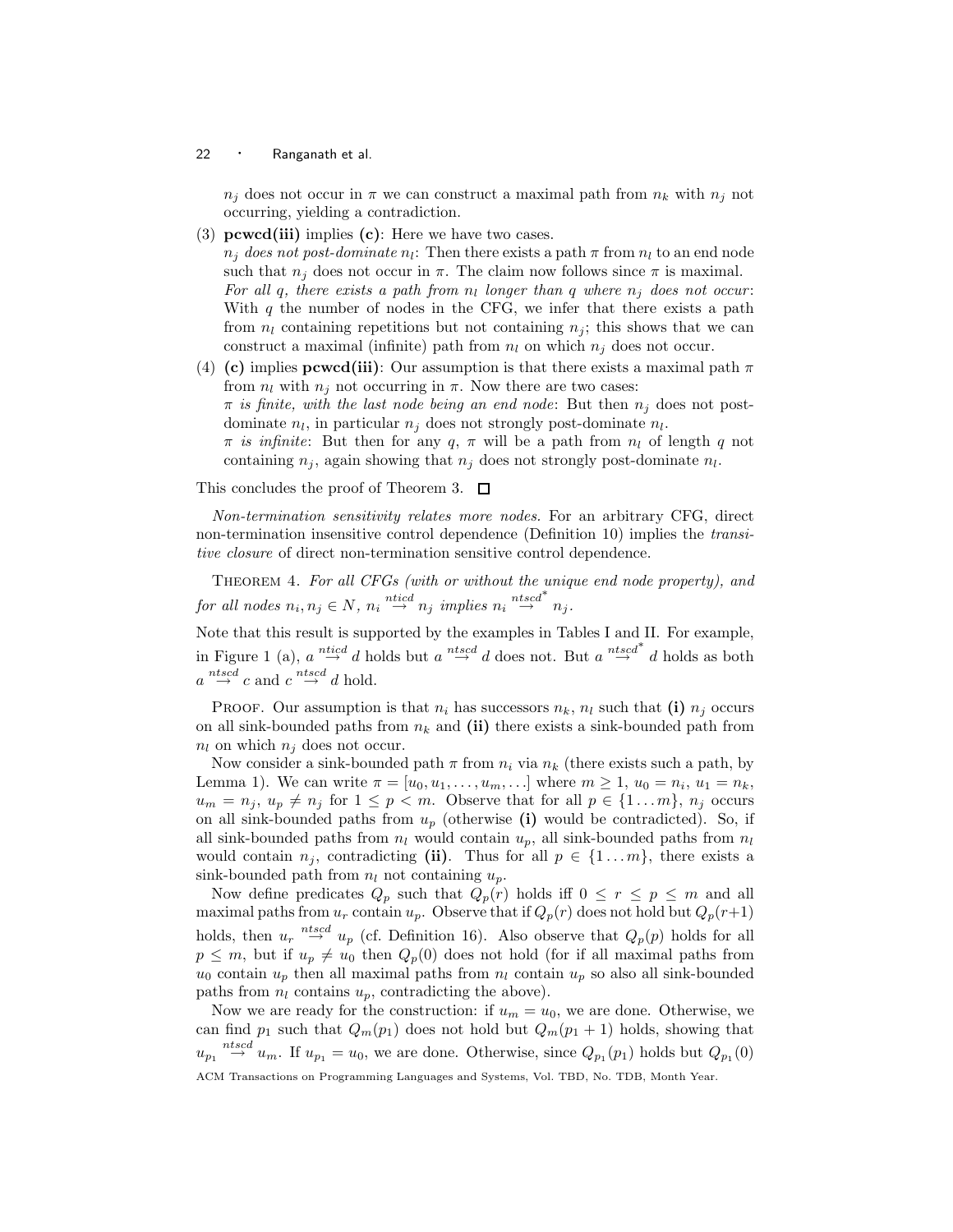does not hold, we can find  $p_2$  such that  $Q_{p_1}(p_2)$  does not hold but  $Q_{p_1}(p_2+1)$ holds, showing that  $u_{p_2} \stackrel{ntscd}{\rightarrow} u_{p_1}$ . Now we can repeat as desired.

Order dependency is relevant for irreducible graphs only.

LEMMA 3. For a reducible CFG, the relations  $\stackrel{dod}{\rightarrow}$  and  $\stackrel{sod}{\rightarrow}$  are empty.

PROOF. Assume that  $n_1 \stackrel{sod}{\rightarrow} n_2 \leftrightharpoons n_3$  or  $n_1 \stackrel{dod}{\rightarrow} n_2 \leftrightharpoons n_3$ . Thus  $n_1, n_2, n_3$  are distinct, and

od(i). all maximal paths from  $n_1$  contain both  $n_2$  and  $n_3$ , and

od(ii). in one maximal path from  $n_1$ ,  $n_2$  occurs before the first occurrence of  $n_3$ , and

od(iii). in one maximal path from  $n_1$ ,  $n_3$  occurs before the first occurrence of  $n_2$ .

We shall show that from these assumptions, a contradiction can be derived when the CFG is reducible. First observe that

$$
n_1 \t{ is reachable from neither } n_2 \t{ nor } n_3. \t{(*)}
$$

For otherwise, we could wlog. assume that there is a path from  $n_2$  to  $n_1$  not containing  $n_3$ , which by **od(ii)** entails that there exists a maximal path from  $n_1$  not containing  $n_3$ , contradicting **od**(i).

Since the CFG is assumed reducible, its edges E can be partitioned into forward edges  $E_f$  and back edges  $E_b$ . Here  $E_f$  forms an acyclic graph, so wlog. we can assume that  $n_2$  is not reachable in  $E_f$  from  $n_3$ . Since by **od(iii)** and **od(i)**,  $n_2$  is reachable in  $E$  from  $n_3$ , there exists a node  $n_4$  and

in 
$$
E_f
$$
, a path  $[n_3..n_4]$  not containing  $n_2$  (\*)

and a back edge

 $n_4 \rightarrow n_5$  where  $n_5$  dominates  $n_4$ . (\*3)

With  $n_0$  the start node of the CFG, due to  $(*1)$  there exists

a path  $[n_0..n_1]$  not containing  $n_2$ .  $(4)$ 

Also, by assumption  $od(iii)$ , there exists

a path 
$$
[n_1..n_3]
$$
 not containing  $n_2$ . (\*)

From  $(*4)$ ,  $(*5)$ ,  $(*2)$  we see that there is

a path  $[n_0..n_4]$  containing  $n_1$  but not containing  $n_2$ .

By  $(*3)$  we infer that  $n_5$  is on that path, and that there is a path from  $n_4$  to  $n_4$  not containing  $n_2$ . Thus we can construct a maximal path from  $n_1$  not containing  $n_2$ , contradicting od(i). 口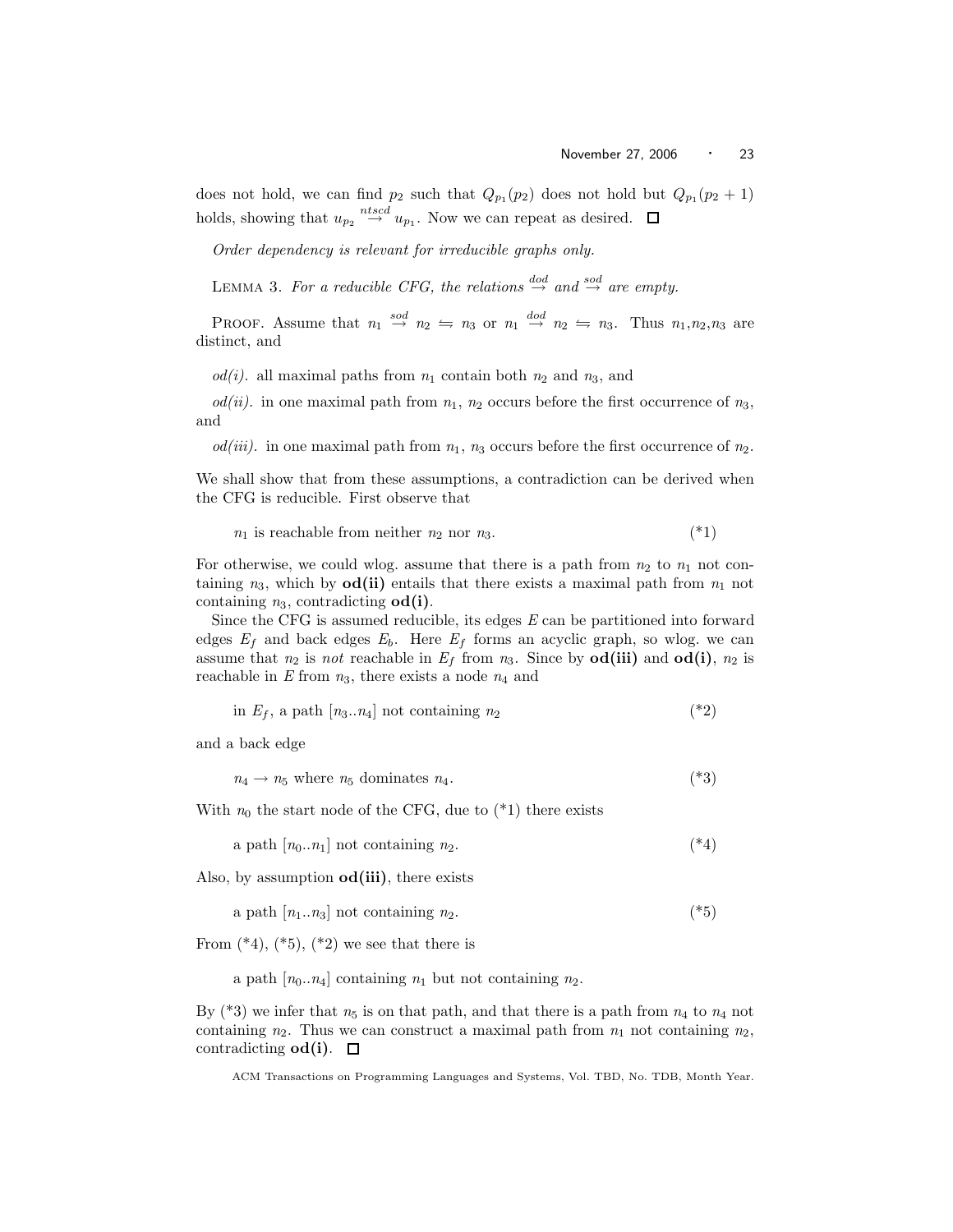Observables. For the (bisimulation-based) correctness proof in Section 5.1, we shall need a few results about slice sets, members of which are termed "observable". Typically, these results require slice sets Ξ to be closed under non-termination sensitive control dependency, i.e., if  $n_1 \stackrel{ntscd}{\rightarrow} n_2$  and  $n_2 \in \Xi$  then also  $n_1 \in \Xi$ . For certain weaker results, it is sufficient to demand that Ξ is closed under nontermination insensitive control dependency, i.e., if  $n_1 \stackrel{ntied}{\rightarrow} n_2$  and  $n_2 \in \Xi$  then also  $n_1 \in \Xi$ . (By Theorem 4, the latter closedness property is weaker than the former.) For the main result (Theorem 5), we shall also demand  $\Xi$  to be closed under (decisive) order dependency, i.e., if  $n_i \stackrel{dod}{\rightarrow} n_j \leftrightharpoons n_k$  with  $n_j, n_k \in \Xi$  then also  $n_i \in \Xi$ .

A key feature of our development is the notion of "first observable", where we now present a "may" definition:

DEFINITION 17. For a node n,  $obs_{may}^1(n)$  is the set of nodes  $n' \in \Xi$  with the property that there exists a path  $[n..n']$  where all nodes except n' are not in  $\Xi$ .

Clearly, if  $n \in \Xi$  then  $obs_{may}^1(n) = \{n\}$ . Next, a "must" definition of "subsequent" observable":

DEFINITION 18. For a node n,  $obs_{must}^*(n)$  is the set of nodes  $n' \in \Xi$  with the property that all maximal paths from  $n$  contain  $n'$ .

A crucial property of a slice set is that "may" implies "must", i.e., the first observable on any path will be encountered sooner or later on all other paths:

LEMMA 4. Assume the node set  $\Xi$  is closed under  $\stackrel{ntscd}{\rightarrow}$ . Then for all nodes n,  $obs_{may}^1(n) \subseteq obs_{must}^*(n)$ .

PROOF. Assume, in order to arrive at a contradiction, that there exists a node  $n_0$  such that  $obs_{may}^1(n_0)$  is not a subset of  $obs_{must}^*(n_0)$ ; thus there exists  $n_1 \in \Xi$ with  $n_1 \in obs_{may}^1(n_0)$  but  $n_1 \notin obs_{must}^*(n_0)$ . The situation is that there is a path  $\pi$ from  $n_0$  to  $n_1$  where all nodes except  $n_1$  do not belong to  $\Xi$ . We infer that  $n_0 \notin \Xi$ , as otherwise we would have  $n_1 = n_0$ , contradicting  $n_1 \notin obs_{must}^*(n_0)$ . We define a predicate Q such that

 $Q(n)$  holds iff  $n_1 \in obs_{must}^*(n)$ .

By our assumption,  $Q(n_0)$  does not hold; clearly,  $Q(n_1)$  holds. Therefore,  $\pi$  can be written as  $[n_0..n_2n_3..n_1]$  where  $Q(n_2)$  does not hold but  $Q(n_3)$  holds (that is, there is an edge from  $n_2$  to  $n_3$ ; note that  $n_2$  may equal  $n_0$  and that  $n_3$  may equal  $n_1$  but we know that  $n_1 \neq n_2$ ).

We shall show that  $n_2 \stackrel{ntscd}{\rightarrow} n_1$ ; then from  $n_1 \in \Xi$  and from  $\Xi$  being closed under  $\stackrel{ntsed}{\rightarrow}$  we get  $n_2 \in \Xi$  which contradicts  $n_1$  being the only node in  $\pi$  which is also in Ξ.

Since  $Q(n_2)$  does not hold, there exists a maximal path starting at  $n_2$  not containing  $n_1$ ; that path has to have at least two elements (since  $n_2$  has an outgoing edge) and the second element cannot be  $n_3$  (as  $Q(n_3)$  holds). Therefore, the second element is some node  $n_4$  with  $n_3 \neq n_4$ , and there exists a maximal path from  $n_4$ which does not contain  $n_1$ . Our final obligation (cf. Definition 16) is to prove that all maximal paths from  $n_3$  contain  $n_1$ , which follows since  $Q(n_3)$  holds.  $\Box$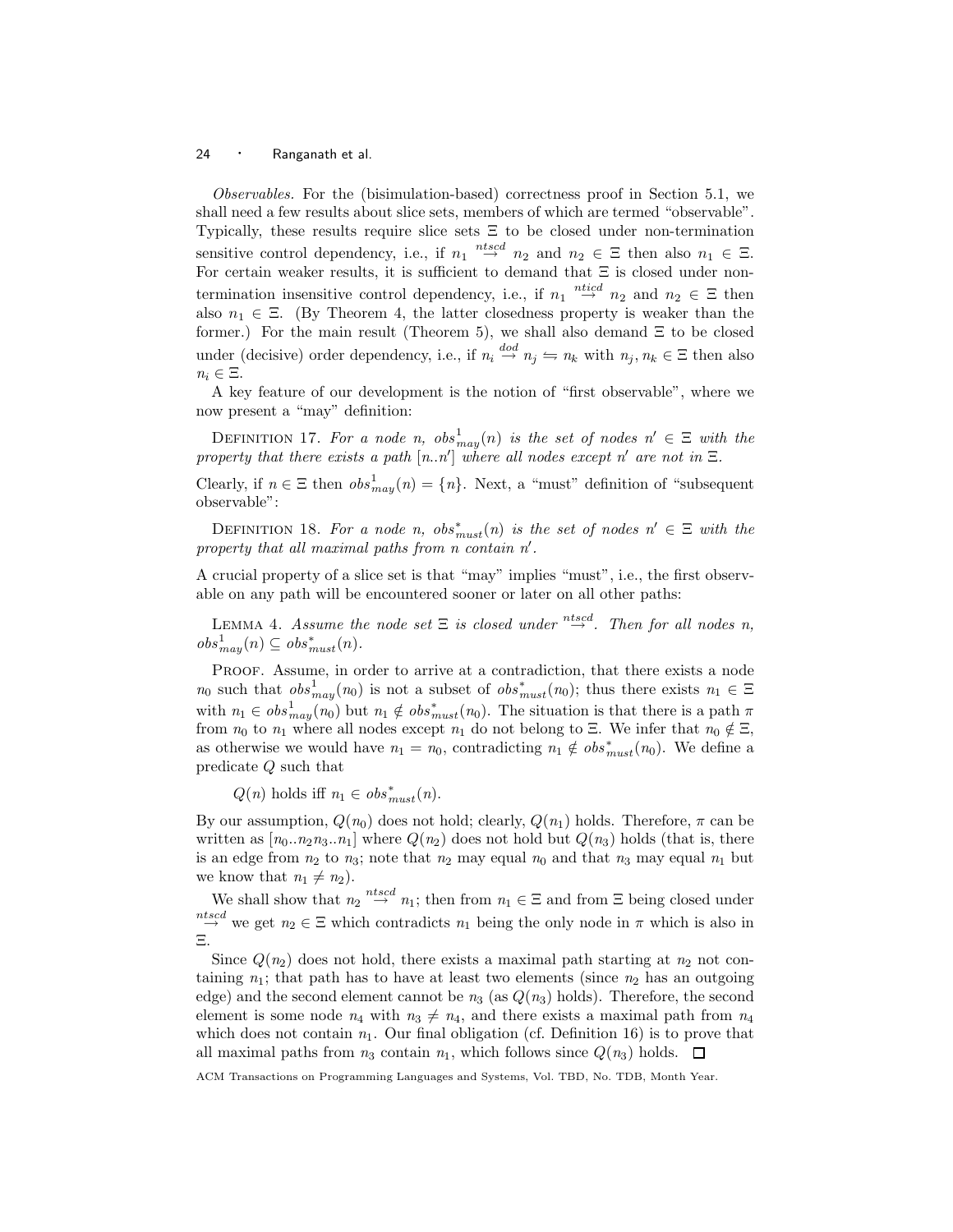In a similar way we can show:

LEMMA 5. Assume  $\Xi$  is closed under  $\stackrel{ntied}{\rightarrow}$ . Assume  $n_1 \in obs_{may}^1(n_0)$ . Then all sink-bounded paths from  $n_0$  will contain  $n_1$ .

As a consequence we have the following result, giving conditions to preclude the existence of infinite un-observable paths:

LEMMA 6. Assume that  $n_0 \notin \Xi$ , but that there is a path  $\pi$  starting at  $n_0$  which contains a node in Ξ.

- $-If \equiv$  is closed under non-termination insensitive control dependency, then all sink-bounded paths starting at  $n_0$  will reach  $\Xi$ .
- $-If \equiv$  is also closed under non-termination sensitive control dependency, then all maximal paths starting at  $n_0$  will reach  $\Xi$ .

Our main result, Theorem 5 given below, states that from a given node there is a unique first observable. This does not hold without extra assumptions, however, as demonstrated by the (irreducible) CFG in Figure 2(b) where  $\Xi = \{b, c\}$  is closed under non-termination sensitive control dependency (since  $\stackrel{ntsgd}{\rightarrow} b$  and  $\stackrel{ntsgd}{\rightarrow} c$ ) and provides a with two possible first observables. Our remedy is to demand that the slice set Ξ is closed under decisive order dependency, as defined in Definition 12. Recall (Lemma 3) that a reducible graph is vacuously closed under decisive order dependency.

THEOREM 5. If  $\Xi$  is closed under  $\stackrel{ntscd}{\rightarrow}$  and  $\stackrel{dod}{\rightarrow}$ , then for all nodes n it holds that  $obs_{may}^1(n)$  is at most a singleton.

**PROOF.** Assume the contrary, and let  $n_0$  be such that  $|obs_{may}^1(n_0)| > 1$ , implying (by Lemma 4) that  $|obs^*_{must}(n_0)| > 1$ . Then there cannot exist a maximal path  $\pi$ from  $n_0$  such that  $|obs_{may}^1(n)| > 1$  holds for all n occurring in  $\pi$ , for then  $\pi$  would contain no nodes in  $\Xi$ , contradicting  $obs_{must}^*(n_0)$  being non-empty. Thus there exists a node  $n_1$  such that  $|obs_{may}^1(n_1)| > 1$ , and thus  $n_1 \notin \Xi$ , but for all n which are successors of  $n_1$ ,  $obs_{may}^1(n)$  is (at most) a singleton. Since  $|obs_{may}^1(n_1)| > 1$ , we can find  $n_2, n_3 \in obs_{may}^1(n_1)$  with  $n_2 \neq n_3$ . Clearly,  $n_1$  has a successor  $u_2$  with  $obs_{may}^1(u_2) = \{n_2\}$ , and a successor  $u_3$  with  $obs_{may}^1(u_3) = \{n_3\}.$ 

We shall now argue that  $n_1 \stackrel{dod}{\rightarrow} n_2 \leftrightharpoons n_3$ , which since  $\Xi$  is closed under  $\stackrel{dod}{\rightarrow}$  and since  $n_2, n_3 \in \Xi$  will imply  $n_1 \in \Xi$ , yielding the desired contradiction. Looking at Definition 12, we see that for reasons of symmetry, it is sufficient to show the following items:

from  $n_1$ , all maximal paths contain  $n_2$ . this follows since  $n_2 \in obs_{may}^1(n_1) \subseteq obs_{must}^*(n_1)$ .

from a successor of  $n_1$ , all maximal paths contain  $n_2$  before  $n_3$ .  $u_2$  is a successor of  $n_1$  where  $obs_{may}^1(u_2) = \{n_2\}$  so there is no way that a path from  $u_2$  can contain  $n_3$  before  $n_2$ .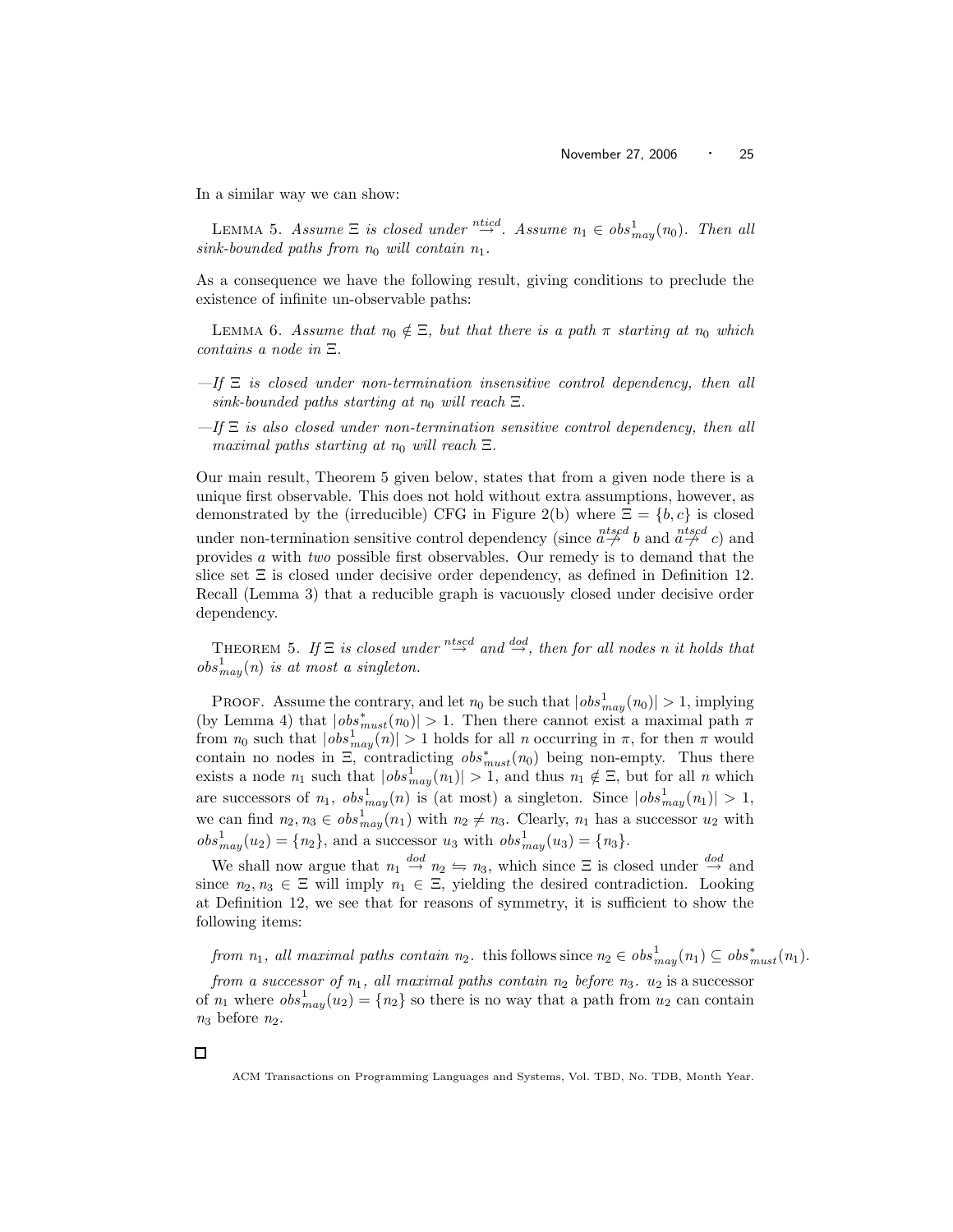## 5. SLICING

We now describe how to slice a CFG G wrt. a slice set  $S_C$ , the smallest set containing C which is closed under data dependence  $\stackrel{dd}{\rightarrow}$  and also under  $\stackrel{ntscd}{\rightarrow}$  and under  $\stackrel{dod}{\rightarrow}$ .

DEFINITION 19 (SLICING TRANSFORMATION). The result of slicing is a program with the same CFG as the original one, but with the code map code<sub>1</sub> replaced by code<sub>2</sub>. Here for  $n \in S_C$  we have  $code_2(n) = code_1(n)$ , and for  $n \notin S_C$  we have

- $-if n$  is a statement node then code<sub>2</sub>(n) is the statement skip;
- $-if n$  is a predicate node then  $code_2(n)$  is  $\text{cskip},$  the semantics of which is that it non-deterministically chooses one of its successors.

The above definition is conceptually simple, so as to facilitate the correctness proofs. Of course, one would want to do some post-processing, like eliminating skip commands and eliminating cskip commands where the two successor nodes are equal; we shall not address this issue further but remark that most such transformations are trivially meaning preserving.

## 5.1 Correctness Properties

The main intuition behind our notion of slicing correctness is that the nodes in a slicing criterion C represent "observations" that one is making about a CFG G under consideration. Specifically, for an  $n \in C$ , one can observe that n has been executed and also observe the values of any variables referenced at n. Execution of nodes not in C corresponds to silent moves or non-observable actions. The slicing transformation should preserve the behavior of the program with respect to C-observations, but parts of the program that are irrelevant with respect to computing C observations can be "sliced away". The slice set  $S_C$  built according to Definition 4 represents the nodes that are relevant for maintaining the observations C. Thus, to prove the correctness of slicing we will establish the stronger result that G will have the same  $S_C$  observations wrt. the original code map  $code_1$  as wrt. the sliced code map  $code_2$ , and this will imply that they have the same  $C$  observations.

The discussion above suggests that appropriate notions of correctness for slicing reactive programs can be derived from the notion of weak bisimulation found in concurrency theory, where a transition may include a number of  $\tau$ -moves [Milner] 1989]. Recall from Sect. 2.2 that a state s is a pair  $(n, \sigma)$  where  $\sigma$  is a store mapping variables into values.

DEFINITION 20. For  $i = 1, 2$  we write

- $-i \vdash s \rightarrow s'$  to denote that wrt. code map code<sub>i</sub>, the program state s rewrites in one step to s ′ ,
- $-i \vdash s \stackrel{n}{\longrightarrow} s'$  if  $i \vdash s \rightarrow s'$  and  $n \in \Xi$  where  $s = (n, \sigma)$ ,
- $-i \vdash s \stackrel{\tau}{\longmapsto} s'$  if  $i \vdash s \rightarrow s'$  and  $n \notin \Xi$  where  $s = (n, \sigma)$ ,
- $\longrightarrow$  for the reflexive transitive closure of  $\stackrel{\tau}{\longmapsto}$ , and
- $-i \vdash s \stackrel{n}{\Longrightarrow} s'$  if there exists  $s_1$  such that  $s \stackrel{\tau}{\Longrightarrow} s_1$  and  $s_1 \stackrel{n}{\longmapsto} s'$ .

DEFINITION 21 (WEAK BISIMULATION). A binary relation  $\phi$  is a weak bisimulation if for all  $i \in \{1,2\}$ , we have the following properties where  $j = 3 - i$ .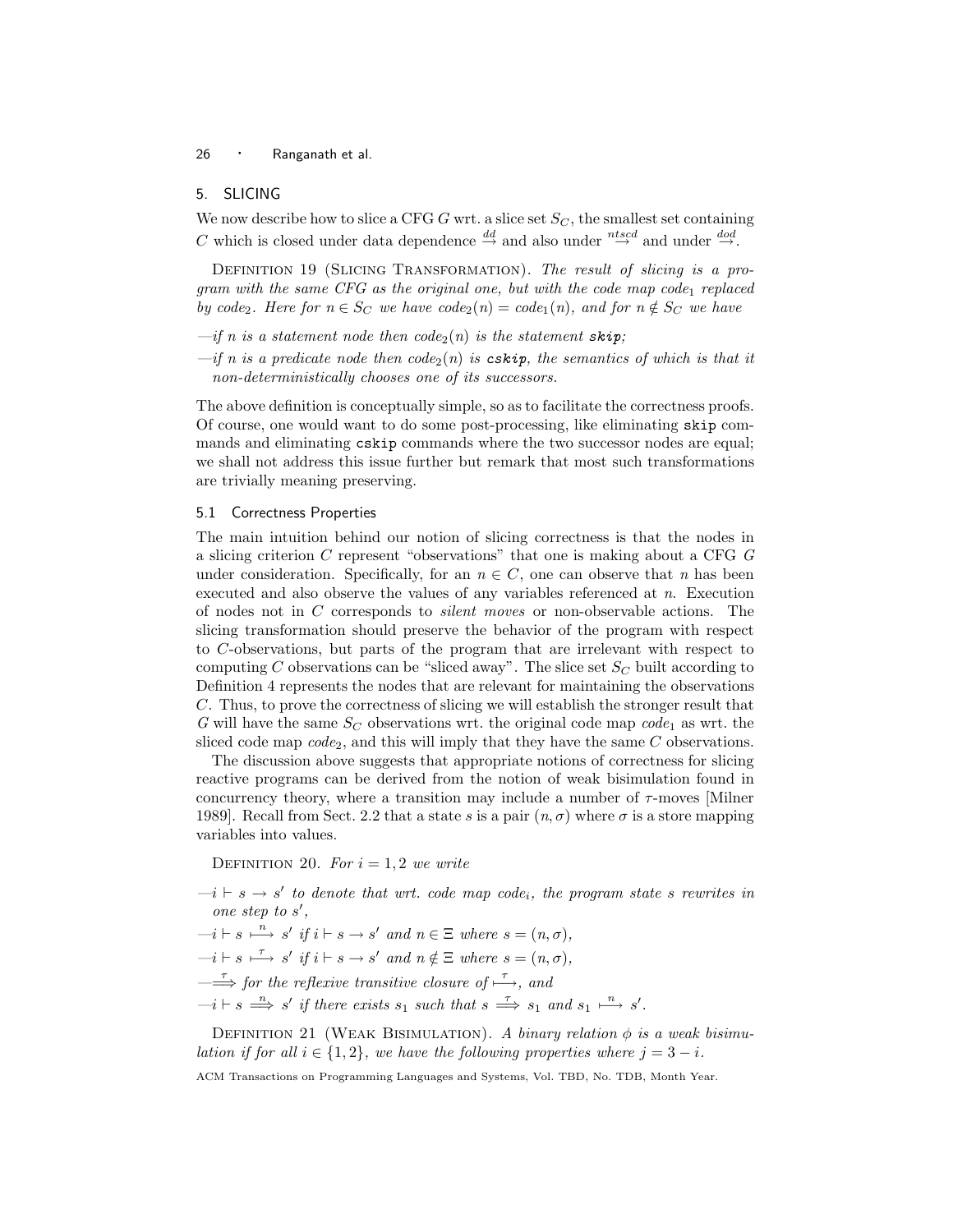- (1) If  $s_1 \phi s_2$  and  $i \vdash s_i \stackrel{\tau}{\longrightarrow} s'_i$  then there exists  $s'_j$  such that  $j \vdash s_j \stackrel{\tau}{\Longrightarrow} s'_j$  and  $s_1' \phi s_2'.$
- (2) If  $s_1 \phi s_2$  and  $i \vdash s_i \stackrel{n}{\longrightarrow} s'_i$  then there exists  $s'_j$  such that  $j \vdash s_j \stackrel{n}{\Longrightarrow} s'_j$  and  $s_1' \phi s_2'.$

REMARK 2. The notion of weak bisimulation just defined is slightly different from what is mostly seen in the literature, in that  $\stackrel{n}{\Longrightarrow}$  does not allow silent moves after the observable action.

REMARK 3. If  $\Xi$  is closed under  $\stackrel{ntscd}{\rightarrow}$  and  $\stackrel{dod}{\rightarrow}$ , we know from Theorem 5 that for any node n,  $obs_{may}^1(n)$  is either a singleton set or empty. With abuse of notation, we shall write  $obs_{may}^1(n) = n_1$  for  $obs_{may}^1(n) = \{n_1\}$ . Also, we know from Lemma 4 that if  $obs_{may}^1(n) = n_1$  then all maximal paths from n will contain  $n_1$ .

DEFINITION 22 (RELEVANT VARIABLES). For each node n in G, we define relv(n), the set of relevant variables at n, by stipulating that x in relv(n) iff there exists a node  $n_k \in \Xi$  and a path  $\pi$  from n to  $n_k$  such that  $x \in ref(n_k)$ , but for all nodes  $n_j$ occurring before  $n_k$  in  $\pi$ ,  $x \notin \text{def}(n_j)$ .

Strictly speaking, we should have defined (for  $i = 1, 2$ ) functions  $ref_i(n)$  to return the variables referenced at node *n* wrt. code map  $code_i$ , functions  $def_i(n)$  to return the variables defined at node *n* wrt. code map  $code_i$ , and functions  $relu_i(n)$  and relation  $\stackrel{dd}{\rightarrow}_i$  parametrized wrt. re $f_i$  and  $def_i$ . However, the following result shows that we can safely ignore the subscripts since the slicing transformation applied to  $S<sub>C</sub>$  yields a node set that is also closed under data dependence and has the same set of relevant variables for each node.

LEMMA 7. Assume, with  $\stackrel{dd}{\rightarrow}_i$  etc. as defined just above, that  $\Xi$  is closed under  $\stackrel{dd}{\rightarrow}_1$ . Then

- (1)  $\Xi$  is closed also under  $\stackrel{dd}{\rightarrow}_2$ ;
- (2) for all n,  $relu_1(n) = relu_2(n)$ .

PROOF. To show (1), assume the contrary; then there exists a path  $\pi$  from  $n_j \notin \Xi$  to  $n_k \in \Xi$  such that  $x \in ref_2(n_k)$  and  $x \in def_2(n_j)$ , but for all  $n'$  interior in  $\pi: x \notin def_2(n')$ . Observing that all variables in code<sub>2</sub> also occur in code<sub>1</sub>, we see that  $x \in ref_1(n_k)$  and  $x \in def_1(n_j)$ . Since  $\Xi$  is closed under  $\stackrel{dd}{\to}_1$ , we can infer that there exists a node n' interior in  $\pi$  with  $x \in def_1(n')$ ; let  $n_1$  be the last such n'. Since  $\Xi$ is closed under  $\stackrel{dd}{\rightarrow}_1$ , we infer  $n_1 \in \Xi$  and therefore  $code_1(n_1) = code_2(n_1)$ . But since  $x \in def_1(n_1)$  and (cf. above)  $x \notin def_2(n_1)$ , this yields the desired contradiction.

To show (2), assume that  $x \in relv_i(n)$  with  $i \in \{1,2\}$ ; we must prove that  $x \in relv_i(n)$  where  $j = 3 - i$ . Our assumptions are that there exists a path  $\pi$  from n to  $n_k \in \Xi$  such that  $x \in ref_i(n_k)$ , but for all nodes n' occurring before  $n_k$  in  $\pi, x \notin \text{def}_i(n')$ . Now, since  $n_k \in \Xi$ ,  $\text{code}_i(n_k) = \text{code}_j(n_k)$ , so  $x \in \text{ref}_j(n_k)$ . We are done if we can prove that  $x \notin def_j(n')$  for all nodes n' occurring before  $n_k$  in  $\pi$ . In order to arrive at a contradiction, assume that this is not the case. Let  $n_1$ be the last node n' occurring before  $n_k$  in  $\pi$  with  $x \in def_j(n')$ . Then  $n_1 \stackrel{dd}{\rightarrow} n_k$ ; since  $n_k \in \Xi$  which by (1) is closed under  $\stackrel{dd}{\to}_i$ , this implies  $n_1 \in \Xi$ . But then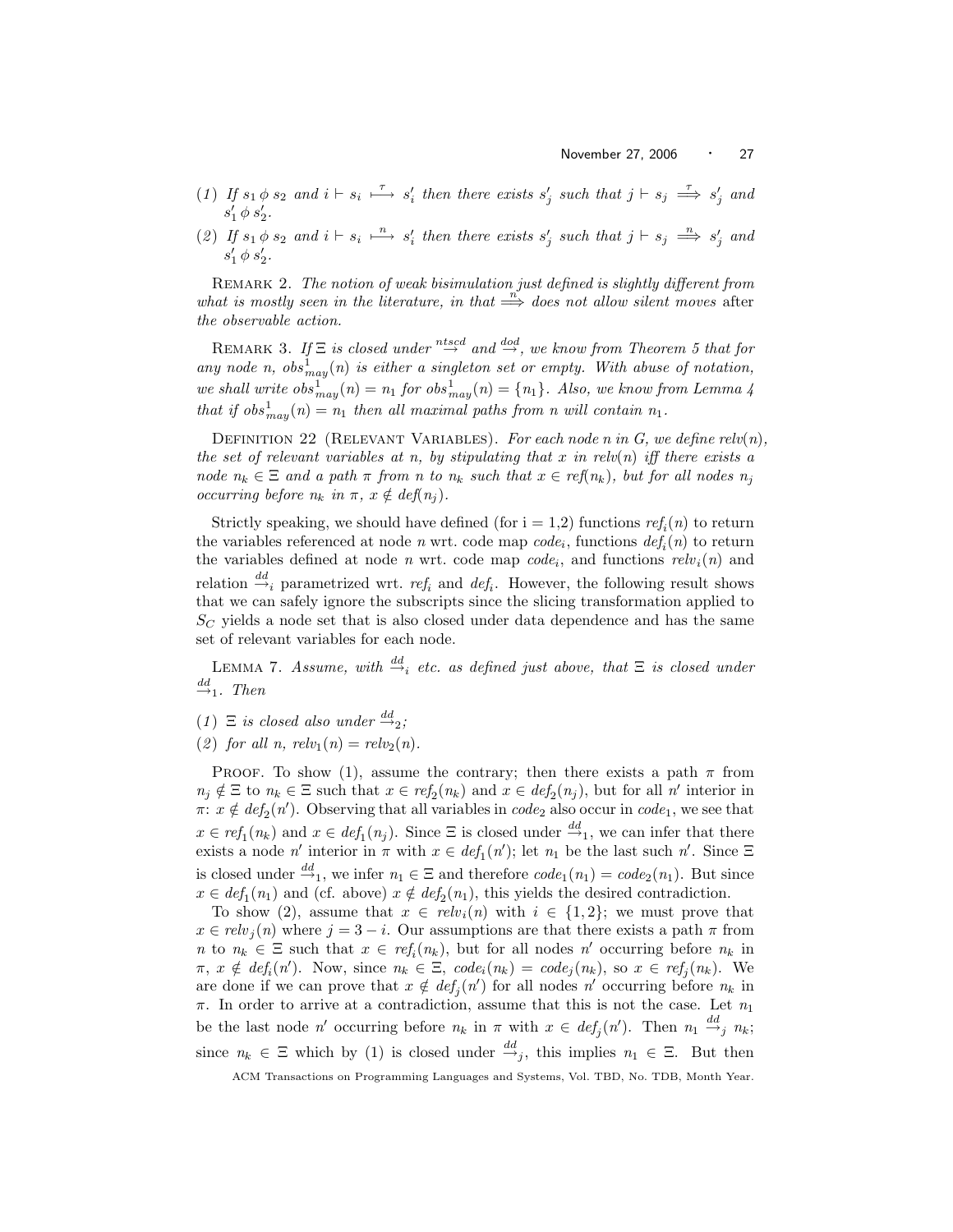$code_j(n_1) = code_i(n_1)$  which gives the desired contradiction since  $x \in def_j(n_1)$  but  $x \notin \textit{def}_i(n_1).$ 

After this digression, we return the the main development, where a key property is that the set of relevant variables is determined by the first observable.

LEMMA 8. Assume that  $\Xi$  is closed under  $\stackrel{ntscd}{\rightarrow}$ ,  $\stackrel{dod}{\rightarrow}$ , and  $\stackrel{dd}{\rightarrow}$ . Assume that  $n_1$  and  $n_2$  are such that  $obs_{may}^1(n_1) = obs_{may}^1(n_2)$ . Then  $relu(n_1) = relu(n_2)$ .

PROOF. If  $obs_{may}^1(n_1)$  and  $obs_{may}^1(n_2)$  are both empty, no node in  $\Xi$  is reachable from  $n_1$  nor from  $n_2$ , and therefore  $relv(n_1) = relv(n_2) = \emptyset$ .

Otherwise, let  $n_3 = obs_{may}^1(n_1) = obs_{may}^1(n_2)$ ; for reasons of symmetry, it is sufficient to prove that  $relu(n_1) \subseteq relv(n_2)$ . So let  $x \in relv(n_1)$  be given, we must prove  $x \in relv(n_2)$ . There exists a path  $\pi$  from  $n_1$  to  $n_k \in \Xi$  such that  $x \in ref(n_k)$ , but  $x \notin \text{def}(n_j)$  for any node  $n_j$  occurring before  $n_k$  in  $\pi$ . Since  $n_3 = \text{obs}_{\text{may}}^1(n_1)$ , we can split  $\pi$  into  $\pi_1 = [n_1..n_3]$  and  $\pi_0 = [n_3..n_k]$ . Since  $n_3 = obs_{may}^1(n_2)$ , there exists a repetition-free path  $\pi_2 = [n_2..n_3]$ , and thus a path  $\pi' = \pi_2 \pi_0$  from  $n_2$  to  $n_k$ . Towards proving our goal  $x \in relv(n_2)$ , we are left with showing that  $x \notin def(n_i)$ for all nodes  $n_j$  occurring before  $n_k$  in  $\pi'$ . Assume the contrary, and let n' be the last node in  $\pi'$  serving as a counterexample. Since  $\Xi$  is closed under  $\stackrel{dd}{\rightarrow}$ , we infer that  $n' \in \Xi$ . Also, due to the properties of  $\pi$ , we infer that n' does not occur in  $\pi_0$ , and therefore, n' occurs before  $n_3$  in  $\pi_2$ . But this contradicts  $n_3 = obs_{may}^1(n_2)$ .

We need one more auxiliary result.

LEMMA 9. Assume that  $\Xi$  is closed under  $\stackrel{ntscd}{\longrightarrow}$ ,  $\stackrel{dod}{\longrightarrow}$ , and  $\stackrel{dd}{\longrightarrow}$ . If  $i \vdash s_1 \stackrel{\tau}{\longmapsto} s_2$ where  $s_1 = (n_1, \sigma_1)$ ,  $s_2 = (n_2, \sigma_2)$ , and  $i \in \{1, 2\}$  then

- (1)  $obs_{may}^1(n_1) = obs_{may}^1(n_2)$  and
- (2) there exists a set of variables V such that (a)  $V =$  relv(n<sub>1</sub>) = relv(n<sub>2</sub>) and
	- (b)  $\sigma_1 =_V \sigma_2$ .

Here we write  $\sigma_1 =_V \sigma_2$  when for all  $x \in V$ ,  $\sigma_1(x) = \sigma_2(x)$ .

PROOF. First observe that  $n_1 \notin \Xi$ . For (1), clearly  $obs_{may}^1(n_2) \subseteq obs_{may}^1(n_1)$ , so by Theorem 5 it is sufficient to prove that it cannot be the case that  $obs_{may}^1(n_2) = \emptyset$ while  $obs_{may}^1(n_1)$  is a singleton  $\{n_3\}$ . But if so, Lemma 4 would tell us that  $n_3 \in \Xi$ occurs on all maximal paths from  $n_1$ , and thus also on all maximal paths from  $n_2$ , contradicting  $obs_{may}^1(n_2) = \emptyset$ .

Now (a) follows from Lemma 8. For (b), in order to arrive at a contradiction, we assume that  $\sigma_1 =_V \sigma_2$  does not hold. For this to be the case, there must exist  $x \in V$  with  $x \in def(n_1)$ . Since  $x \in relv(n_1)$ , there exists a path from  $n_1$  to a node  $n_k \in \Xi$  with  $x \in ref(n_k)$ , along which x is not defined. But since x is defined at  $n_1$ , this yields the desired contradiction.  $\Box$ 

We now stipulate when a program state in the original program is related to a program state in the sliced program.

DEFINITION 23 (BISIMILAR RELATION). For  $\Xi$  closed under  $\stackrel{ntscd, dod}{\longrightarrow}$ ,  $\stackrel{nd}{\longrightarrow}$ , and  $\stackrel{dd}{\longrightarrow}$ , we define a relation  $R: s_1 R s_2$  iff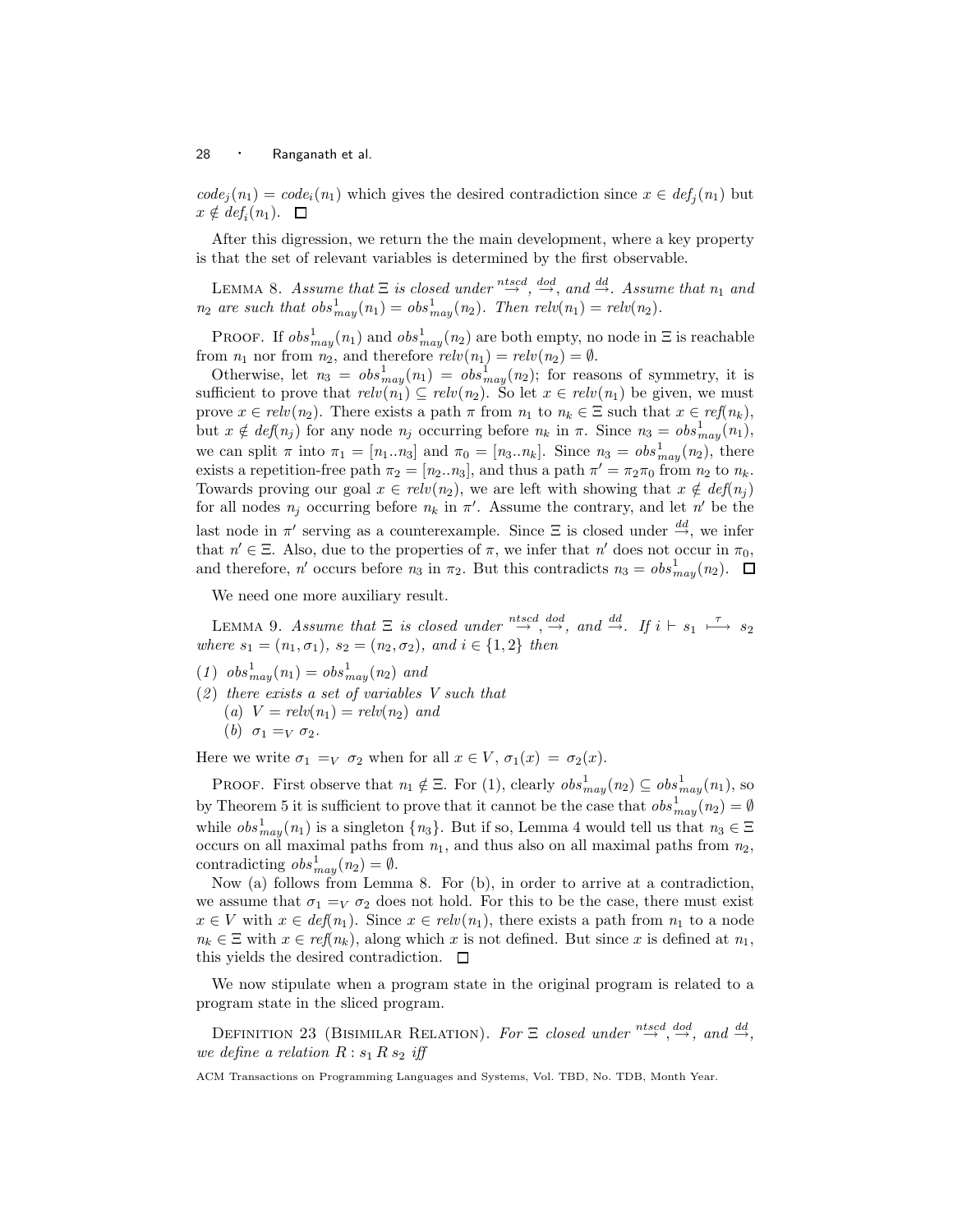$$
-obs_{may}^{1}(n_1) = obs_{may}^{1}(n_2) \text{ and}
$$
  

$$
-\sigma_1 =_V \sigma_2
$$

where  $s_1 = (n_1, \sigma_1)$  and  $s_2 = (n_2, \sigma_2)$  and  $V = relv(n_1) = relv(n_2)$ .

By Lemma 8, this is well-defined. We now state the key part of the correctness result:

THEOREM 6. If  $\Xi$  is closed under  $\stackrel{ntscd}{\rightarrow}$ ,  $\stackrel{dod}{\rightarrow}$ , and  $\stackrel{dd}{\rightarrow}$ , then the relation R from Definition 23 is a weak bisimulation (cf. Def. 21).

PROOF. For  $i \in \{1,2\}$  and  $j=3-i$ , we must show

- (1) If  $s_1 R s_2$  and  $i \vdash s_i \stackrel{\tau}{\longmapsto} s'_i$  then there exists  $s'_j$  such that  $j \vdash s_j \stackrel{\tau}{\Longrightarrow} s'_j$  and  $s'_1 R s'_2.$
- (2) If  $s_1 R s_2$  and  $i \vdash s_i \stackrel{n}{\longmapsto} s'_i$  then there exists  $s'_j$  such that  $j \vdash s_j \stackrel{n}{\Longrightarrow} s'_j$  and  $s'_1 R s'_2.$

For (1), assume that  $i \vdash s_i \stackrel{\tau}{\longmapsto} s'_i$ . Choose  $s'_j = s_j$ . The claim then trivially follows from Lemma 9.

For (2), assume that  $i \vdash s_i \stackrel{n}{\longmapsto} s'_i$ . Thus  $s_i$  is of the form  $(n, \sigma_i)$ ; also let  $s_j =$  $(n_j, \sigma_j)$  and  $s'_i = (n', \sigma'_i)$ . We have  $n = obs_{may}^1(n) = obs_{may}^1(n_j)$ ; let  $V = relv(n) =$ relv(nj). Since by Lemma 4,  $n \in obs_{must}^*(n_j)$ , any execution sequence starting from  $n_j$  will sooner or later hit n; also, since n is the only node in  $obs_{may}^1(n_j)$ , that execution sequence will contain no other nodes in Ξ. All this shows that there exists  $s''_j = (n, \sigma''_j)$  such that  $j \vdash s_j \implies s''_j$ . By repeated application of Lemma 9 we infer  $\sigma''_j = v \sigma_j$  and since  $\sigma_i = v \sigma_j$  thus also  $\sigma_i = v \sigma''_j$ . In particular,

 $\sigma_i$  and  $\sigma''_j$  agree on ref(n). (\*)

$$
(\ast)
$$

Therefore,  $s''_j$  will choose the same branch as  $s_i$  (if n is a predicate node, otherwise vacuously). That is, there exists  $s'_j$  of the form  $(n', \sigma'_j)$  such that  $j \vdash s''_j$  $\mapsto$  s'<sub>j</sub> and thus  $j \vdash s_j \stackrel{n}{\implies} s'_j$ . We are left with showing that with  $V' = relv(n')$  we have  $\sigma'_i =_{V'} \sigma'_j$ . So let  $x \in V'$ , we must prove  $\sigma'_i(x) = \sigma'_j(x)$ . If  $x \in def(n)$  (and  $n$  is thus a statement node) then the claim clearly follows from  $(*)$ . Otherwise, if  $x \notin def(n)$ , then  $x \in relv(n) = V$  and the claim follows from  $\sigma_i =_V \sigma''_j$  since  $\sigma'_i(x) = \sigma_i(x) = \sigma''_j(x) = \sigma'_j(x).$ 

Observe that  $R$  is reflexive. Therefore, by Theorem 6, the initial state of the original CFG is weakly bisimular to the initial state of the sliced CFG. Also, since two states that are related by  $R$  produce the same "output", and since bisimulation generalizes Weiser's notion of projection [Weiser 1984] to infinite traces, this demonstrates that if  $\Xi$  is closed under  $\stackrel{ntscd}{\longrightarrow}$ ,  $\stackrel{dod}{\longrightarrow}$ , and  $\stackrel{dd}{\longrightarrow}$ , then the sliced program has the same "observable behavior" as the original program.

Let us elaborate on the above argument, and informally argue why Theorem 6 entails the "standard" [Ball and Horwitz 1993] way of phrasing correctness of slicing, that is, the sequence of observed values (values of the variables referenced) at each node in the slicing criterion  $C$  is the same for the original as for the sliced program. Let  $n_1$  be the first  $S_C$  node hit by executing the original CFG, then Theorem 6 tells us that  $n_1$  will also be the first  $S_C$  node hit by executing the sliced CFG, and

ACM Transactions on Programming Languages and Systems, Vol. TBD, No. TDB, Month Year.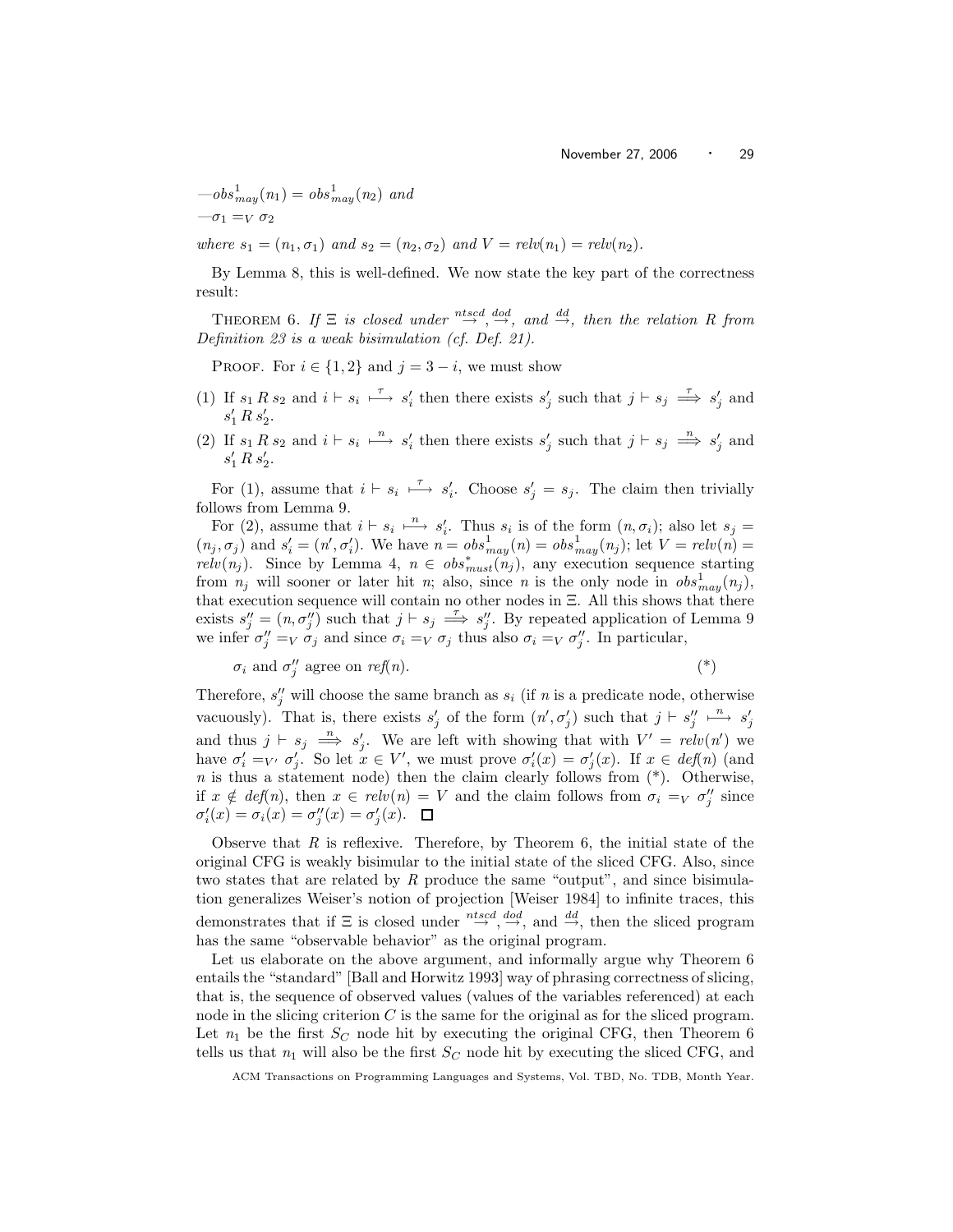vice versa. Moreover, the two executions will agree on the values of the relevant variables. Repeating the argument, we can show that if  $n_2$  is the second  $S_C$  node hit by executing the original CFG, then  $n_2$  is also the second  $S_C$  node hit by executing the sliced CFG, and the two executions will agree on the values of the relevant variables. Repeating as desired, we conclude that for each node in  $S_C$ , the sequence of values of relevant variables is the same for the original as for the sliced program. Since  $S_C$  includes C, and since a referenced variable is relevant, we have as a special case the desired result: for each node in  $C$ , the sequence of observed values is the same for the original as for the sliced program.

## 6. ALGORITHMS

In this section we present algorithms to calculate various forms of control and order dependences that were presented earlier. Each algorithm is accompanied by an overview, a proof of correctness, and the complexity analysis of the worst-case time requirement. The algorithms are presented to suggest that the proposed dependences can be calculated by algorithms with time complexity that is polynomial in the number of nodes/edges. We conjecture that more optimal algorithms can be designed to calculate the same information.

## 6.1 Non-Termination Sensitive Control Dependence (NTSCD)

We adopt an approach similar to symbolic data-flow analysis to calculate control dependences. Basically, control dependences are determined by reasoning about properties of sets of CFG paths; those sets are represented symbolically in our algorithm. Specifically, for each node  $n$  with more than one successor in  $G$ , the set of all maximal paths that start with  $n \to m$  is represented by a symbol  $t_{nm}$ . The algorithm propagates these symbols to collect the effects of particular control flow choices at program points in the CFG. For each node  $p$ , a set of symbols  $S_{pn}$  is maintained for every node  $n$  in the CFG that has more than one successor; these sets record the maximal paths that originate from  $n$  and contain  $p$ . Hence, based on the interpretation,  $t_{nm} \in S_{pn}$  indicates that all maximal paths starting with  $n \to m$ contain p. We shall use  $T_n$  to denote the number of successors ( $|success(n, G)|$ ) of node n in G. Also,  $condNodes(G)$  denotes the set of nodes in G that have multiple successors. The algorithm is presented in Figure 4.

6.1.1 Proof of correctness. The correctness of the algorithm (Figure 4) is presented as the following theorem.

THEOREM 7. Upon the termination of phase (2) of the algorithm,  $t_{nm} \in S_{pn}$  iff all maximal paths starting with  $n \rightarrow m$  contain p.

PROOF. We shall use "only-if" direction as an invariant on the loops in phase (2). We shall then prove the "if" direction via contradiction.

"only-if" direction. The finiteness of N ensures the termination of phase  $(1)$ . Upon the completion of phase (1), the invariant is trivially established at the beginning of phase  $(2)$ . If n has only one successor m then all maximal paths containing n will contain m. Hence, the assignement at line 21 establishes the invariant at the end of the loop at line 19 (and conditional at line 17). If  $n$  has multiple successors and all maximal paths through the successors contain  $m$  then all maximal paths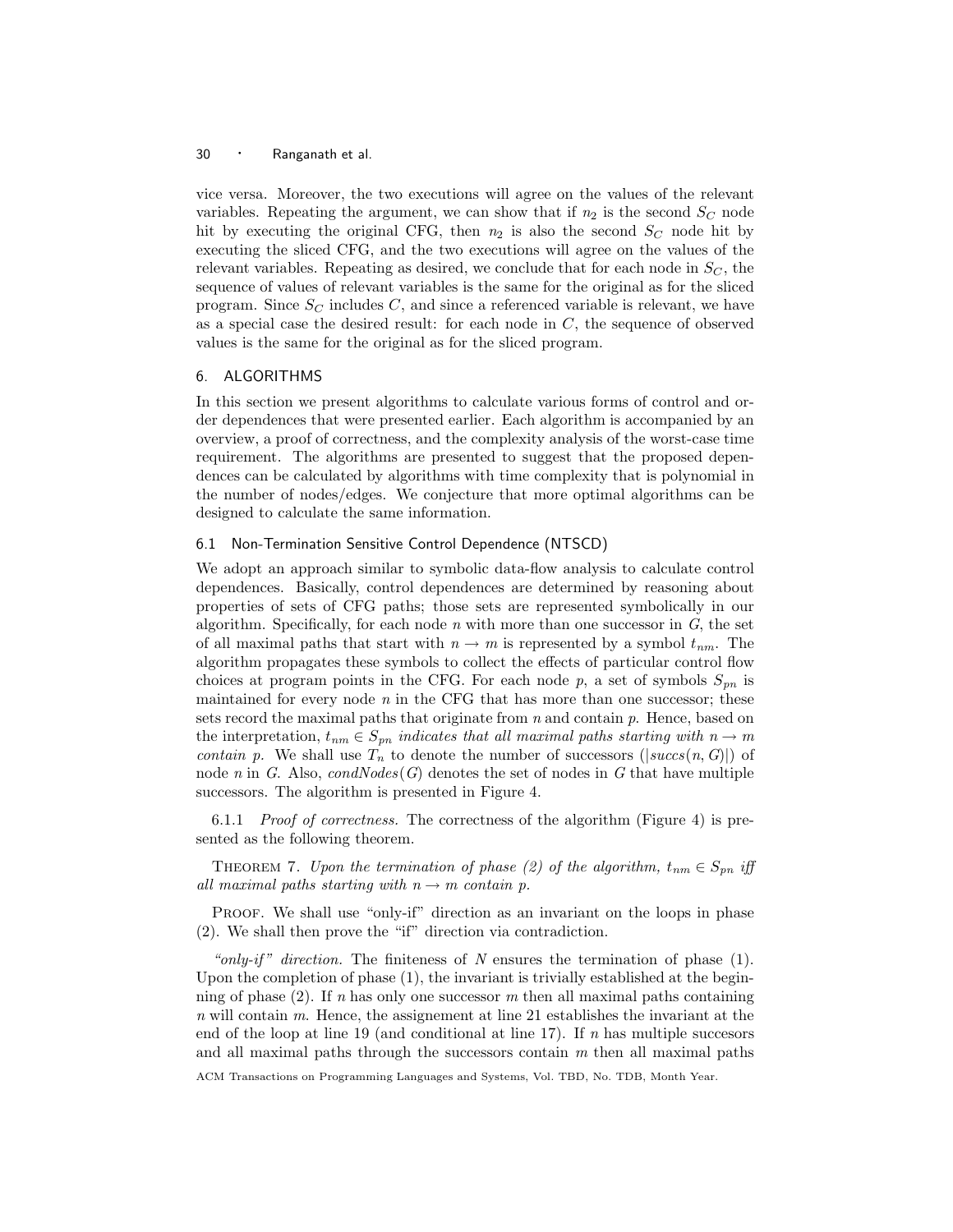NON-TERMINATION-SENSITIVE-CONTROL-DEPENDENCE $(G)$ 1  $G(N, E, n_0)$ : a control flow graph 2  $S[|N|, |N|]$ : a matrix of sets where  $S[p, n]$  represents  $S_{pn}$ 3  $CD[|N]$ : a sequence of sets 4 workbag : a set of nodes 5 6  $\#$  (1) Initialize 7 workbag  $\leftarrow \emptyset$ 8 for each n in  $condNodes(G)$ 9 do for each m in  $succs(n, G)$ 10 do  $S[m, n] \leftarrow \{t_{nm}\}$ 11 workbag ← workbag ∪ {m} 12 13  $\#$  (2) Calculate all-path reachability 14 while  $workbag \neq \emptyset$ 15 **do**  $n \leftarrow remove(wordbag)$ 16  $\#$  (2.1) One successor case 17 if  $T_n = 1$  and  $n \notin success(n, G)$ 18 then  $m \leftarrow select(succs(n, G))$ 19 **for** p in  $condNodes(G)$ 20 do if  $S[n, p] \setminus S[m, p] \neq \emptyset$ 21 then  $S[m, p] \leftarrow S[m, p] \cup S[n, p]$ 22 workbag ← workbag ∪ {m} 23  $\#$  (2.2) Multiple successors case 24 if  $|succs(n, G)| > 1$ 25 then for  $m$  in  $N$ 26 do if  $|S[m, n]| = T_n$ 27 then for  $p \in condNodes(G) \setminus \{n\}$ 28 do if  $S[n, p] \setminus S[m, p] \neq \emptyset$ 29 then  $S[m, p] \leftarrow S[m, p] \cup S[n, p]$ 30 workbag ← workbag ∪ {m}  $31$  # (3) Calculate non-termination sensitive control dependence 32 for each  $n$  in  $N$ 33 do for each m in  $condNodes(G)$ 34 **do if**  $0 < |S[n, m]| < T_m$ 35 then  $CD[m] \leftarrow CD[m] \cup \{n\}$ 36 37 return CD

Fig. 4. Algorithm to calculate non-termination sensitive control dependence.

containing n will also contain m. This is captured by the assigment at line 29 and the invariant is established at the end of the loops at line 25 and 27.

As the graph has finite number of nodes, the number of successors of a node is finite. Hence, the total number of symbols  $(t_{nm})$  in the G is finite as well. This implies that the size of  $S_{nm}$  has a finite bound for every pair of nodes, n and m. In each iteration of the while loop at line 14, either a symbol set  $S_{nm}$  increases in size or all of the symbol sets remain unchanged. The former case contributes an iteration (line 22 and line 30). As the size of the symbol set is finitely bound, the while loop in line 14 will terminate establishing the "only-if" direction.

"if" direction. Suppose there are nodes  $n, m$ , and p such that all maximal paths starting with  $n \to m$  contain p but  $t_{nm} \notin S_{pn}$ . This implies that, in every maximal

ACM Transactions on Programming Languages and Systems, Vol. TBD, No. TDB, Month Year.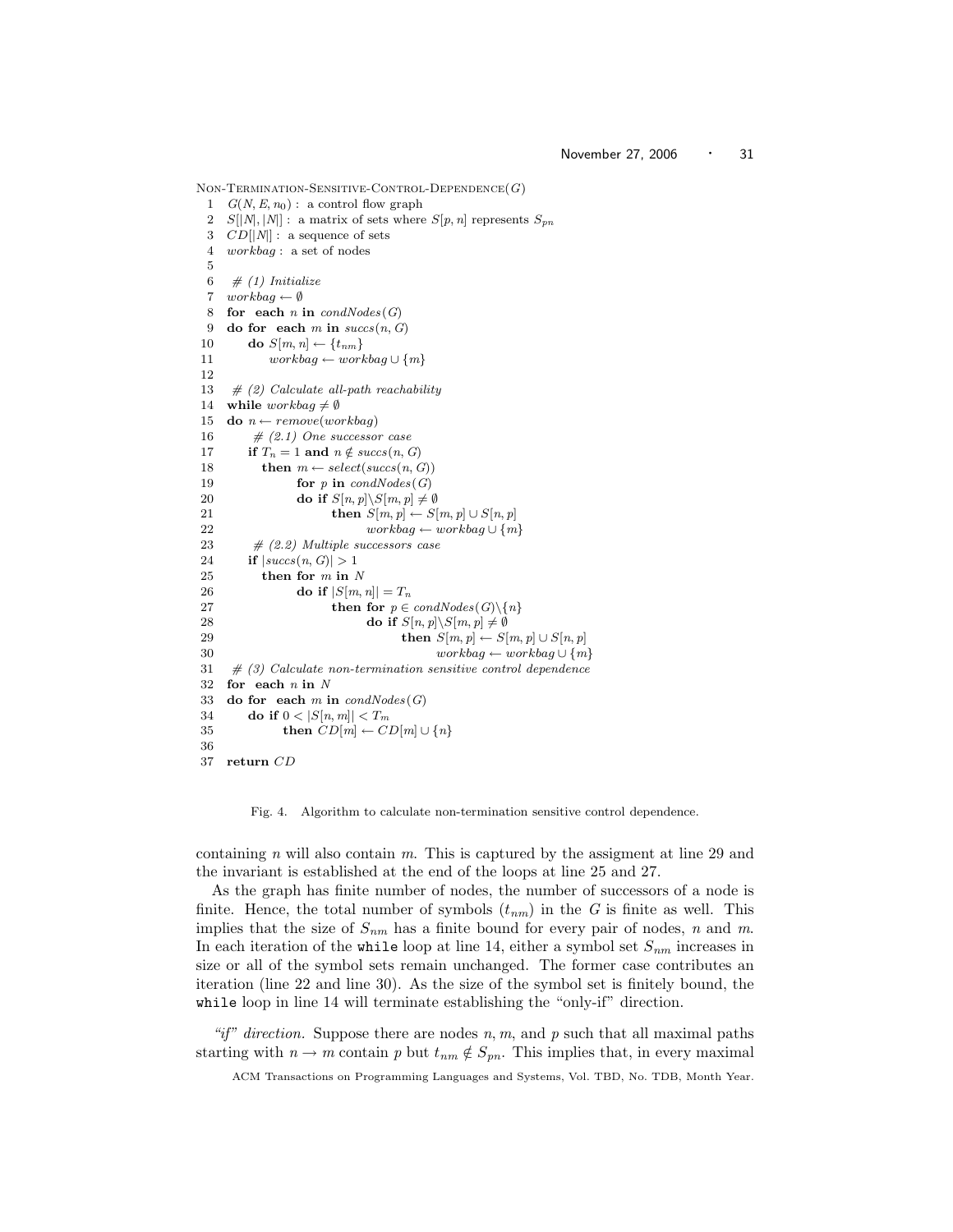path starting with  $n \to m$ , ending with p, and containing nodes q and r (in the given order),  $t_{nm} \in S_{in}$  for every node from m to q and  $t_{nm} \notin S_{in}$  for every node from  $r$  to  $p$ . We consider two cases.

- —r is the only successor of q. In this case, when  $t_{nm}$  is injected into  $S_{qn}$ , q will be marked for processing (line 21). Upon processing,  $t_{nm}$  will be injected into  $S_{rn}$ . Hence, the supposition cannot be true.
- $-q$  has multiple successors. By the supposition, there should be a node that is the first common node to occur on all maximal paths originating from the successors of q. Let r be this common node. Also assume there are no conditional nodes in the paths from  $q$  to  $r$ . From the previous clause of the proof and non-branching property of the paths between q and r,  $|S_{rq}| = T_q$ . This implies  $S_{qn} \subseteq S_{rn}$ , hence, the supposition is falsified. When nested conditional nodes occur on the paths from  $q$  to  $r$ , similar reasoning can be applied to conditional nodes in the decreasing order of nesting.

The above reasoning can be applied inductively when  $r$  is not the immediate successor of q or when r is not the first common node to occur on all maximal paths originating from the successors of  $q$ .  $\Box$ 

Based on the interpretation attached to  $t_{mn}$  and  $S_{pn}$  and Theorem 7, it is trivial to see that phase (3) correctly calculates non-termination sensitive control dependence.

6.1.2 Complexity analysis. Phases (1) and (3) of the algorithm (Figure 4) have a worst case complexity of  $O(|N|^2 \times \lg |N|)$  where  $\lg |N|$  is the complexity of set operations. The complexity of the loop at line 25 is  $O(|N|^2 \times \lg |N|)$  and it dominates the complexity of the loop at line  $14$ . In the worst case in phase  $(2)$ , for a node  $p$ , all token sets  $S[p, i]$  of p will stabilize in  $\sum T_n$  iterations. Hence, the overall complexity of phase (2) will be  $O(\sum T_n \times |N|^3 \times \lg(|N|))$ . This will also be the overall complexity of the algorithm.

## 6.2 Non-Termination Insensitive Control Dependence (NTICD)

The proposed algorithm (Figure 5) to calculate non-termination insensitive control dependence is very similar to the NTSCD algorithm. The only differences being the presence of phase  $(2.3)$  and the interpretation attached to  $t_{nm}$ . In the NTSCD algorithm, any token  $t_{nm}$  injected into  $S_{nn}$  is not propagated to non-m successors of n, hence, preserving non-termination sensitivity. Phase (2.3) in NTICD algorithm induces non-termination insensitivity by undoing this preservation. Also,  $t_{nm}$  represents all extensible finite paths<sup>9</sup> starting with  $n \to m$  in NTICD algorithm.

6.2.1 Proof of correctness. Given the similarity of NTSCD and NTICD algorithms, we prove the correctness of NTICD algorithm by proving that phase (3) along with the interpretation attached to  $t_{nm}$  calculates non-termination insensitive control dependence.

The key observation being that phase (2.3) induces non-termination insensitivity. Succinctly, if  $t_{nm} \in S_{nn}$  then  $t_{nm}$  is added to  $S_{pn}$  where p is a successor of n. Thus establishing that all finite paths that start with  $n \to m$  and that reach n can be finitely extended to reach  $p$ , hence, inducing non-termination insensitivity.

 $9A$  finite path is *extensible* if it can be extended by adding an edge.

ACM Transactions on Programming Languages and Systems, Vol. TBD, No. TDB, Month Year.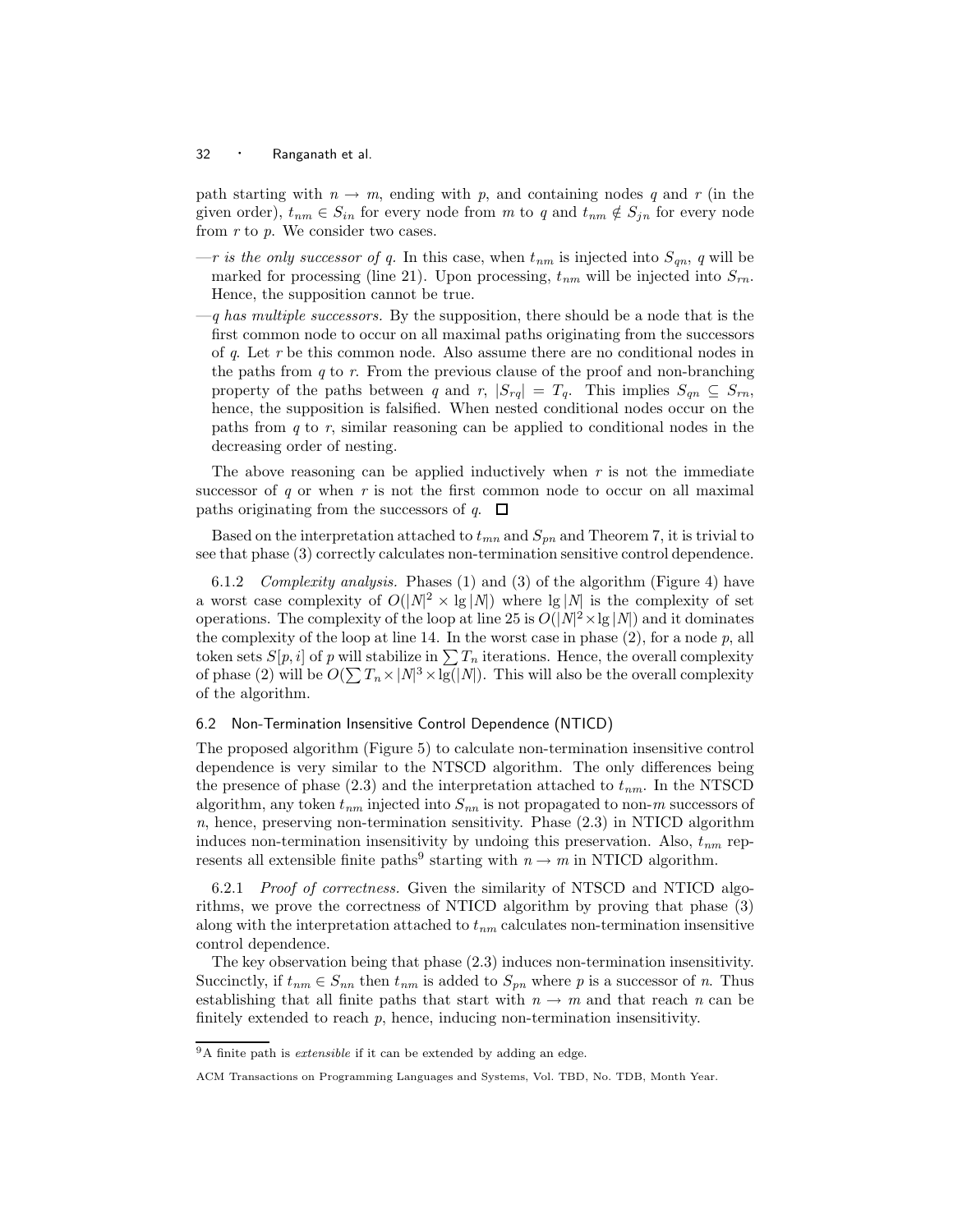NON-TERMINATION-INSENSITIVE-CONTROL-DEPENDENCE $(G)$ 

1  $G(N, E, n_0)$ : a control flow graph 2  $S[|N|, |N|]$ : a matrix of sets where  $S[p, n]$  represents  $S_{pn}$ 3  $CD[|N|]$ : a sequence of sets 4 workbag : a set of nodes 5 6  $# (1)$  Initialize 7  $workbag \leftarrow \emptyset$ 8 for each n in  $condNodes(G)$ 9 do for each m in  $succs(n, G)$ 10 do  $S[m, n] \leftarrow \{t_{nm}\}$ 11 workbag ← workbag ∪ {m} 12 13  $\#$  (2) Calculate all-path reachability 14 while  $workbag \neq \emptyset$ 15 do  $n \leftarrow remove(wordkbag)$ 16  $\#$  (2.1) One successor case 17 if  $T_n = 1$  and  $n \notin success(n, G)$ 18 **then**  $m \leftarrow select(succ(s), G)$ 19 **for** p in  $condNodes(G)$ 20 do if  $S[n, p] \setminus S[m, p] \neq \emptyset$ 21 then  $S[m, p] \leftarrow S[m, p] \cup S[n, p]$ 22 workbag ← workbag ∪ {m} 23  $\#$  (2.2) Multiple successors case 24 if  $|succs(n, G)| > 1$ <br>25 then for *m* in *l* then for  $m$  in  $N$ 26 **do if**  $|S[m, n]| = T_n$ 27 then for p in  $condNodes(G)\setminus\{n\}$ 28 do if  $S[n, p] \setminus S[m, p] \neq \emptyset$ 29 then  $S[m, p] \leftarrow S[m, p] \cup S[n, p]$ 30 workbag ← workbag ∪ { $m$ } 31  $\#$  (2.3) Erase non-termination sensitivity 32 if  $|S[n, n]| > 0$ 33 then for m in  $succs(n, G)\$ n 34 do if  $S[n, n] \setminus S[m, n] \neq \emptyset$ 35 **then**  $S[m, n] \leftarrow S[m, n] \cup S[n, n]$ 36  $workbag \leftarrow workbag \cup \{m\}$ 37  $38$  # (3) Calculate non-termination insensitive control dependence 39 for each  $n$  in  $N$ 40 do for each  $m$  in  $condNodes(G)$ 41 **do if**  $0 < |S[n, m]| < T_m$ 42 then  $CD[m] \leftarrow CD[m] \cup \{n\}$ 43 44 return CD

Fig. 5. Algorithm to calculate non-termination insensitive control dependence.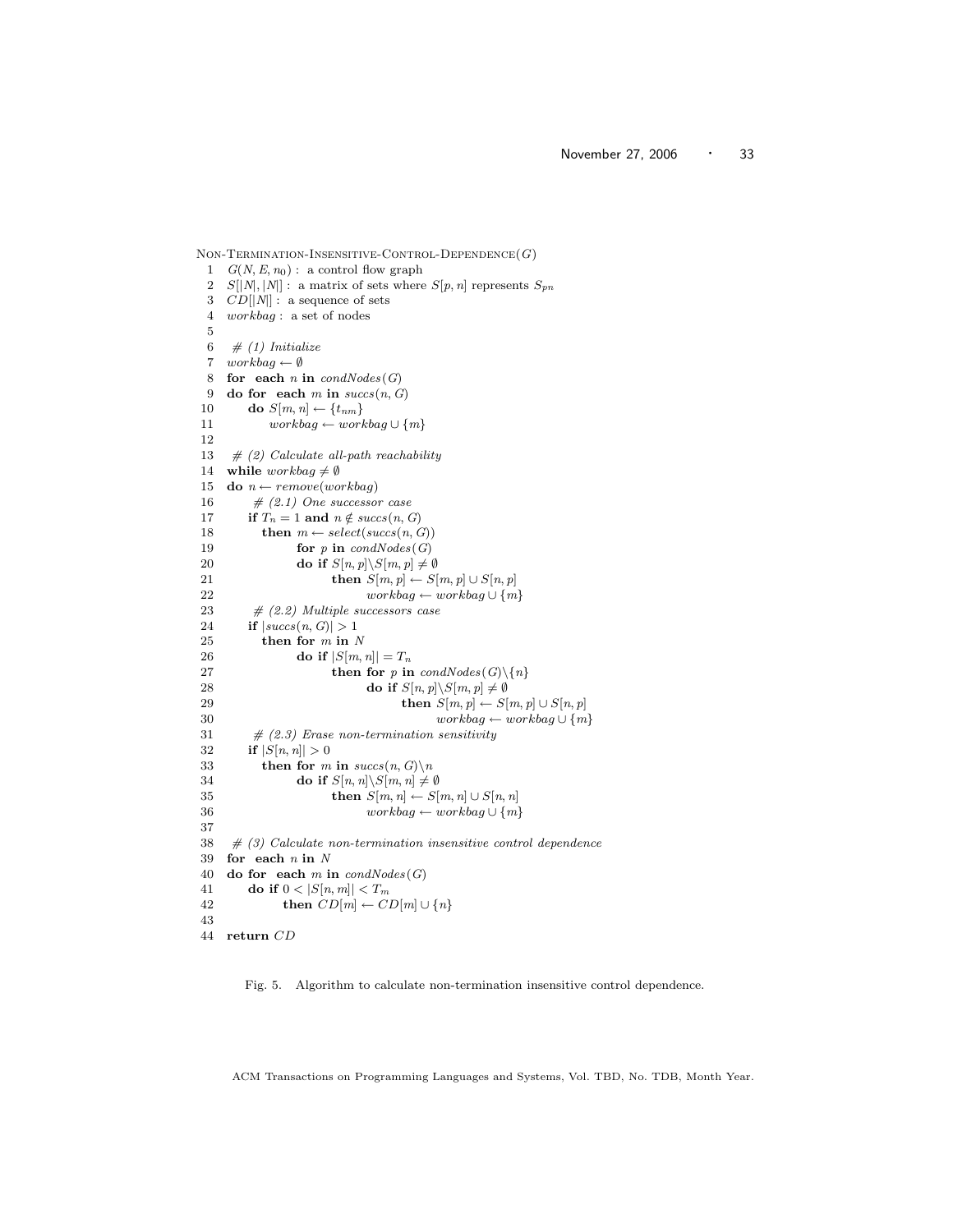LEMMA 10. If  $t_{nm} \in S_{pn}$  and p belongs to a control sink, then for all nodes  $q \in c\text{-}sink(p).$   $t_{nm} \in S_{qn}$  where  $c\text{-}sink(p)$  is the set of nodes in the control sink containing p.

PROOF. If  $|c\text{-}sink(p)| \leq 1$  then we are done. If  $|c\text{-}sink(p)| > 1$ , then let q be a node such that  $q \in c\text{-}sink(p)$  and  $t_{nm} \notin S_{qn}$ . Since q and p belong to the same control sink, every finite path from  $p$  can be extended to  $q$  (since there is a path between any two nodes belonging to the same SCC and every control sink is a SCC). Hence,  $S_{pn} \subseteq S_{qn}$ . Similarly, we can prove  $S_{qn} \subseteq S_{pn}$ . Hence,  $S_{pn} = S_{qn}$ .  $\Box$ 

THEOREM 8. Phase  $(3)$  of NTICD calculates non-termination insensitive control dependence.

PROOF.  $t_{nm} \in S_{pn}$  implies that all finite paths starting with  $n \to m$  can be extended to p. Hence,  $0 < |S_{mn}| < T_n$  implies that there are some successors m of  $n$  for which all finite paths starting at  $m$  can be extended to  $p$  while, for some successors q, not all finite paths starting at q can be extended to p. Hence,  $n \stackrel{ntscd}{\rightarrow} p$ .

When  $|S_{pn}| = 0$  or  $|S_{pn}| = T_n$ , it implies that for all successors of *n* either none or all finite paths can be extended to contain p. Hence,  $\eta \stackrel{ntscd}{\rightarrow} p$ . Also, by Lemma 10,  $|S_{pn}| = T_n$  for all conditional nodes n in the control sink of p, hence,  $\lim_{n \to \infty} \frac{n \cdot \text{tsgd}}{p}$ .

So, phase (3) correctly calculates non-termination insensitive control dependence.  $\Box$ 

6.2.2 Complexity analysis. Phase (2.3) of NTICD algorithm contributes  $O(\sum T_n \times$  $|N| \times \lg(|N|)$  to the overall complexity of phase (2) of NTSCD algorithm. As  $O(\sum T_n \times |N|^3 \times \lg(|N|))$  dominates  $O(\sum T_n \times |N| \times \lg(|N|))$ , the overall complexity of NTICD algorithm is identical as that of NTSCD algorithm.

## 6.3 Decisive Control Dependence (DCD)

As Definition 11 implies Definition 7, we calculate decisive control dependence by pruning non-termination sensitive control dependence. It is evident that clause (2) in Definition 11 is a stronger than that in Definition 7. Hence, we use the negative form of clause (2) in Definition 11 – for all successors  $n_l$  of  $n_i$ , there exists a maximal path such that  $n_j$  occurs before any occurrence of  $n_i$  – to prune non-termination sensitive control dependence to calculate decisive control dependence.

In the algorithm (Figure 6),  $t_{nm}$  represents a path  $\pi$  that starts with  $n \to m$  and is maximal or terminates with n while  $t_{nm} \in S_{pn}$  represents that a path starting with  $n \to m$  that can be extended to contain p. In phase (2) of the algorithm, tokens are propagated to calculate reachability between conditional nodes and other nodes of the G. This information is later used in phase (3) to calculate decisive control dependence.

6.3.1 Proof of correctness. To prove the correctness of the DCD algorithm, it is sufficient to prove that phase (2) of the algorithm calculates reachability between the successors of the conditional nodes and the other nodes of G.

THEOREM 9. At the end of phase(2) in the DCD algorihtm,  $t_{nm} \in S_{pn}$  iff there exists a path starting with  $n \rightarrow m$  that can be extended to p.

PROOF. We shall use the "only-if" direction as an invariant on the loop in phase (2). We shall then prove the "if" direction via contradiction.

ACM Transactions on Programming Languages and Systems, Vol. TBD, No. TDB, Month Year.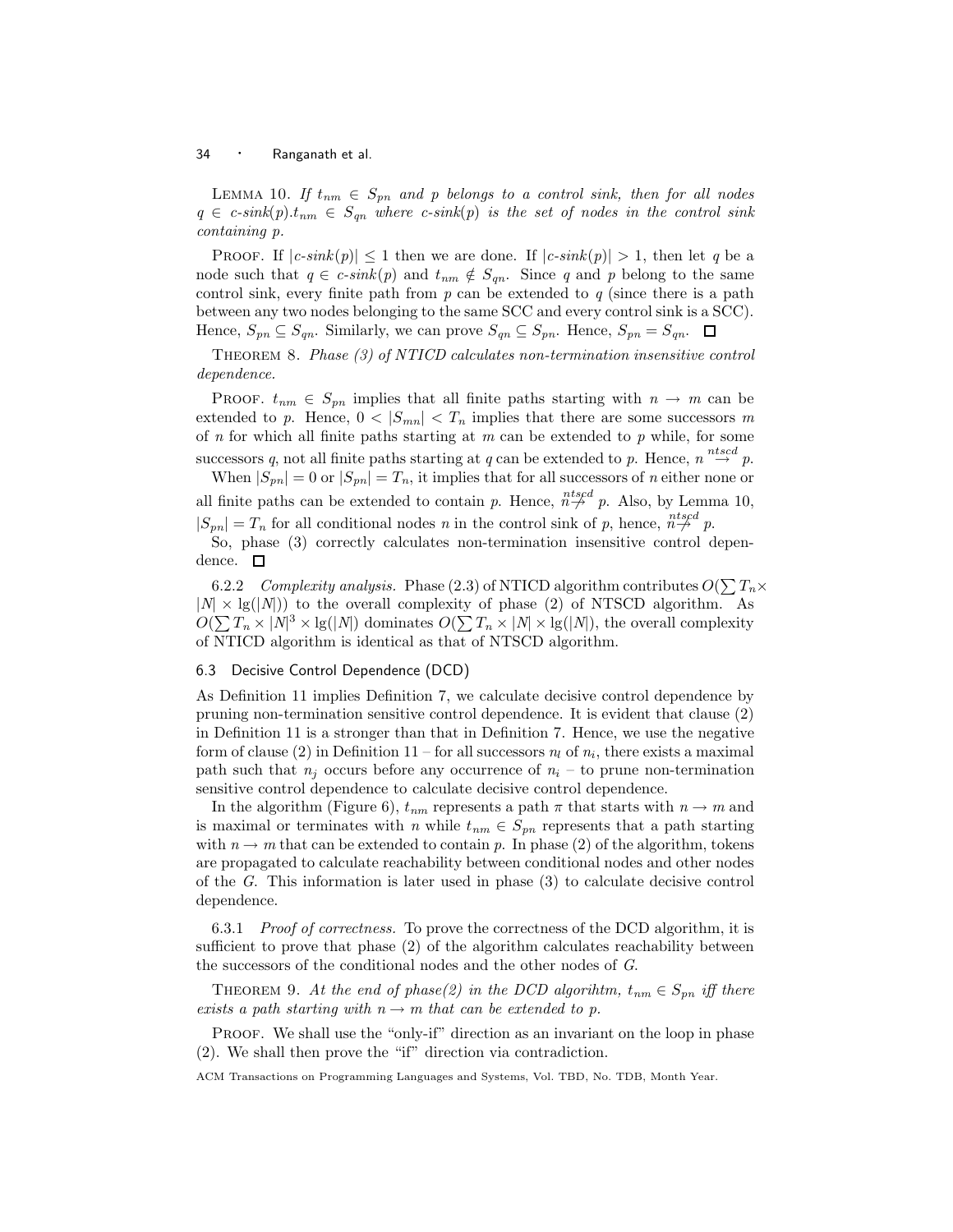DECISIVE-CONTROL-DEPENDENCE $(G)$ 

1  $G(N, E, n_0)$ : a control flow graph 2  $S[|N|, |N|]$ : a matrix of sets where  $S[n_1, n_2]$  represents  $S_{n_1 n_2}$ 3  $T[|N]$ : a sequence of integers where  $T[n_1]$  denotes  $T_{n_1}$ 4  $CD[|N|]$ : a sequence of sets 5 workbag : a set of nodes 6 7  $\#$  (1) Initialize 8 workbag  $\leftarrow \emptyset$ 9 for each n in  $condNodes(G)$ 10 do  $success \leftarrow success(n, G)$ 11 for each *m* in succs 12 do workbag ← workbag ∪ {m} 13  $S[m, n] \leftarrow \{t_{nm}\}$ 14 15  $\#$  (2) Calculate exists-a-path reachability 16 while  $workbag \neq \emptyset$ 17 do  $n \leftarrow remove(wordbag)$ 18 for each m in  $succs(n, G)$ 19 do for each  $p$  in  $condNodes(G)$ 20 **do if**  $S[n, p] \setminus S[m, p] \neq \emptyset$ 21 then  $S[m, p] \leftarrow S[m, p] \cup S[n, p]$ 22 workbag ← workbag ∪ m 23  $24 \# (3)$  Calculate decisive control dependence  $25$   $CD \leftarrow$  Non-Termination-Sensitive-Control-Dependence(G) 26 for each  $n$  in  $N$ 27 do for each  $m$  in  $CD[n]$ 28 do if  $|S[n, m]| = T_m$ <br>29 then  $CD[n] \leftarrow$ then  $CD[n] \leftarrow CD[n] \setminus \{m\}$ 30 31 return CD

Fig. 6. Algorithm to calculate decisive control dependence.

"only-if" direction. As the number of edges in the G is finite, phases  $(1)$  will terminate. The invariant is trivially established at the beginning of phase (2). The loops at line 18 and 19 extend a path starting with  $n \to m$  and leading to p to every successor q of p, if it has not already been extended. Also, q is queued for processing at line 22. Hence, at the end of the loop, the invariant is established.

Each iteration of the outer while loop at line 16 in phase (2) will either result in the increase in size of a symbol set while contributing an iteration or there will be no change in the data. The size of the symbol sets are finite as the tokens/symbols in the G are finite. Hence, the outer while loop in phase  $(2)$  will terminate.

"if" direction. Upon termination of phase  $(2)$ , suppose that there are nodes n, m, and p such that there exists a path starting with  $n \to m$  that contains p but  $t_{nm} \notin$  $S_{pn}$ . This implies that, along a path starting with  $n \to m$  and containing p, there should be two consecutive nodes q and r, in the given order, such that  $t_{nm} \in S_{qn}$ and  $t_{nm} \notin S_{rn}$ . However, this leads to a contradiction as, upon termination of phase  $(2)$ , the condition on line 20 will evaluate to false for all nodes in the  $G$ . Hence, the supposition cannot be true.  $\Box$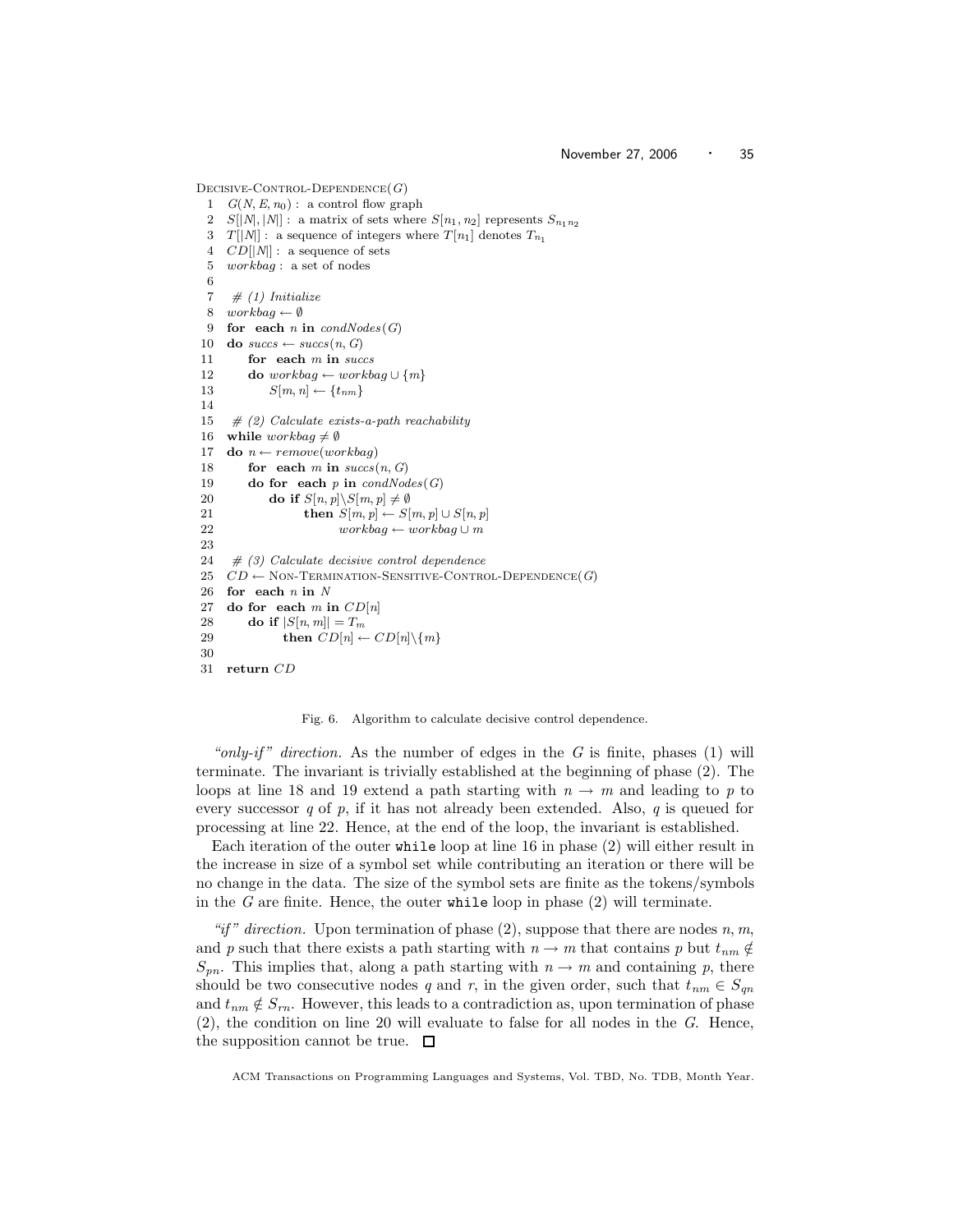6.3.2 Complexity analysis. Based on the structure of phase (2), it is trivial to see that the complexity of DCD algorithm is identical to that of NTSCD algorithm.

# 6.4 Decisive Order Dependence (DOD)

Given nodes  $n = n_1, m = n_2$ , and  $p = n_3$ , we need to check if the three clauses in the definition of decisive order dependence<sup>10</sup> are satisfied. We can use information from any graph reachability algorithm to check if  $m$  and  $p$  satisfy first clause in Definition 12 (as done in the first and second conjuncts on line 6 of ORDER- $DEPENDENCE()$ .

As for the second and third clauses, we encode the order dependence calculation as a problem of constructing colored bound directed acyclic graph (DAG). The bounding condition is that out-going edges of  $m$  and  $p$  are not explored. The coloring condition contains three parts:  $(1)$  m and p are assigned colors white and black, respectively; (2) Every node in the DAG is colored white (black) iff only if all its children are colored *white(black)*; and  $(3)$  Nodes with children of different colors, all uncolored children, and/or nodes that are sources of back edges are uncolored.

Given such a colored bound DAG rooted at  $n$ , it is trivial to observe that, for an acyclic graph, a node  $q$  will be colored *white(black)* only if all of its successors are colored white(black). Given the encoding, this implies all maximal paths from  $q$ contain  $m(p)$  before any occurrence of  $p(m)$ . Hence, we can conclude that m and p are *decisively order dependent* on any node n that has at least one *black* child and at least one white child.

In case of a cyclic graph, the source  $q$  of a back edge is uncolored indicating the existence of a maximal path that does not contain  $m(p)$ . In such cases, given the coloring condition, every ancestor of  $q$  will be *uncolored*, hence, falsifying clauses (2) and (3) of Definition 12.

6.4.1 Proof of correctness. Based on the above description/intuition, we need to prove that the coloring and bounding of the DAG does indeed capture the information required to decide if  $n \stackrel{dod}{\rightarrow} m \rightleftharpoons p$ . We shall prove the correctness of the algorithm by proving the following theorems.

THEOREM 10. Given a CFG G, a white node, and a black node, COLORED-DAG() creates a colored bound DAG such that

- (1) a node is colored white if all its immediate successors are colored white,
- (2) a node is colored black if all its immediate successors are colored black,
- (3) a node is uncolored if all its immediate successors are uncolored, it has at least two children of different colors, or it is the source of a back edge in G.

PROOF. It is trivial to see (by induction) that  $\text{COLORED-DAG}$ ) will visit all unvisited nodes reachable from the given node  $n$  as in a depth-first search. As each visited node is recorded in visited, the bounding condition is established by the addition of m and p to VISITED at line 4 and 5 of DEPENDENCE() and maintained by the check at line 1 of  $\text{COLORED-DAG}$ . This record keeping along with the finiteness of nodes in the CFG ensures the termination of  $\text{COLORED-DAG}$ .

 $10$ In this subsection, we shall refer to decisive order dependence as order dependence.

ACM Transactions on Programming Languages and Systems, Vol. TBD, No. TDB, Month Year.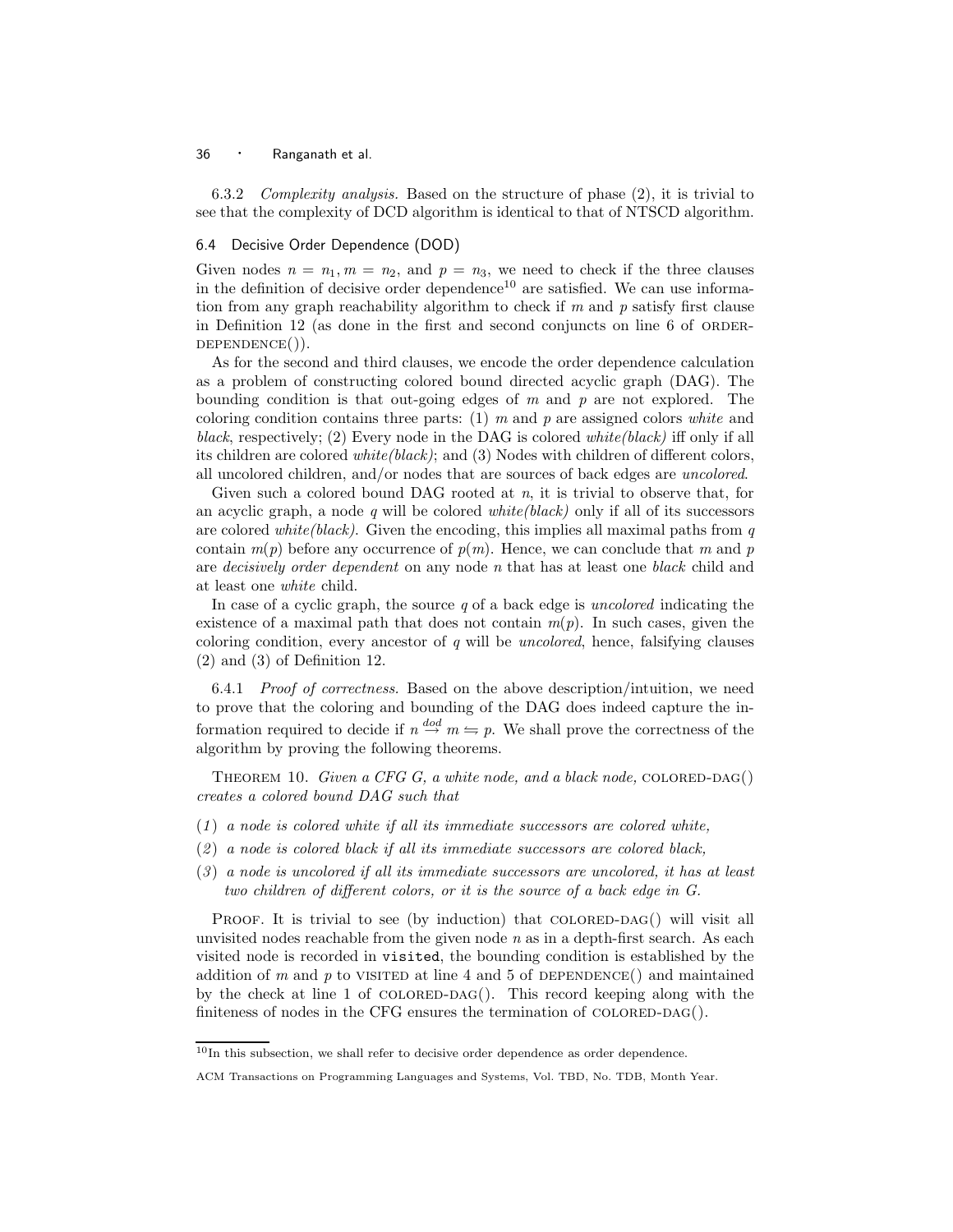```
Order-Dependence()
1 OD[|N|][|N|]: a matrix that captures order dependence
2 G(N, E, n_0): a control flow graph
3 for each n in condNodes(G)4 do for each m in N
5 do for each p in N\{m\}6 do if REACHABLE(m, p, G) \wedge REACHABLE(p, m, G) \wedge DEPENDENCE(n, p, m, G)7 then OD[m][p] = OD[m][p] \cup \{n\}8 return OD
DEPENDENCE(n, m, p, G)1 color[|N|]: a sequence of values ranging over \{unknown, white, black\}2 for each q in N3 do color[q] \leftarrow uncolored4 color[m] = white5 color[p] = black6 visited \leftarrow \{m, p\}7 \text{COLORED-}\text{DAG}(G, n, color, visited)8 whiteChild \leftarrow false
 9 blackChild \leftarrow false10 for each q in succs(n, G)11 do if color[q] = white12 then whiteChild \leftarrow true13 if color[q] = black14 then blackChild \leftarrow true15 return whiteChild ∧ blackChild
\text{COLORED-}\text{DAG}(G, n, color, visited)1 if n \notin visited2 then visited ← visited ∪ {n}
 3 for each q in success(n, G)4 do COLORED-DAG(G, q, color, visited)
 5 c \leftarrow color[select(succ(n, G))]6 for each q in succs(n, G)7 do if color[q] \neq c8 then c \leftarrow uncolored9 break
10 color[n] \leftarrow c
```

```
11 return
```
Fig. 7. Algorithm to calculate decisively strong order dependence. reacahble $(m, p, G)$  returns true if  $p$  is reachable from  $m$  in the graph  $G$ .

After every child of node  $n$  has been fully explored in the loop at line 3 in  $\text{COLORED-}\text{DAG}$ ), the color of n is determined by the loop at line 6 in the same procedure. The loop will terminate normally only when the color of every child of  $n$  is the same as the color of an arbitrarily chosen child at line 5. The abnormal termination of the same loop (via break) indicates that there are at least two children of the node that have different colors. In situations where one of the successor q is a visited but partially explored node, the color of q will be uncolored due to initialization at line 3 of DEPENDENCE(). Hence, either the loop at line 6 will terminate abnormally or terminate normally (when every child of n was uncolored) and color n as uncolored.  $\square$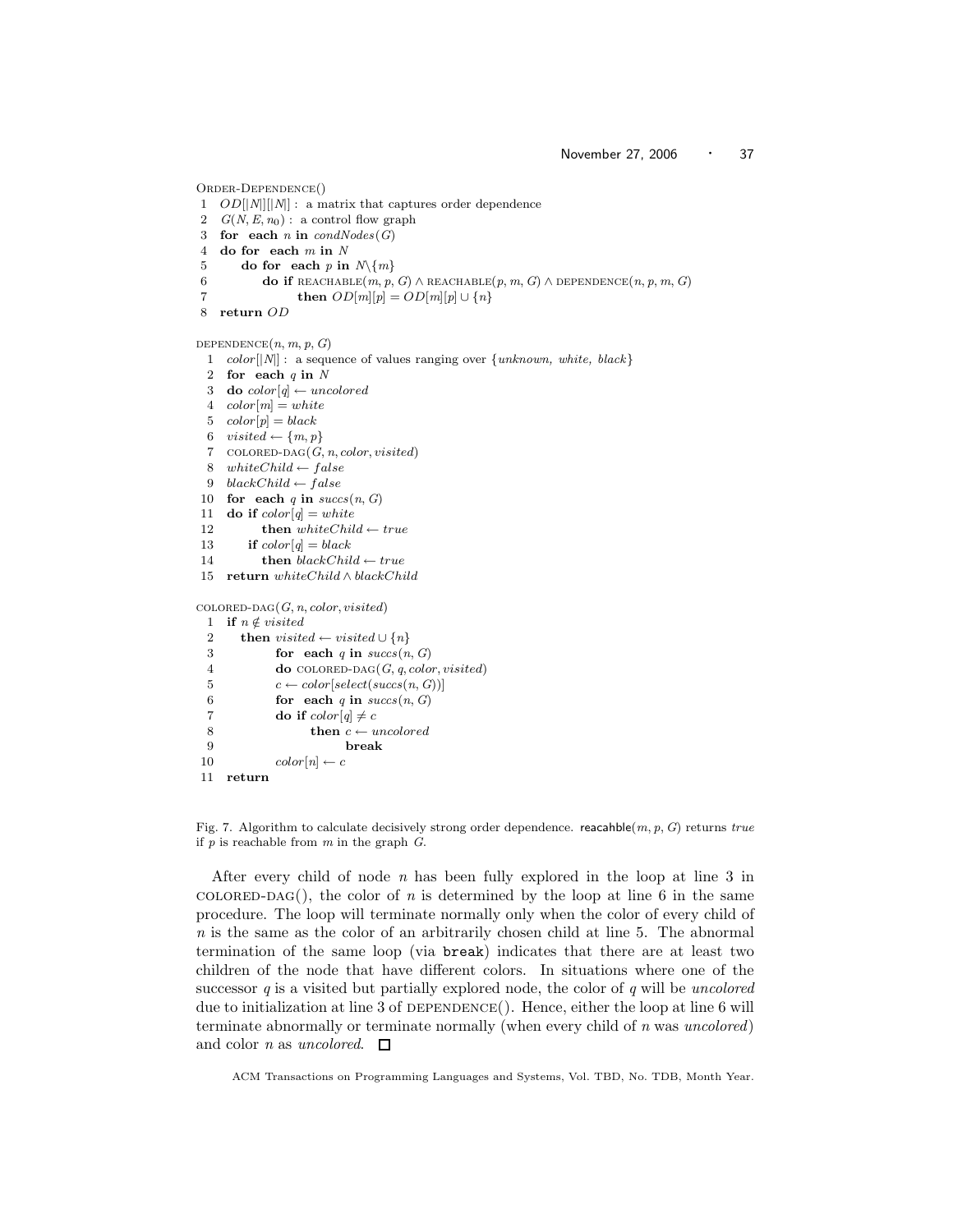LEMMA 11. In the colored bound DAG constructed by COLORED-DAG(), a node n is white(black) if all nodes reachable from n in the DAG are white(black).

PROOF. Follows trivially from the first and second clause of Theorem 10.  $\Box$ 

THEOREM 11. Given a colored bound DAG created by COLORED-DAG() from CFG G, DEPENDENCE() returns true iff clauses (2) and (3) of Definition 12 are satisfied in G.

PROOF. At the beginning of DEPENDENCE(), m and p are designated as the white and black nodes, respectively. After  $\text{COLORED-DAG}$  returns on line 7 of DEPENDENCE(), let q and r be immediate successors of n such that q is white and r be black.

"only-if" direction. From Lemma 11, on all paths in the DAG from  $q(r)$ ,  $m(p)$ will be encountered before any  $p(m)$  is encountered. The absence of uncolored nodes on such paths rules out the possibility of an infinite path from  $q(r)$  that does not contain the  $m(p)$ . Hence, for all maximal paths from  $q(r)$  in G,  $m(p)$  will be encountered before any  $m(p)$  is encountered. Thus q and r satisfy clauses (2) and (3) of Definition 12, respectively, when dependence() returns true.

"if" direction. Suppose all maximal paths from  $q(r)$  contain  $m(p)$  before any occurrence of  $p(m)$ . This implies that there can be no node  $n_i$  on any path between  $q(r)$  (inclusive) and  $m(p)$  (exclusive) such that  $n_i$  has an out-going edge that can lead to a cycle not containing  $m(p)$ . Hence, all nodes on these paths can be colored white(black). As a DAG rooted at n will not contain backedges leading to infinite paths and as no such edges emanate from nodes on the paths between  $q(r)$  (inclusive) and  $m(p)$  (exclusive), COLORED-DAG() will achieve the coloring as described above. Hence, DEPENDENCE() will return true when q and r satisfy clauses (2) and  $(3)$  of Definition 12.  $\Box$ 

6.4.2 Complexity analysis. COLORED-DAG() will be executed at least for every edge in the graph. As line 7 in COLORED-DAG() can be executed  $|N|$  times for each execution of  $\text{COLORED-DAG}$ ), the worst-case complexity of  $\text{COLORED-DAG}$ ) will be  $O(|E| \times |N| \times \lg(N)).$ 

The conditional at line 11 in DEPENDENCE() can execute  $|N|$  times for each execution of  $DEPENDENCE()$ . By factoring in the complexity of COLORED-DAG $(),$ the worst-case complexity of DEPENDENCE() will be  $O(|N| + |E| \times |N| \times \lg(N)) =$  $O(|E| \times |N| \times \lg(N)).$ 

The worst-case complexity of graph reachability algorithm is  $O(|N|^3)$ . The loops at line 3, 4, and 5 in ORDER-DEPENDENCE() will contribute  $|N|^3$  iterations. Hence, the worst-case complexity of ORDER-DEPENDENCE() will be  $O(|N|^3 + |N|^3 \times |E| \times$  $|N| \times \lg(N)) = O(|N|^4 \times |E| \times \lg(N)).$ 

#### 7. RELATED WORK

Fifteen years ago, control dependence was rigorously explored by Podgurski and Clarke in [Podgurski and Clarke 1990]. Since then there has been a variety of work related to calculation and application of control dependence in the setting of CFGs that satisfy the unique end node property.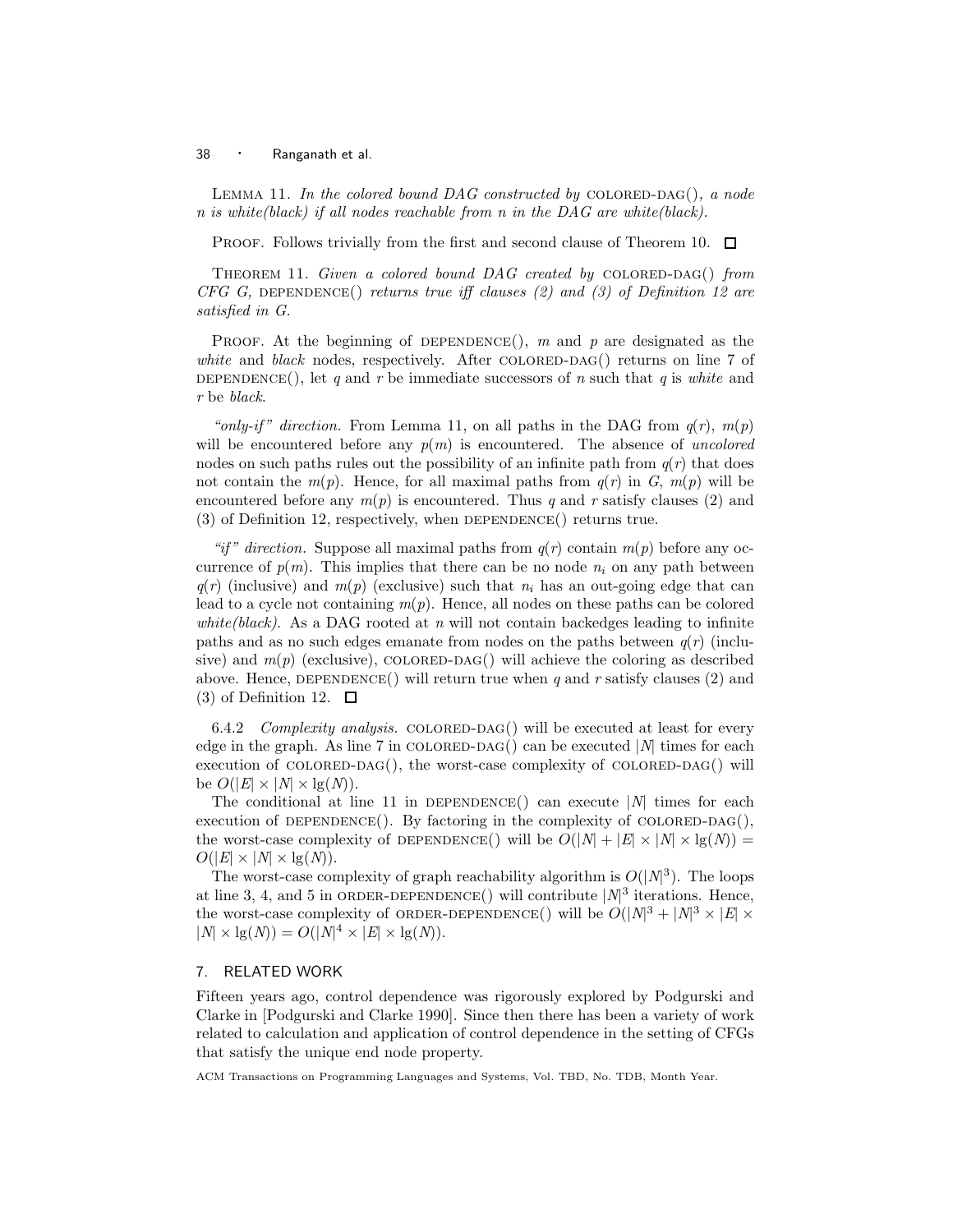In the realm of calculating control dependence, Johnson et.al [Johnson and Pingali 1993] proposed an algorithm that could be used to calculate control dependence in time linear in the number of edges. Later, Bilardi et.al [Bilardi and Pingali 1996] proposed new concepts related to control dependence, along with algorithms based on these concepts, to efficiently calculate weak control dependence. In comparison, in this paper we sketch a feasible algorithm in a more general setting.

In the context of slicing, Horwitz, Reps, and Binkley [Horwitz et al. 1990] presented what has now become the standard approach to inter-procedural slicing via dependence graphs. However, the last decade has seen the prominence of C++, Java, and other languages that support semantically different procedure exit points (exceptional and normal). Hence, the work of Horwitz et.al cannot be applied directly as data dependence changes due to the semantic differences between the exit points. This issue was recently addressed by Allen and Horwitz [Allen and Horwitz 2003]. In their effort, they extend the previous work [Horwitz et al. 1990] to handle exception-based inter-procedural control flow. In this work, they inject normal exit nodes and exceptional exit nodes in the CFG, but then preserve the unique exit node property by connecting the normal and exceptional exit node to the unique exit node. They also consider the first statements of  $try$  and *catch* blocks, and throw statements, as predicate statements. In contrast, our approach is simpler as the CFG is untouched even in case of exceptional exit nodes and/or multiple normal exit nodes.

As for control dependence across procedure boundaries, it would suffice to apply the naive approach of considering the invocation site as a predicate (Soot [Sable Group ] and [Allen and Horwitz 2003]) and relating the catch statement with the corresponding throw statement via data dependence. If extra precision is required, then our definitions can be applied to a collection of CFGs by tweaking the proposed algorithms to utilize the information about the connectivity between the nodes of different CFGs being considered.

For relevant work on slicing correctness, Horwitz et.al [Horwitz et al. 1989] used a semantics based multi-layered approach to reason about the correctness of slicing in the realm of data dependence. Alternatively, Ball et.al [Ball and Horwitz 1993] used an approach based on program point specific history to prove the correctness of slicing for control flow graphs that are arbitrary but still are assumed to have a unique end point. Their correctness property (which holds also for irreducible CFGs) is a weaker property than bisimulation in that it does not require ordering to be maintained between observable nodes if there is no dependence between these nodes. We build off of their work to consider arbitrary control flow possibly without a unique end-node; for irreducible CFGs, we need the extra notion of "order-dependency" to achieve the stronger correctness property.

In terms of handling dependences in a concurrent setting, Krinke [Krinke 1998] considered static slicing of multi-threaded programs with shared variables, and focused on issues associated with inter-thread data dependence but did not consider non-termination sensitive forms of control dependence. Millett and Teitelbaum [I.Millett and Teitelbaum 1998] studied static slicing of Promela (the model description language for the model-checker SPIN) and its application to model checking, simulation, and protocol understanding. They reused existing notions of slicing which – as we argue in this paper – do not account for the subtleties of multi-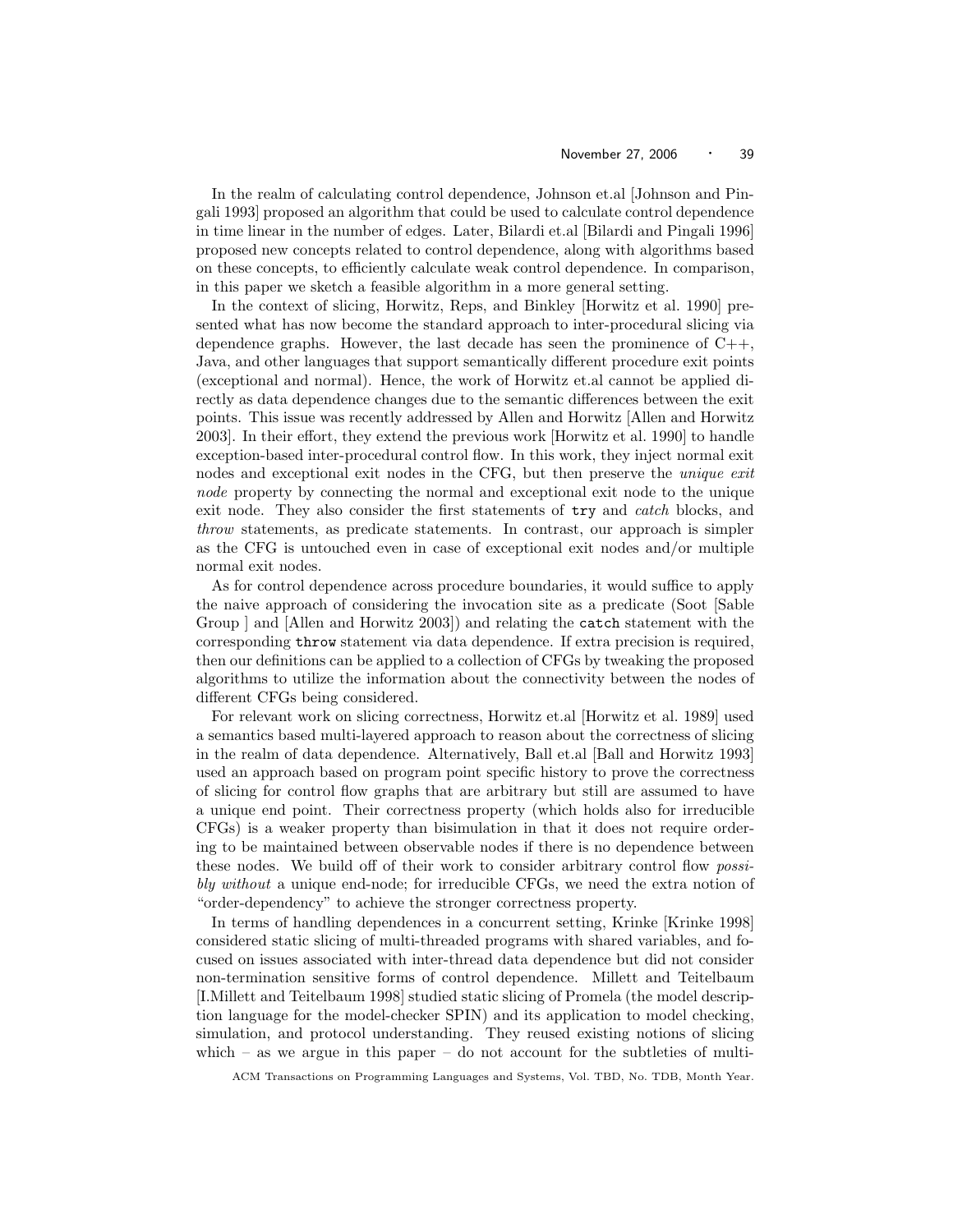threaded execution. They did not discuss the appropriateness of those notions for an inherently multi-threaded language like Promela, nor did they for their applications formalize a notion of correct slice. Hatcliff et.al [Hatcliff et al. 1999] presented notions of dependence for concurrent CFGs to capture Java-like synchronization primitives. They proposed a notion of bisimulation as the correctness property, but they did not provide a detailed definition or proof of correctness as has been done in this paper.

#### 8. CONCLUSION

The notion of control dependence is used in myriads of applications, and researchers and tool builders increasingly seek to apply it to modern software systems and high-assurance applications – even though the control flow structure and semantic behavior of these systems do not mesh well with the requirements of existing control dependence definitions. In this paper, we have proposed conceptually simple definitions of control dependence that (a) can be applied directly to the structure of modern software, thus avoiding unsystematic preprocessing transformations that introduce overhead, conceptual complexity, and sometimes dubious semantic interpretations, and (b) provide a solid semantic foundation for applying control dependence to reactive systems where program executions may be non-terminating.

We have rigorously justified these definitions by detailed proofs, by expressing them in temporal logic which provides an unambiguous definition and allows them to be mechanically checked/debugged against examples using automated verification tools, by showing their relationship to existing definitions, and by implementing and experimenting with them in a publicly available slicer for full Java. In addition, we have provided algorithms for computing these new control dependence relations, and argued that any additional cost in computing these relations is negligible when one considers the cost and ill-effects of preprocessing steps required for previous definitions. Thus, we believe that there are many benefits for widely applying these definitions in static analysis tools.

In ongoing work, we continue to explore the foundations for statically and dynamically calculating dependences for concurrent Java programs for slicing, program verification, and security applications. In particular, we are exploring the relationship between dependences extracted from execution traces and dependences extracted from control-flow graphs, in an effort to systematically justify a comprehensive set of dependence notions for the rich features found in concurrent Java programs.

Also, we would like to further understand the relationship between order dependence and control dependence; the latter is based on whether nodes are reachable, whereas the former is based on the order in which nodes are reached. Given the numerous applications of control dependences, it may be interesting to explore applications of order dependences in the realm of compiler optimizations and program understanding. We conjecture that special cases and/or other variants of order dependences may be useful in reverse engineering the high-level structure (source code) of programs from their intermediate forms (machine instructions), based on patterns of control flow orderings.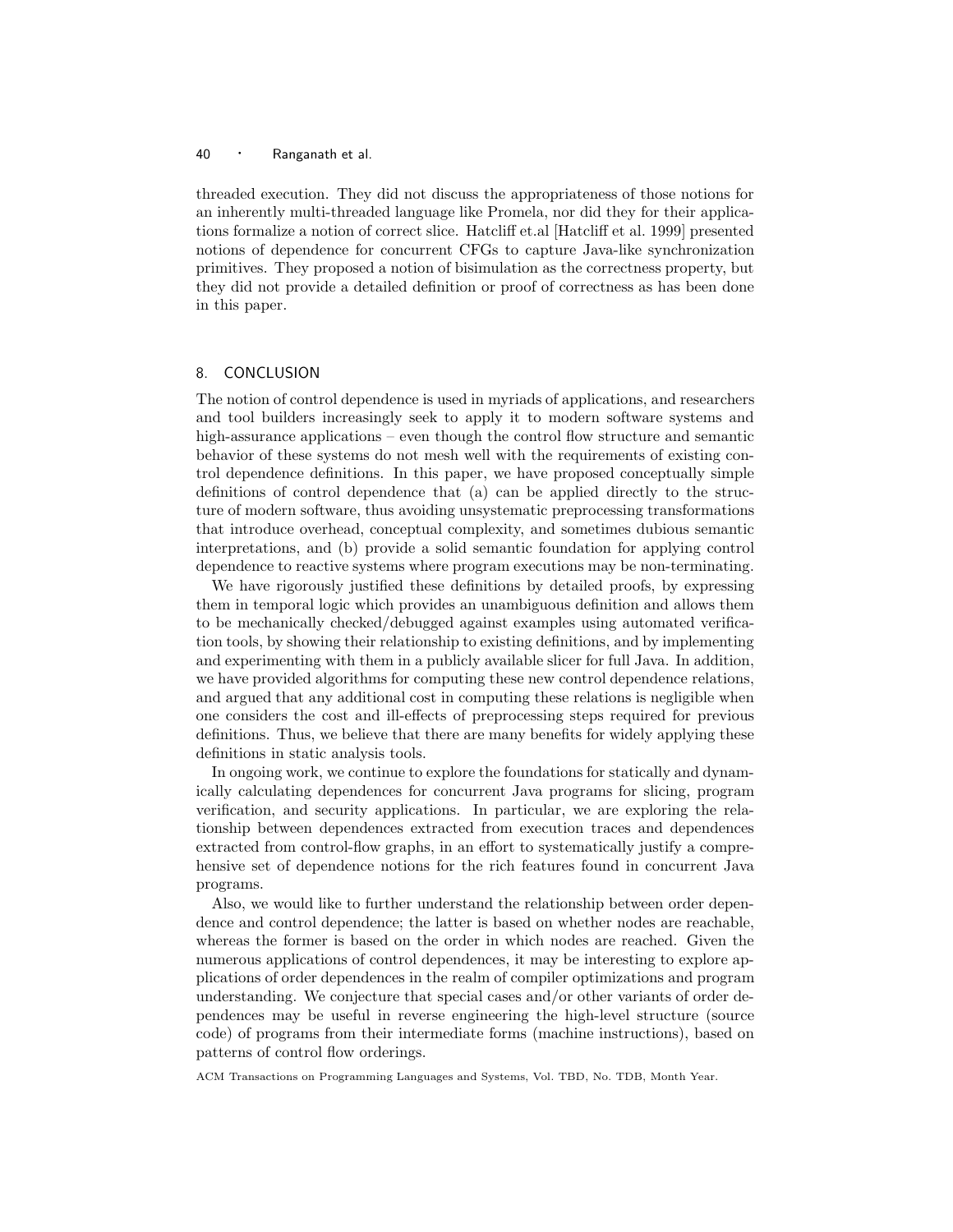#### **REFERENCES**

- Allen, M. and Horwitz, S. 2003. Slicing Java programs that throw and catch exceptions. In Procedings of the 2003 ACM SIGPLAN Workshop on Partial Evaluation and Semantics-Based Program Manipulation (PEPM '03). ACM, 44–54.
- ANDERSEN, L. O. 1994. Program analysis and specialization for the C programming languages. Ph.D. thesis, DIKU, University of Copenhagen, DIKU, University of Copenhagen, Universitetsparken 1, DK-2100, Copenhagen ∅, Denmark.
- BALL, T. AND HORWITZ, S. 1993. Slicing programs with arbitrary control-flow. In Proceedings of the First International Workshop on Automated and Algorithmic Debugging (AADEBUG'93). Lecture Notes in Computer Science, vol. 749. Springer-Verlag, 206–222.
- BILARDI, G. AND PINGALI, K. 1996. A framework for generalized control dependences. In Proceedings of the ACM SIGPLAN Conference on Programming Language Design and Implementation (PLDI'96). ACM Press New York, NY, USA, Philadelphia, Pennsylvania, United States, 291–300.
- Clarke, E. M., Grumberg, O., and Peled, D. A. 1999. Model Checking. The MIT Press.
- CORBETT, J. C., DWYER, M. B., HATCLIFF, J., LAUBACH, S., PĂSĂREANU, C. S., ROBBY, AND Zheng, H. 2000. Bandera: Extracting Finite-state Models from Java source code. In Proceedings of the 22nd International Conference on Software Engineering (ICSE'00). 439–448.
- Ferrante, J., Ottenstein, K. J., and Warren, J. O. 1987. The program dependence graph and its use in optimization. ACM Trans. Program. Lang. Syst. 9, 3 (July), 319–349.
- Francel, M. A. and Rugaber, S. 1999. The relationship of slicing and debugging to program understanding. In Proceedings of the 7th IEEE International Workshop on Program Comprehension (IWPC'99). 106–113.
- HATCLIFF, J., CORBETT, J. C., DWYER, M. B., SOKOLOWSKI, S., AND ZHENG, H. 1999. A formal study of slicing for multi-threaded programs with JVM concurrency primitives. In Proceedings on the 1999 International Symposium on Static Analysis (SAS'99). Lecture Notes in Computer Science, vol. 1694. 1–18.
- HATCLIFF, J., DWYER, M. B., AND ZHENG, H. 2000. Slicing software for model construction. Journal of Higher-order and Symbolic Computation 13, 4, 315–353. A special issue containing selected papers from the 1999 ACM SIGPLAN Workshop on Partial Evaluation and Program Manipulation.
- HECHT, M. S. AND ULLMAN, J. D. 1974. Characterizations of Reducible Flow Graphs. Journale of ACM 21, 3, 367–375.
- Horwitz, S., Pfeiffer, P., and Reps, T. W. 1989. Dependence analysis for pointer variables. In Proceedings of the ACM SIGPLAN '89 Conference on Programming Language Design and Implementation (PLDI'89). ACM, 28–40.
- HORWITZ, S., REPS, T., AND BINKLEY, D. 1990. Interprocedural slicing using dependence graphs. ACM Trans. Program. Lang. Syst. 12, 1, 26–60.
- I.Millett, L. and Teitelbaum, T. 1998. Slicing Promela and its applications to model checking, simulation, and protocol understanding. In Proceedings of the 4th International SPIN Workshop.
- Jayaraman, G., Ranganath, V. P., and Hatcliff, J. 2004. Kaveri: Delivering Indus Java Program Slicer to Eclipse. Available at http://projects.cis.ksu.edu/docman/?group id=12.
- Johnson, R. and Pingali, K. 1993. Dependence-based program analysis. In ACM SIGPLAN Conference on Programming Language Design and Implementation (PLDI'93). 78–89.
- Krinke, J. 1998. Static slicing of threaded programs. In Proc. ACM SIGPLAN/SIGFSOFT Workshop on Program Analysis for Software Tools and Engineering (PASTE'98). 35–42.
- Milner, R. 1989. Communication and Concurrency. Prentice Hall. ISBN: 0-13-115007-3.
- MUCHNICK, S. S. 1997. Advanced Compiler Design & Implementation. Morgan Kaufmann Publishers. Inc., San Francisco, California, USA.
- PODGURSKI, A. AND CLARKE, L. 1990. A formal model of program dependences and its implications for software testing, debugging, and maintenance. IEEE Transactions on Software Engineering 16, 9, 965–979.